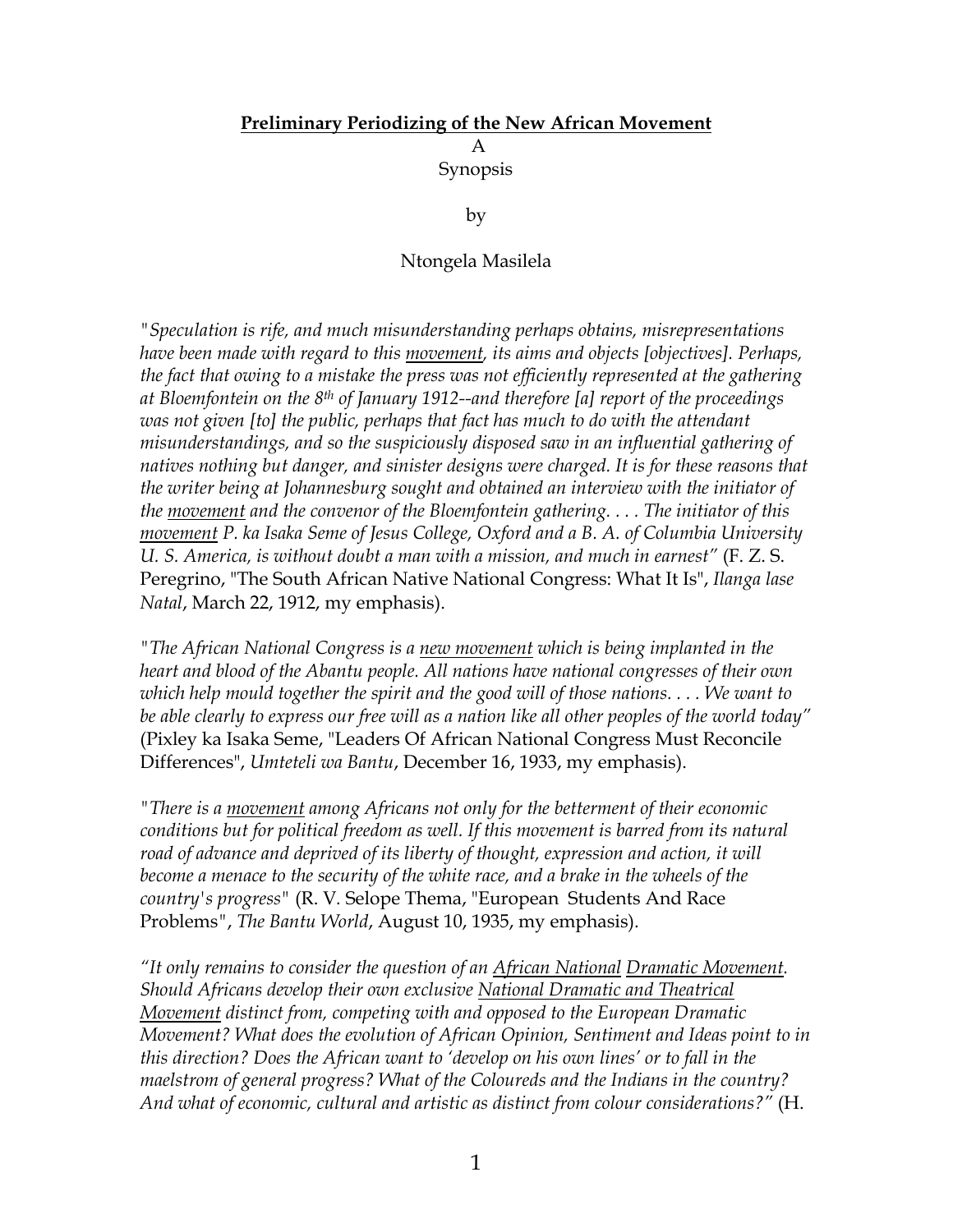I. E. Dhlomo, "Drama and the African," *The South African Outlook*, vol. 66, October 1, 1936, my emphasis).

*"Today that very boy has contributed that knowledge to Education departments and to the Union Government itself, and it is that same boy who at a time when most educated Africans in the Cape as well as Europeans controlling Native education looked down upon Xhosa, stood up for our language and by pen and word of mouth created a Renaissance in our literature . . . The man is a voluminous writer. He is a dramatist, essayist, critic, novelist, historian, humorist, biographer, translator and poet at the same time. I put 'Poet' last in the list not that poetry is the least of his accomplishments but for emphasis's sake as that is what the man really is. Every day of his life the public is thrilled by his sublime productions through the press, through his books and other publications. I can safely say that the present popularity of the Xhosa language owes much to this African genius and that many a budding author and journalist began writing through the influence of this great man"* ("Notable Contribution to Xhosa Literature: Mr. Mqhayi Creates Xhosa Renaissance," Guybon Bundlwana Sinxo, *The Bantu World*, July 20, 1935, my emphasis).

*"The influence of Zulu imaginative literature---poetry, drama, essays and fiction---is a recent and remarkable phenomenon. As recent as the early thirties, compilers of African bibliographies, reported that there was a singular death of Zulu creative writers, and in the fields of poetry and fiction, for example, showed some dozen Xhosa novels by some 7 Xhosa authors and some three verse publications by Xhosa poets against a nil in both cases in Zulu. Since then there has been a great Renaissance in Zulu imaginative literature---so remarkable indeed that it would take a brave and reckless layman or a research scholar to say whether it is Zulu or Xhosa today that leads the field. Parenthetically, I may say that Dr. Vilakazi's thesis on this subject*---Oral and Written Literature in Nguni---*will throw light on these and relative points, if and when it is published, as my informants say it will"* (H. I. E. Dhlomo, "[R. R. R. ] Dhlomo's *Indlela Yababi," Ilanga lase Natal*, May 25, 1946, my emphasis).

When I started working on this project of New African intellectuals beginning around 1995, it was as an *intuition* that I began speculating that it was a "Movement" of some kind. I had no empirical evidence to support this intuition. Since it was historically evident that the theoretical construct of "New African" was appropriately directly from that of the New Negroes of the Harlem Renaissance, and since the New Negroes of the 1920s were a continuation of the historical project of the New Negroes of the late nineteenth century, such as Booker T. Washington, W. E. B. Dubois, Alexander Crummell and Fredrick Douglass posited themselves as constituting a "New Negro Movement", I thought it would be odd, if likewise, the New African intellectuals did not view themselves as part of New African Movement. I believed that it had to be so when I became consciously aware that Pixley ka Isaka Seme's essay "The Regeneration of Africa" (1904-6), which he wrote as a commencement address at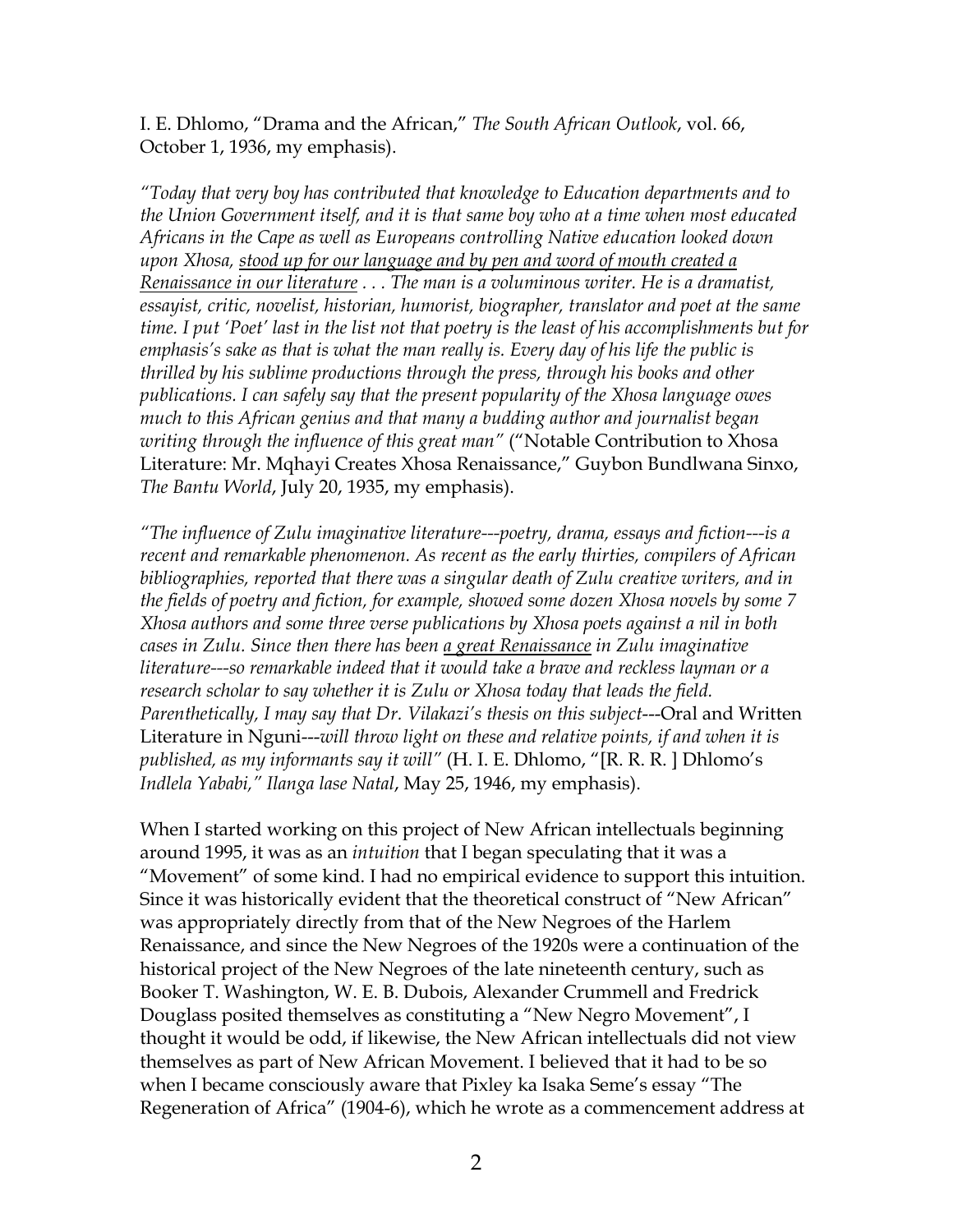Columbia University in the midst of the New Negro Movement in Harlem, was in fact a *manifesto* of some kind calling on *all* Africans that the task of the twentieth century was *the construction of modernity*.

In actual fact, before becoming aware of the *seminal* nature of Seme's essay, I had already written a hundred-page essay, "A Self-Portrait of New African Intellectuals in Modernity: The New African Movement from *Imvo Zabantsundu* newspaper (1880s) to *Drum* magazine (1950s)" in which, on the basis of articles (empirical evidence) in many newspapers by these New Africans, I proved that these New African intellectuals *did* in fact discourse with each other about each other's intellectual, political and cultural practices. The central aim of the essay was to prove that the New African intellectuals were historically conscious of each other's existence as a process representing a particular historical moment. The research and the writing of the essay made me aware that the overarching historical problem or issue exercising their imagination and political practice was the *question of modernity*. My awareness of the historic importance of Seme's essay compelled me to abandon the aforementioned essay since it sought to prove what Seme had proclaimed so self evidently in the manifesto. "The Regeneration of Africa" was the document which I was subsequently to postulate as the founding or 'launching' manifesto of what I later designated as the "New African Movement".

The writing of the lecture "New Negro Modernity and New African Modernity" in late 2002 on the invitation of two South African scholars based at the University of Zurich and at the University of Basel necessitated a thorough study of the hundreds and hundreds of archival materials I had assembled in the course of the previous decade photocopying old New African newspapers. The lecture was presented at the University of Zurich in January 2003 (the lecture can be found on the first page of this website New African Movement at this URL: [www.pitzer.edu/New\\_African\\_Movement](http://www.pitzer.edu/New_African_Movement)). It was truly gratifying in the course of preparing this lecture to discover that what I had intuitively felt was a "movement" had been designated as such by some members themselves. The epigraphs of F. Z. S. Peregrino, Pixley ka Isaka Seme and R. V. Selope Thema are the case in point. Mark S. Radebe writing about music in 1930s and John Langalibalele Dube analyzing a political crisis within the Africa National Congress in the 1930s, also theorized a "movement" of some kind had occurred among "enlightened" Africans or was then occurring. It will be necessary elsewhere to examine why the notion of "movement" seemed to have emerged spontaneously in the 1930s when what I have retrospectively designated as "New African Movement" was in a deep political crisis. My modest contribution here was to transform their lower case notion of "movement" into an upper case overarching "Movement" in order retrospectively to designate a historical period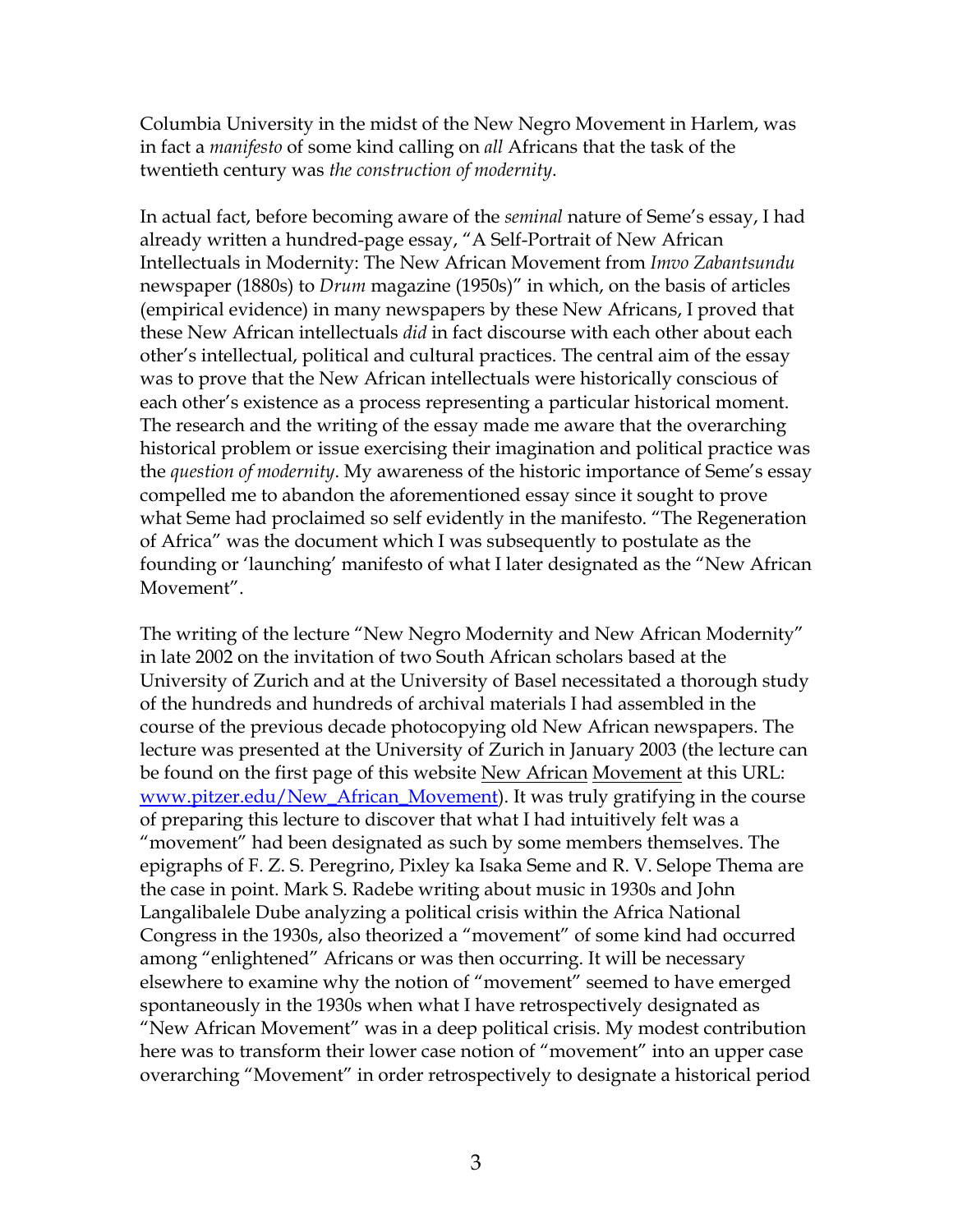covering the first half of the twentieth century of South African intellectual and cultural history.

Although it was in the decade of the 1930s that the notion of "movement" was first theorized by *native-born* New African intellectuals, it was extraordinarily prescient of F. Z. S. Peregrino, a *foreign-born* New African intellectual, in actual fact a GHanian who had lived in Rochester (New York area) in the late nineteenth century as the New Negro Movement was consolidating itself politically, to have had a historical consciousness that made him recognize that the founding of the African National Congress in January 1912 was *the birth of a movement* of historic proportions. His article of less than 200 words, written within a few weeks announcing the founding of the political organization is, without question, one the great documents of South African modernity. Its importance is comparable to other manifestos of South African modernity: Mangane Maake Mokone's manifesto of 1892 that launched the Ethiopianism; Pixley ka Isaka Seme's aforementioned manifesto; R. V. Selope Thema's numerous of the 1920s calling on New Africans to appropriate New Negroes' practices in modernity; Clement Martyn Doke's scholarly essays that repeatedly emphasized the importance of African languages in the making specifically of New African modernity; Anton Lembede's manifestos of 1943 and 1944 calling for a new form of African Nationalism---a call that led directly y to the formation of the ANC Youth League in 1944; Robert Sobukwe's manifesto of 1959 that founded the Pan Africanist Congress.

In as much as the idea of "movement" was truly theorized in the 1930s, the notion of the "New African" was initially formulated by R. V. Selope Thema in the 1920s and reinforced by H. I. E. Dhlomo in the 1940s. Like Pixley ka Isaka Seme, Selope Thema was historically conscious that a new epoch of modernity had arrived or dawned. Whereas Seme was engaged with the *political consequences* of such an eventuation, Selope Thema sought to *construct a modern intellectual culture* that would give guidance and be synchronous with this new historical experience. Each drew particular conclusions from this. While Seme founded a *political organization* in 1912, the African National Congress, with the intent of *modernizing the political imagination* of New African masses and construction institutional forms of representation, Selope Thema wrote programmatic essays and articles in *Umteteli wa Bantu* (The Voice of the People) newspaper in the 1920s in which he spelled out the social and historical responsibilities of "Bantu intellectuals" (that is New African intellectuals). In this project of the 1920s Selope Thema was aided by his intellectual colleague and personal friend Henry Selby Msimang, who wrote brilliant articles on similar themes at this particular time in this newspaper. It is in this context that Selope Thema invented the construct of the "New African". It is not accidental that in the 1940s H. I. E. Dhlomo should recollect and attempt to re-invent this notion of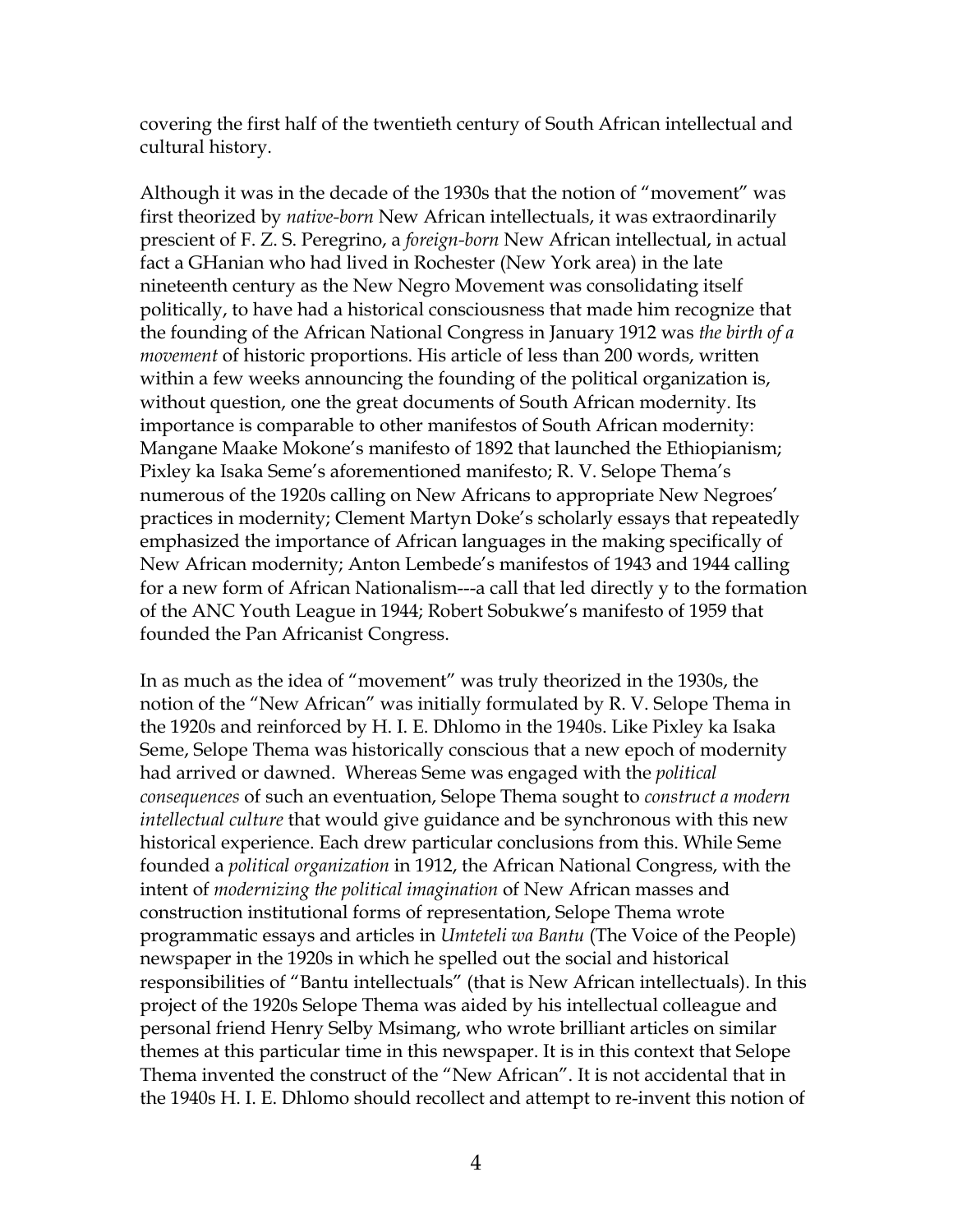"New African" because in the 1920s as a cub columnist for *Umteteli wa Bantu* he was enthralled with his older colleague. In fact the inaugural article by H. I. E. Dhlomo at the age 21 years announcing his arrival of national scene aligns itself thematically with historical issues that preoccupied Selope Thema in the 1920s ("Hardship and Progress," *Umteteli wa Bantu*, October 18, 1924: "We are in dire need of men who can and will lead our people wisely---men who are elevated above others in sentiment rather in situation. Difficulties will gradually lead us to fraternity---and fraternity to peace, progress and prosperity"). The distinctive contribution of Dhlomo regarding the idea of the "New African" was to couple it with Du Bois' concept of the "Talented Tenth". He specifically invented the notion of the "New African Talented Tenth". When R. V. Selope Thema left *Umteteli wa Bantu* in 1932 to found *The Bantu World* in the same year, H. I. E. Dhlomo was among the young New African intellectuals who joined the great Pedi journalist, including among others, R. R. R. Dhlomo and Jordan Ngubane. It was this plead of intellectuals that made *The Bantu World* the great newspaper of the 1930s.

Although the inventions of Seme and Selope Thema, respectively a *modern national political organization* and a *modern national intellectual culture*, seemed to have been non-synchronous with each other, hence the spectacular duel between them in the pages of *Umteteli wa Bantu* in the early 1930s, leading to the departure of the latter from the newspaper and the former exercising hegemony in its pages, by this time the center of New African Movement had shifted from Politics, Philosophy and Religion, to the Arts, Film, Music and Popular Culture. The famous unending political crises of the 1930s were partly a reflection of this dramatic alteration: a crisis classically exemplified by Albert Nzula's unsuccessful attempt to *synchronize Marxism and modernity*. S. E. K. Mqhayi was responsible for this extraordinary shift, as it were from Politics to the Arts, whose consequences were immediate. His unyielding stand on the historic question of whether the *English language* or the *African languages* should be the instrument of representation in modernity defined in many ways the *literary issue* of South African modernity in the twentieth century. Whereas practically all of his predecessors, that is the Xhosa Intellectuals of the 1880s (Elijah Makiwane, Pambani Jeremiah Mzimba, John Tengo Jabavu, John Knox Bokwe, William Wellington Gqoba) believed that the English language was the only *cultural facilitator of entrance* into modernity, Mqhayi dissented from his teachers by arguing through *actual practice* that Xhosa (or any other African language) was just as capable as any other European language in representing and articulating the complexities of modernity. This is elaborated in a particular section of this document. Following on the achievement of Mqhayi, other major Xhosa poets emerged in the 1920s: Nontsizi Mgqwetho and J. J. R. Jolobe. Mqhayi's position was effective on the *creative literary* front of the New African Movement.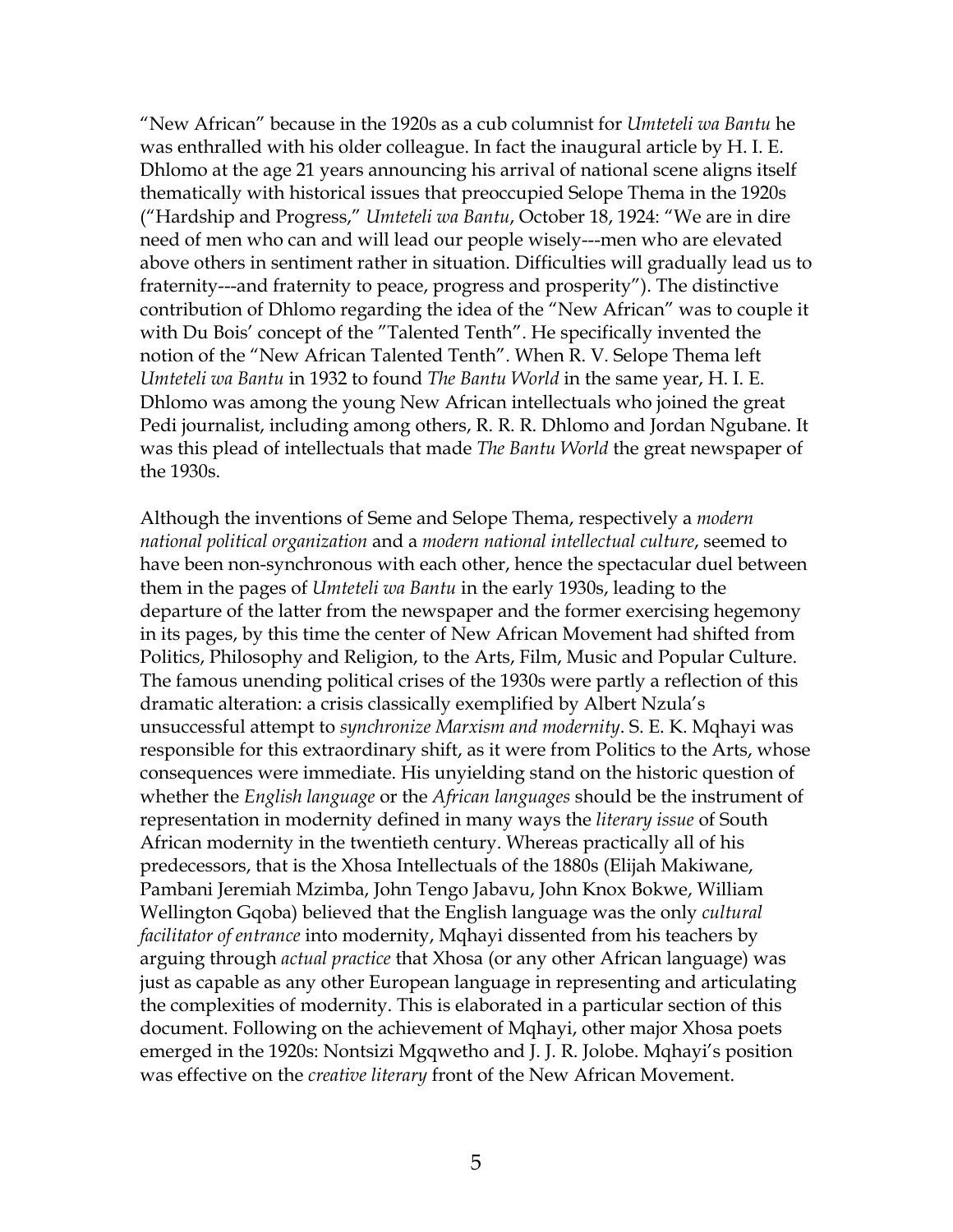But on the *critical philosophical* front of the New African Movement the situation was otherwise. Silas Modiri Molema's *The Bantu: Past and Present* (1920) consolidated a position that was inaugurated by Isaiah Bud-Mbelle with *Kaffir Scholar* (1903) and continued on with Ezekiel Mphahlele's *The African Image* (1963) and Lewis Nkosi's *Home and Exile* (1965), that the English language would be vehicle of *critical expression* of New African modernity or New African MOvement. Just as Mqhayi's *Ityala Lamawele* (1914) was so momentous for the creative vector, so *The Bantu* has been equally critical for the critical vector. What perhaps turned the tide against Mqhayi beginning in the 1930s was that the Arts, Music and Popular Culture aligned themselves on the side of the English language. The determinant of this outcome was the social space of Johannesburg where the making of modernity was at its most complex and intense. It is possible to trace within the *creative literary* front itself the lineage of the struggle between the English language and the African languages for the imagination of New African intellectuals, writers and artists. A selective history indicates some interesting markers. William Wellington Gqoba, who was perhaps the first modern African poet, had the facility to write excellently in both Xhosa and English. Although he wrote long philosophical discourses in isiXhosa, as his intellectual career progressed, he began writing his longer work in English, especially an essay examining the dialectic between tradition and modernity in relation to witchcraft. His long poems began appearing in the English language.

The same pattern repeats itself with Guybon Bundlwana Sinxo. He moves from the serialization of his Xhosa novel in *The Bantu World* in the 1930s to the publication of his English short stories in the same newspaper in the early 1950s. Benedict Wallet Vilakazi's valiant attempt in the late 1930s to pull H. I. E. Dhlomo from the side of the English language to that of isiZulu turns out to be a lost cause. Dhlomo's ostensible reason for writing in the English language is that it makes it easier to find a publisher and attain a much greater audience. By the time of Mazisi Kunene, the English language was overwhelming the African languages as the creative outlet for literary creativity. Concerning journalism, while Jordan Ngubane could write both in English and in isiZulu, and similarly R. V. Selope Thema could express himself at least in English and in Sesotho sa Leboa (Pedi language), Lewis Nkosi, within the *Drum* circle of the 1950s, had only the facility of the English language. Practically all the writers of the Golden Age of Sotho Literature, largely and wholly, expressed themselves in Sesotho. Simon Majakathetha Phamotse was the exception among these intellectuals not only because he was educated in Lovedale but also because he moved with much frequency between South Africa and Lesotho (then Basutoland). The apparent explanation for the durability of Sesotho among these New African intellectuals is that European modernity never penetrated as devastatingly in Lesotho as it did in South Africa.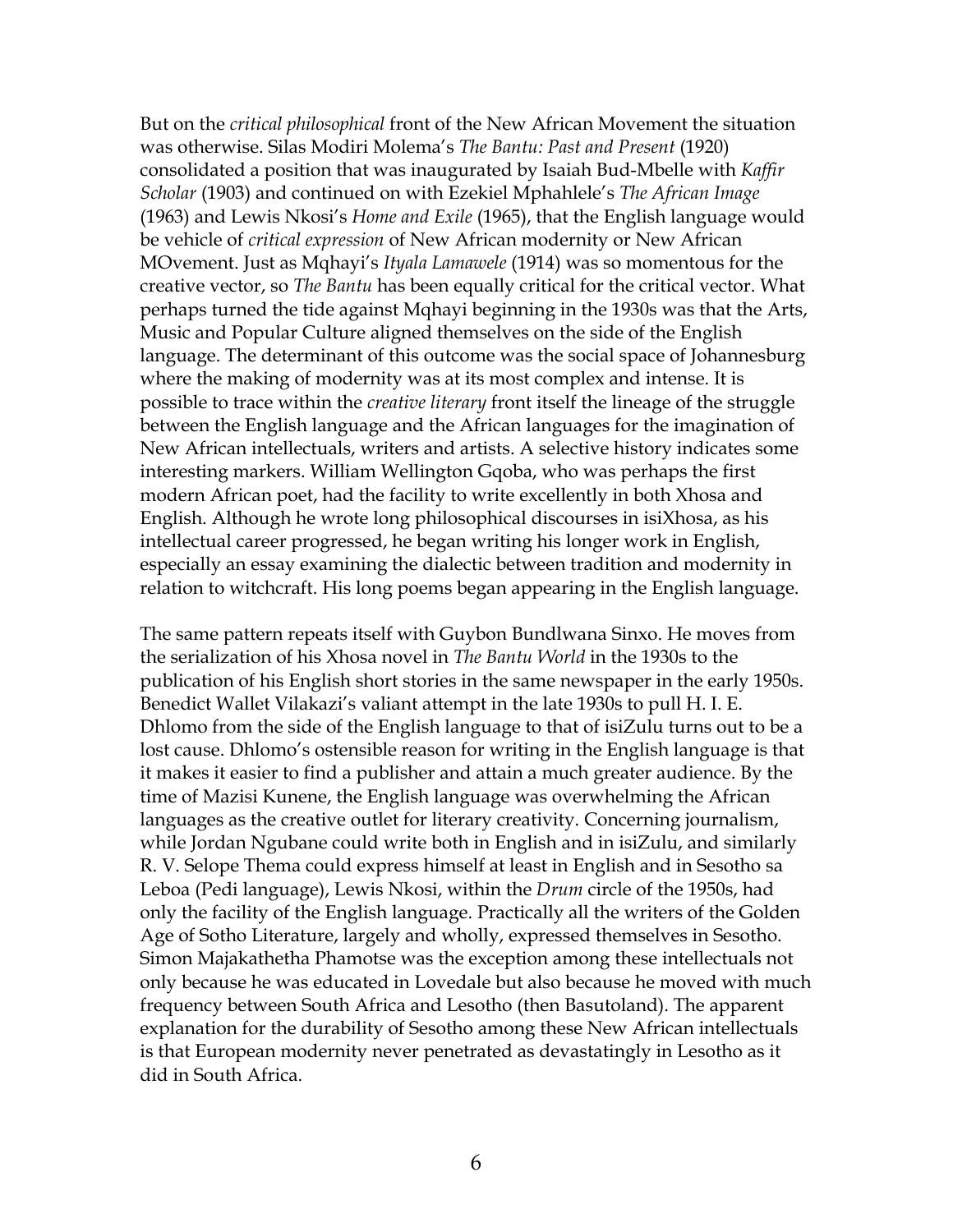In the context of these literary and linguistic struggles, whose real nature was political, a book of major importance was published assembled by T. D. Mweli Skota: *The African Yearly Register* (1930). The book is an intellectual snapshot of "Old Africans" and "New Africans", temporally located within tradition and modernity respectively, and geographically situated from Southern Africa to West Africa, who were the principal actors in the making of *modern Africa*. Adjacent to the photograph each of them are their biographies. The organizing ideologies of the book are African nationalism and Pan- Africanism. The book begins with the Ghanian Dr. James Emman Kwegyir Aggrey (1874-1927). Of him the biography notes: "His arrival in the Union of South Africa came at the time when the natives had given up all hope of ever living in harmony with Europeans. As a result of Dr. Aggrey's teachings to both white and black in South Africa, Joint Councils of Europeans and Natives were formed, and these are today important institutions in almost every city of South Africa" (p.3). His sudden and unexpected death led to great mourning among many New African intellectuals. Solomon T. Plaatje and R. V. Selope Thema wrote obituaries in *Umteteli wa Bantu* praising him to the fullest; John Langalibalele Dube did likewise in *Ilanga lase Natal*.

Over twenty years after Aggrey's death, H. I. E. Dhlomo recalled in the pages of *Ilanga lase Natal* that his coming to South Africa had been a momentous occasion. This adulation of the man is a clear indication that the construction of New African modernity in South Africa had not been so much a *national project* as a *pan-African* one. Among the last figures the book closes with is Dr. Alfred Bitini Xuma (1893-1962). The book praises him with the following words:

 Hearing of the return from England of Messrs. [Alfred] Mangena, [Pixley ka Isaka] Seme, [Richard] Msimang, [Geo D.] Montsioa and Poswayo, who had completed their studies in the legal profession, and Dr. Mahlangeni who had graduated in medicine, his ambition was fired. He left for America and entered school at Tuskegee, Alabama, where he studied agriculture and completed part of the university entrance requirements. Having assisted a friend with some money for school fees, Xuma had to attend night-school as he was left without sufficient money for the day-school classes. As Tuskegee Xuma ranked third in his class. When he left Tuskegee he was penniless and therefore went to work at Birmingham, Alabama, until he had discharged his obligation to Tuskegee. He then went to the State University of Minnesota where he matriculated, but again being without money he had to work at furnaces, coal yards, barns, stables, milking cows and grooming horses. At different periods he was waiter ay hotels and restaurants and later joined the building trade . . . The degree of M.D. was conferred upon him in 1926 (p.283).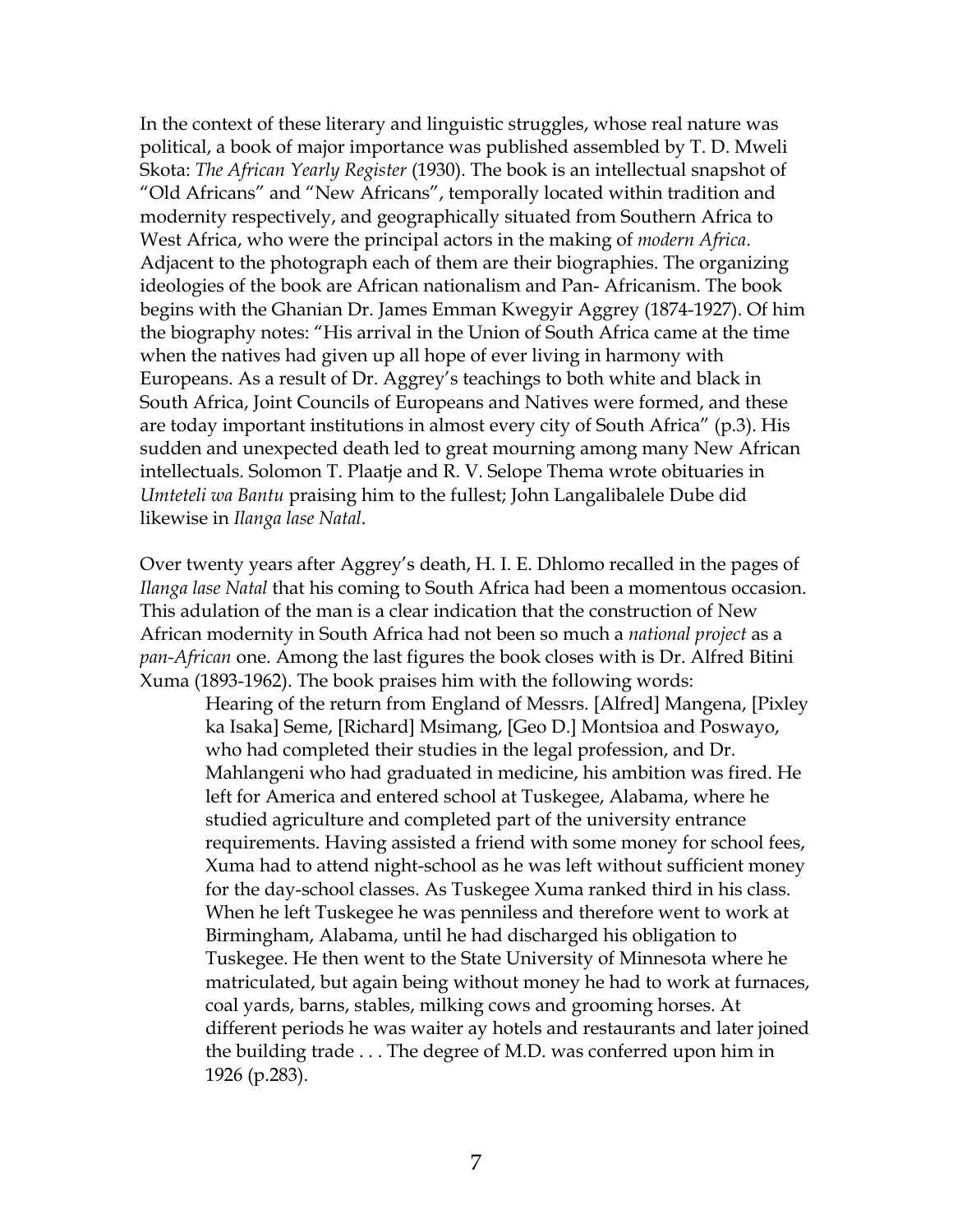*Both Aggrey and Xuma embodied the philosophy of Booker T. Washington which a profound influence in South Africa from Solomon T. Plaatje to John Langalibalele Dube*. The first part of the book closes with group pictures: the West African Students' Union in London; the African National Congress Leaders Who were Arrested in Johannesburg during the 1919 Strike; the African National Congress Officers, Johannesburg Local Branch, 1930; the 1909 Deputation to England Against Colour Bar in the Act of the Union; and the 1918 African National Congress Deputation to England.

The second part of *The African Yearly Register* called "Organised Bodies" consists largely of a listing of various *church* organizations with the name of their members: European Churches Operating Among Africans; African Methodist Episcopal Church; Bantu Presbyterian Church of South Africa; Christian Catholic Church of Zion; The Congregational Union of South Africa (African Section); Dutch Reformed Church; Church of Sweden Mission; Finnish Mission; Hermannsburg Mission; National Baptist Church of South Africa; Joint Council of Representatives of Native Churches; The London Missionary Society; Order of Ethiopia; Moravian Mission; Norwegian Mission; Paris Evangelical Missionary Society; Presbyterian Church of South Africa; Wesleyan Methodist Church; Tembu Catholic Church; Swiss Mission; Primitive Methodist Church; and Temperate Society. Understandably, the book gives great prominence to Ethiopianism (James Dwane) and African Methodist Episcopal Church (African American Bishops H. M. Turner and Levy Jenkins Coppins). Three observations need to be made concerning the listing of these religious organizations. First, the prominence give to Ethiopianism was the historical recognition that this Independent African Christian Movement was among the first to collective organizations to search for independent pathways from European modernity in South Africa to the construction of New African modernity. Second, the celebration of the African Methodist Episcopal Church was another recognition that New Negro modernity held many vital lessons for the then emergent New African modernity in South Africa. Third, concerning the paradox of the violent entrance of European modernity into African history---the violent formation of modernity in European history was a process of secularization and rationalization, whereas its violent imposition and transformation in African history was a process of proselytizing. Modernity was or is by its very nature a secular process.

It would seem that a profound and dramatic change of one kind or another, as the change from *minority rule* to *majority rule* that occurred in South Africa in 1994, accompanied by the onset of *democracy* against *authoritarianism*, necessitates a reconceptualization and overturning of the historical periods that had been hegemonic in defining South African intellectual and cultural history. To a large extent, the construction of South African political and cultural history pre-1994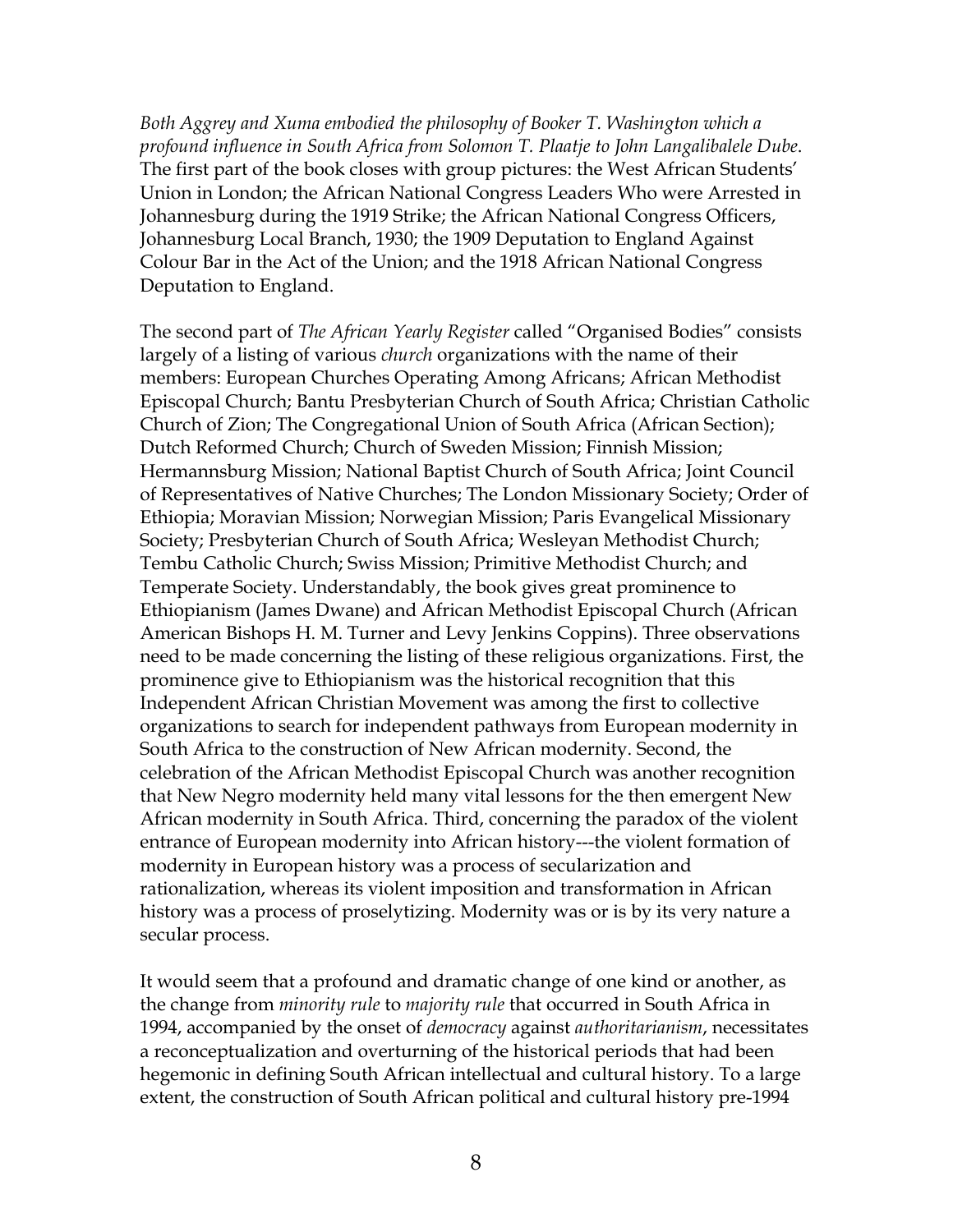was determined by the imperatives of an imposed *European modernity* in our country. European modernity sought to dictate the imperatives of South African history rather than it being the outcome of these imperatives. Of course this was a historical impossibility. This is the reason that the periodizing of South African history before this historic date was largely partial rather than integrative. South African history was made synonymous with "white history" and hence the falsifications that accompanied this untenable undertaking and project. South African history was grafted to European history rather than being viewed for what it was: an organic part of African history. The dramatic events of 1994 liberated South African history from the confines of undemocratic dictates of minority rule and opened it to the democratic imperatives of majority rule. This is the fundamental reason for the *new periodization* of South African intellectual and cultural history. That is a major undertaking in our country today.

The postulation of the intellectual construct of New African Movement is partly an attempt to address the necessity of *a new rethinking* about the past demanded by an entrance of the nation since 1994 into a *new South African history*. The new history has compelled an intellectual reconstruction of the past. It seemed logical that the notion of the "New African" would the fundamental concept around which this reconstruction had to happen. It was the same modernity that configured a new South African history in the early years of the twentieth that enabled the New African to emerge. It is not surprising that the New African intellectuals, political and religious leaders were preoccupied with *theorizing* and *understanding* modernity, the very historical process that enabled them into modern history, however simultaneously oppressive and liberating that enabling, that also opened a new continent of South African history. If *modernity* is what made a new South African history possible in the early years of the last century, it is clearly *democracy* that has ushered in a new form of new South African history in the early years of the twenty first century. The belated arrival of democracy a century later would seem to indicate that the modernity that eventuated a century ago was incomplete. It is still unclear or perhaps to early to know whether 1994 represents the beginnings of the completion of this modernity. It is apparent that democracy is essential to modernity, as it is to many other things. In a true sense the New African Movement was about the *democratizing of modernity* in South Africa. And 1994 is a symbol of this victory of the democratization process.

Periodizing the structure of the New African Movement has always been a challenge. There are several issues that can be considered here, ranging from how to situate Solomon T. Plaatje at all within the Movement, when though he was perhaps the quintessential New African intellectual denied being a "New African" aligning himself with the Chiefs, to the question of the complex structure of the *types* of New African *modernizers*. In all essentials, it would seem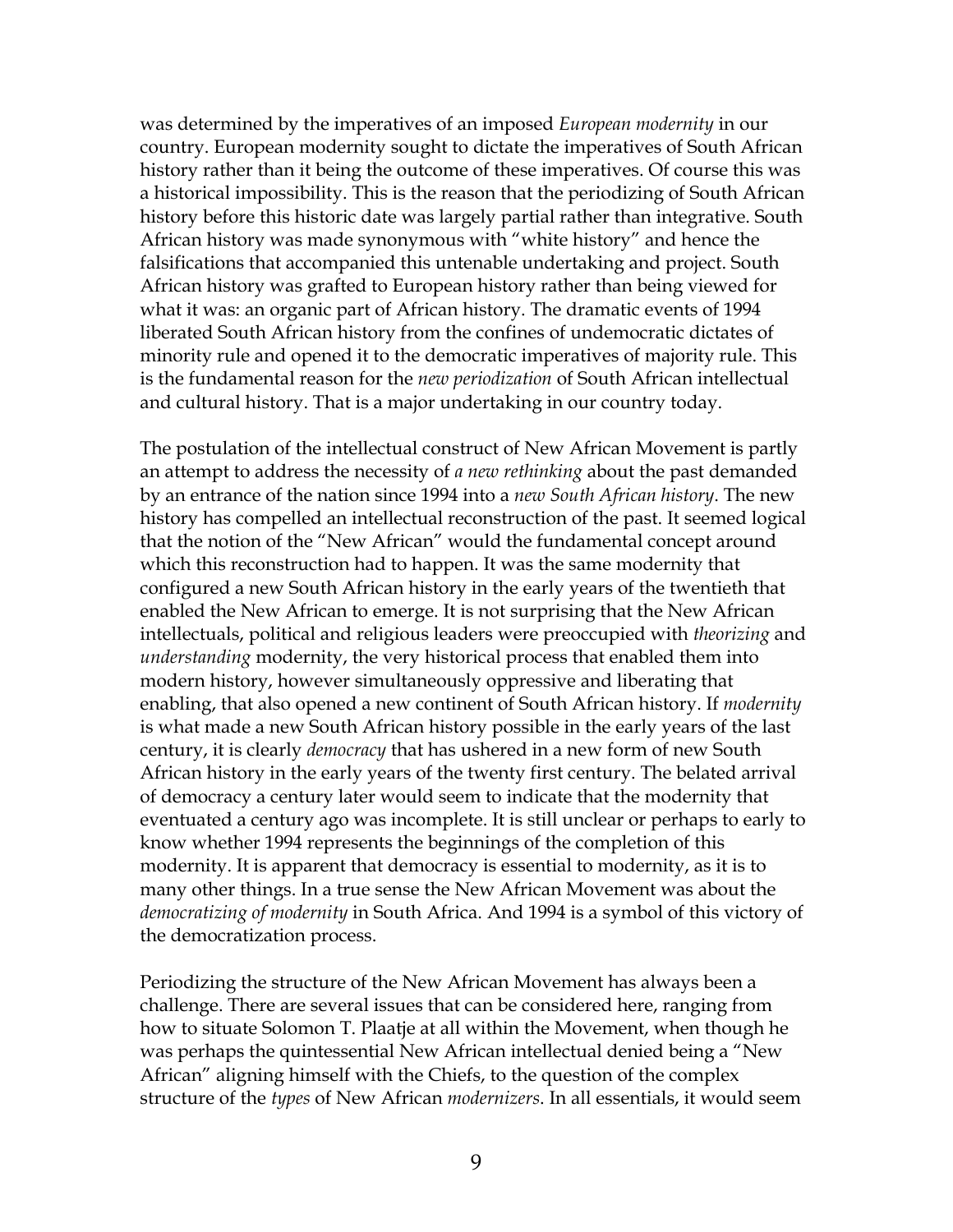that the intellectual history of the New African Movement *began* with the Xhosa Intellectuals of the 1880s. Although they were not fully conscious of the historical construct of modernity, they were very much conscious of the beginnings of a *new history* in which they were compelled to participate given the defeat and destruction of traditional societies. These Xhosa intellectuals were located inside the fault-line separating tradition from modernity. They were grappling with something *new* that was happening around them. There are many indications that although these intellectuals had no immediate concept to define their historical moment, they had a good understanding of its essential nature or its qualities. For instance, there is an essay by William Wellington Gqoba in which in effect he says that "witchcraft" and "superstition" no longer had any serious functioning role in the new historical experience that the Nation of Phalo (Xhosa nation) had just entered ("Notes from the Transkei upon Witchcraft", *The Kaffir Express*, January 6, February 7, 1874). Likewise, Elijah Makiwane expressed frustration that the Pondomise Nation clung desperately to the *old ways of life* when only the *new ways of life* which had just began would assure the survival of the Xhosa Nation ("Native Educational Association", *Imvo Zabantsundu*, July 28, August 18, 1886). Corresponding to this essay, Makiwane wrote another one in which he lamented they way in which *urban* life styles were upturning and shattering the *rural* life styles and in the process causing much suffering and alienation ("Natives in Towns", *Imvo Zabantsundu*, July 19, 1888). Both Gqoba, arguably the first African modern poet, and Makiwane, a political philosopher, were priests in the Christian Church and consequently very much committed to the new ways of life against the old ways. Given that both of them and their colleagues lacked the *concept* through which to define their historical moment, i.e. modernity, does one exclude them as the beginning point of the New African Movement, which was very much preoccupied with this concept and its consequences, or does one designate them as the *origination* of this intellectual movement. How about Tiyo Soga who is anterior to them! They could not have been aware that they were "New Africans" since this construct was formulated by R. V. Selope Thema in the 1920s. In my own work I have vacillated between designating them as the founders of this intellectual and cultural movement and excluding them within its historical parameters. In the earlier years of my research work I excluded them, but in recent years I have included them.

Can the New African Movement be said to have truly began only with the publication of the essay "The Regeneration of Africa" (in *African Affairs: Journal of the Royal African Society*, July 1906) in which Pixley ka Isaka Seme proclaimed that the fundamental task of that moment *all over the continent* was the construction of modernity in Africa! One could possibly argue that Seme's manifesto would not have been possible without the historical conditions of possibility being made realizable by the intellectual practice of the Xhosa Intellectuals of the 1880s, and more importantly, by the rapid industrialization of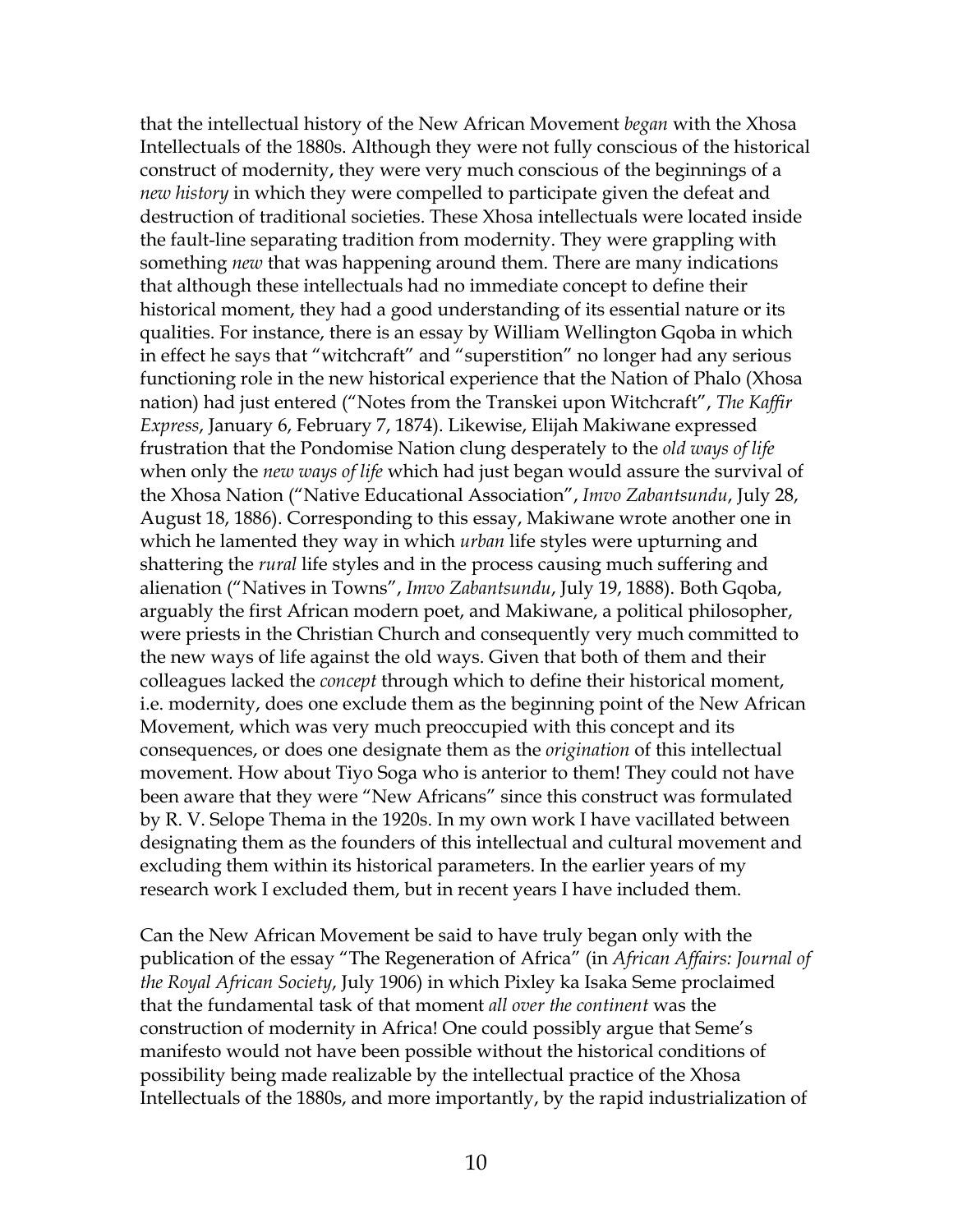the country. Perhaps! But it is highly unlikely that Seme was aware of the intellectual culture of Xhosa intellectuals before being taken in his teens in the early 1890s by American missionaries to United States. In some sense Seme's manifesto was an expression of a *desire* rather than *actuality*. It would seem that before the founding of the African National Congress in 1912 it was very difficult if not impossible for intellectuals based in a particular ethnic area to be aware of intellectual practices being achieved in another ethnic area other than their own. For instance, it would seem also that the intellectuals and writers of the Golden Age of Sotho Literature of the 1890s and the 1900s were not aware what had been effected by Xhosa intellectuals a decade earlier. It would seem again, as it was also the case, of mutual incomprehension, with intellectual groups that were separated by less than hundred miles in the same decade, as was the case between the intellectuals, Indians and non-Indians (Henry Saloman Leon Polak, Mansukhlal Hiralal Nazar, Mandajit Vyavahark) around Mohandas Gandhi and *Indian Opinion* newspaper, and the intellectuals (Josiah Mapumulo, Robert Grendon, A. H. M. Ngidi) around John Langalibalele Dube and *Ilanga lase Natal* newspaper. Both newspapers were launched within months of each other in 1903 and their intellectual constellations were dominant in the 1900s and 1910s.

Two observations can be made of the situation of mutual incomprehension by intellectual constellations adjacent to each other in the same decade. First, since a reconstruction of intellectual history is only possible through concepts and critical principles in a longitudinal study, there is an inbuilt tendency to establish direct connections between intellectual constellations when none were there at all or very tenuous at the most. Reconstructions are driven by an inbuilt desire for unity, comprehensiveness and completeness, which is the very opposite of the intellectual constellations themselves which are incomplete, discontinuous and in some ways disconnected. Second, politics or political practice is what would seem to forge unity across the different temporalities of different constellations. It was the *political practices* that emanated from the African National Congress that first and foremost established *intellectual bridgeheads* between the various intellectual constellations of the New African Movement.

Two intellectual careers within the New African Movement exemplify the correctness of this observation: Simon Majakathetha Phamotse and R. V. Selope Thema. Both were eminent intellectual bridgeheads. Both studied at Lovedale, in the late nineteenth century or in the early twentieth century the cradle center of Xhosa intellectual culture. Given the difference of a decade between them regarding their respective debuts as journalists in newspapers, it would seem that Phamotse was a decade older than Selope Thema. Having studied together at Lovedale under the guidance of some of the Xhosa Intellectuals of the 1880s, a long lasting friendship seemed to have developed between Phamotse and S. E. K. Mqhayi, as evident in the threnody the great Xhosa poet wrote on the death of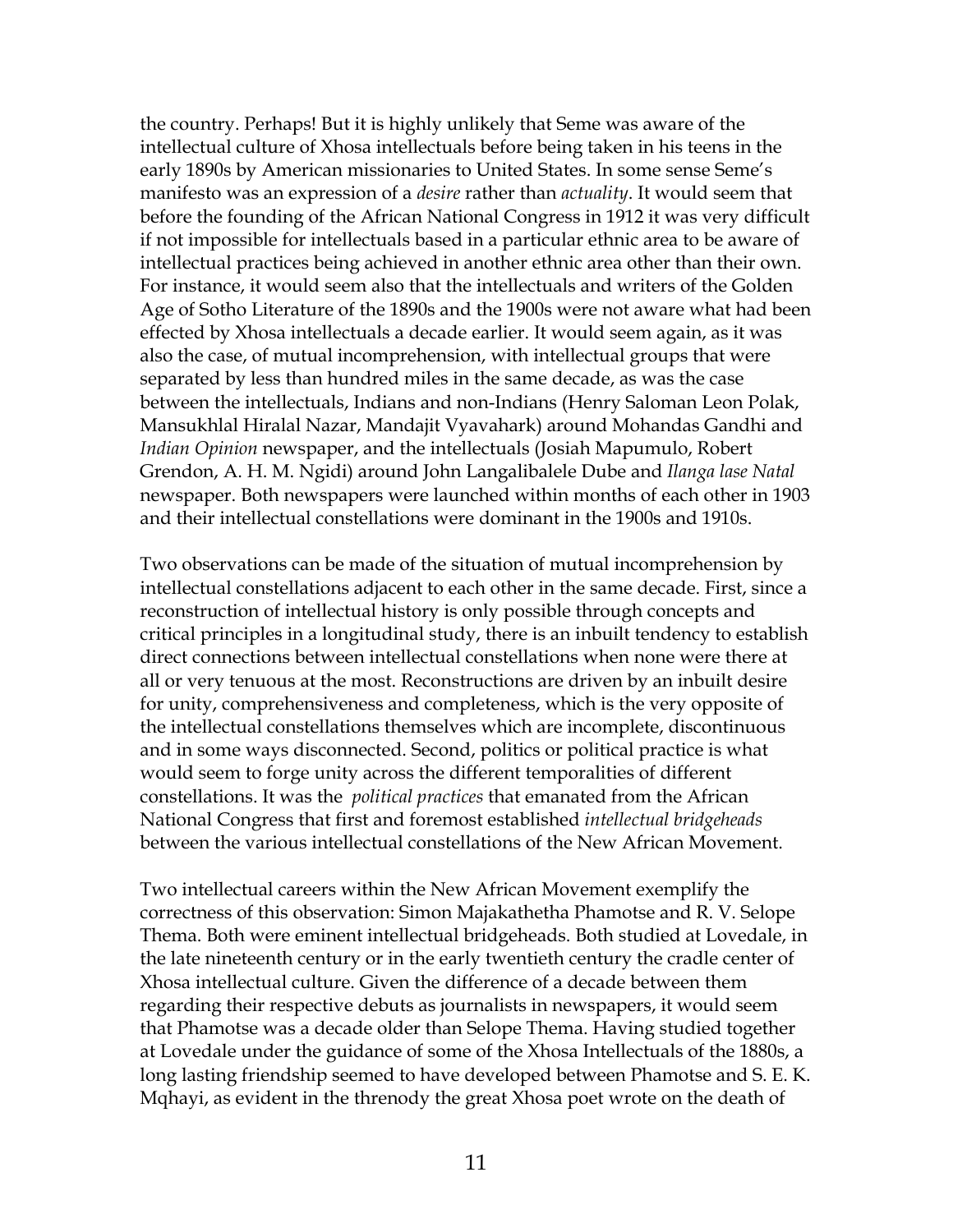the brilliant Sotho political leader ("Umfi u Simon M. Phamotse, *Umteteli wa Bantu*, April 21, 1928). Selope Thema seems to have studied a decade after Phamotse at Lovedale, when thje intellectual leadership of the Xhosas had passed from the group of the 1880s to the younger generation around *Izwi Labantu* newspaper, which included among others, Mqhayi himself, Walter Benson Rubusana and Cyrus Mahala. In many ways Lovedale transformed all the students who came to study by enabling them to shed *ethnic identities* in order to transform themselves into *New Africans* and thereby becoming *proselytizers of modernity*. Whereas Phamotse seems to have been an intellectual bridgehead between the Xhosa Intellectuals of the 1880s and the *Izwi Labantu* Group on the hand, and the intellectual and writers of the Golden Age of Sotho Literature on the other, R. V. Selope Thema passed the intellectual legacy of Lovedale to the young New African intellectuals who were his protégés in the 1930s in *The Bantu World*, some of whom became major intellectuals in their own right as well as outstanding editors of newspapers (Jordan Ngubane was responsible for *Inkundla ya Bantu* in the 1940s; R. R. R. Dhlomo and H. I. E. Dhlomo were editors together of *Ilanga lase Natal* in the 1940s and in the 1950s; Henry Nxumalo and Todd Matshikiza were excellent journalists of *Drum* magazine in the 1950s).

It was R. V. Selope Thema who brought Xhosa intellectual traditions to Johannesburg in the 1920s by being the dominant intellectual signature in the pages of *Umteteli wa Bantu*. If we can be allowed to symbolically designate Alice as the hub of these intellectual achievements, Johannesburg was the cultural space in which these intellectual traditions were delineated and disseminated by Henry Selby Msimang and Selope Thema through this newspaper. From this moment onwards, that is from the 1920s, until the destruction of the New African Movement in 1960, practically all New African intellectual and cultural achievements had to be *transacted* through Johannesburg. This may be the reason that Selope Thema in one or two essays celebrated this city as the hub of modernity in South Africa. What made this city the enabler of historical possibilities was the discovery of gold and other natural resources in it and adjacent to it in the late nineteenth century. From the 1920s all the new things of the imagination and the mind began gravitating largely around Johannesburg. The launching of *Umteteli wa Bantu* in the early 1920s and *The Bantu World* in the early 1930s *in this city* adduces many examples in support of this thesis.

First, with the emergence of African intellectual traditions among the Xhosas in the 1880s, it became possible in the 1920s for Henry Selby Msimang and R. V. Selope Thema in *Umteteli wa Bantu* to argue that the political practice of the African National Congress must be informed by new modern intellectual thinking and creations that found its point of origin among Xhosa intellectuals forty years earlier. This was at the center of their dispute with Pixley ka Isaka Seme who wanted the Old to determine and give direction to the New, rather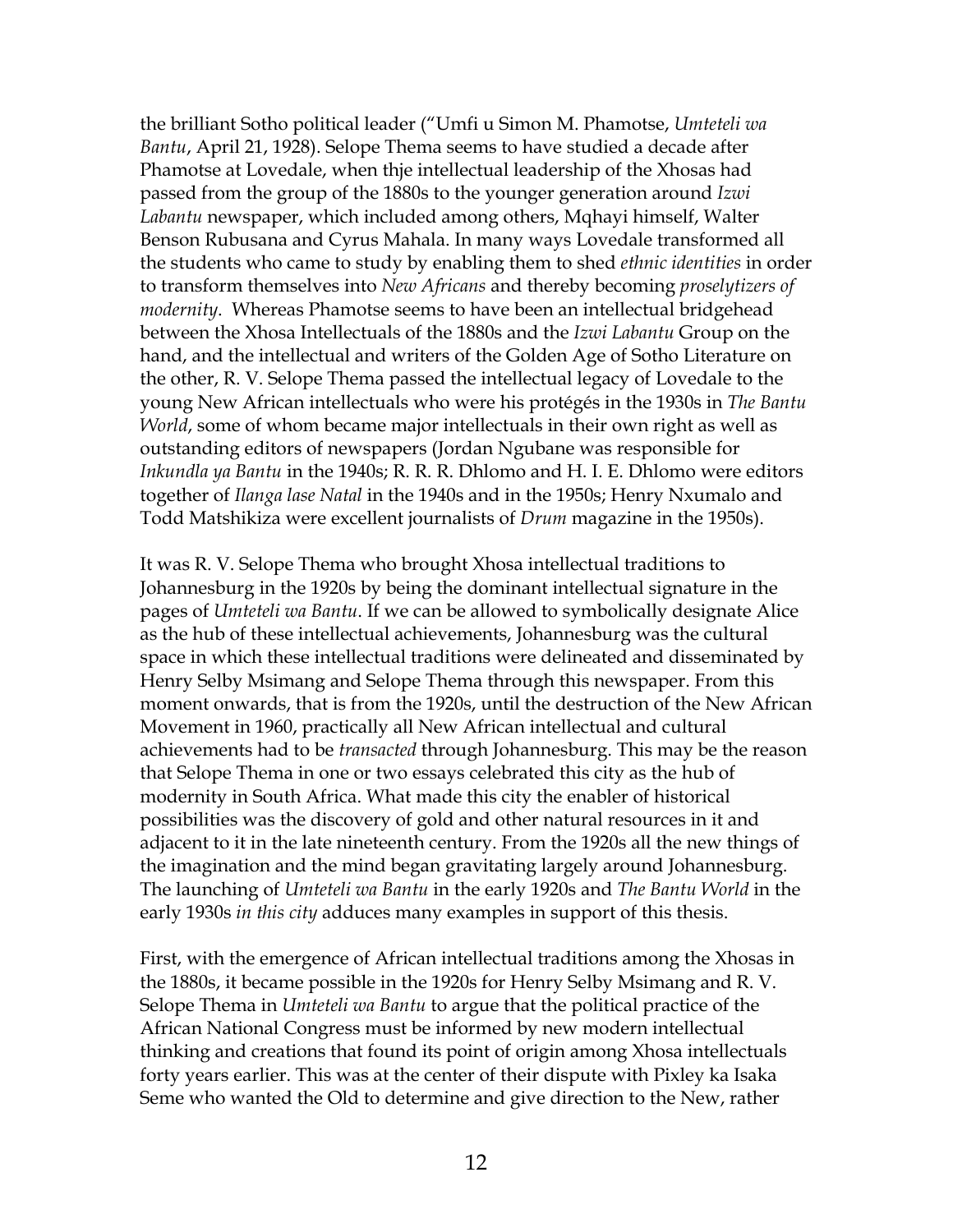than the New transforming the Old. Although all three were *conservative modernizers*, Msimang and Selope Thema's thinking about history was based on the principle of progress, whereas that Pixley ka Isaka Seme, paradoxically, seems to have been based on the belief in processes remaining permanently the same. Their particular brands of intellectualism are what made their political disagreements so fascinating.

Second, although Solomon T. Plaatje contributed quite extensively to the *Kimberley Diamond Advertiser* newspaper, the Kimberley and Thaban Nchu Circle, which included among others Silas Modiri Molema, Mina Soga, Isaac Bud-Mbelle, found recognition and legitimacy through *Umteteli wa Bantu*, to which Plaatje contributed regularly before his death in 1932. In fact, the mining interests who owned and controlled the newspaper, had wanted Plaatje to be its first editor, but upon his refusal, they contended themselves on listing him on the newspaper mast-head, by the newspaper as one of the conjoint editors with John Langalibalele Dube. Plaatje never challenged or contested this false claim or designation by the newspaper. The interesting question is why! My contention is that Plaatje saw the advantages and benefits of being held in high esteem by arguably the largest circulation newspaper among Africans.

Third, by resigning from *Umteteli wa Bantu* in the early 1930s in order to launch *The Bantu World* and becoming its editor, R. V. Selope Thema was able to achieve certain things that he may not have been able to do had he remained in the former newspaper. He gave ample space to S. E. K. Mqhayi in the last phase of his productive life to publish poems and prose. Selope Thema commissioned Guybon Bundlwana Sinxo to write an appreciation extolling the genius of the great Xhosa poet ("Notable Contribution To Xhosa Literature: Mr. Mqhayi Creates Xhosa Renaissance", *The Bantu World*, July 20, 1935). This appreciation may indeed have been the first serious ever written on *Imbongi Yesizwe Jekelele* (National Poet). Yet in publishing the last writings of Mqhayi, R. V. Selope Thema may have wished to signal and demarcate the end of the dominating role of Xhosa intellectuals in the history of the New African Movement. The young Zulu intellectuals, H. I. E. Dhlomo, Jordan Ngubane and R. R. R. Dhlomo, who were working under his guidance in this newspaper, were in the following decade to establish the spectacular achievements of the Zulu intellectuals of the 1940s. In other words, Selope Thema stood in between the *endings* of the lineages of Xhosa intellectuals representing a particular historical moment and the *beginnings* of the tracings of the emergent Zulu intellectuals at a particular phase of its historical development. The Dhlomo brothers moved to Durban in the early 1940s to editorially supervise *Ilanga lase Natal*, and Ngubane also moved closer to Durban, specifically to Verulam, to editorially guide *Inkundla ya Bantu*, also in that decade. Nevertheless, in a real sense, the emergence and gestation of the Zulu Intellectuals of the 1940s constellation occurred *in Johannesburg*, not in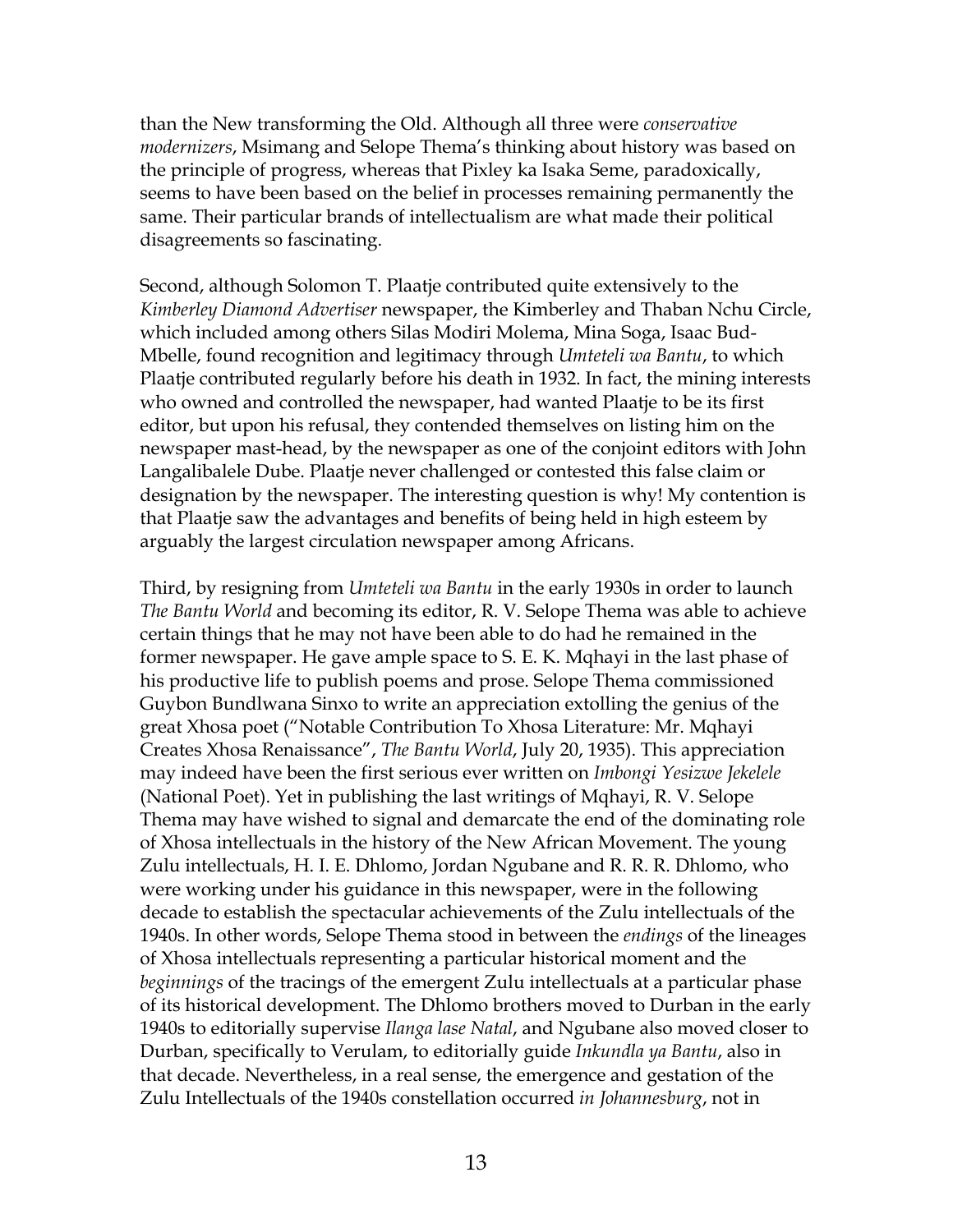Durban, as one may possibly have expected. At the beginning of this formation, Benedict Wallet Vilakazi, Anton Lembede, Walter M. B. Nhlapo and Jacob Nhlapo, who were to become members of this pleiad, were all residing in Johannesburg. Temporality and socio-cultural space tempered and mediated the vagaries of ethnic identities in the formation of intellectual constellations in the history of the New African Movement.

Fourth, given Selope Thema's pronounced influence on Jordan Ngubane, who in the 1950s was to defend the intellectual and nationalist legacy of Anton Lembede, it is plausible to argue that Thema was one of the influential forces in the emergence of the ANC Youth League. While Lembede emerged from the tradition of Pixley ka Isaka Seme, Ngubane himself has written on the imprint of Selope Thema on his intellectual formation. This is important because both Selope Thema and Seme were *conservative modernizers* and consequently imparted to their younger colleagues a virulent strain of African nationalism that was reactionary, fixated on *race* and innocent of the historical category of *class*. The outbreak of an intellectual war in the pages of *Liberation* magazine and *Indian Opinion* newspaper in this decade between Nelson Mandela and Oliver Tambo on one side and Jordan Ngubane on the other, was about this dialectic between race and class. The intervention of Ruth First with her *Fighting Talk* review, of which she was the editor, on the side of Mandela and Tambo speaks for itself. While Mandela and Tambo sought to construct a *progressive* form of African nationalism, thereby going beyond Anton Lembede, Ngubane defended a *retrogressive* form of African nationalism that had been the ideological principle of the ANC Youth League at the moment of its founding in 1944. For Ngubane and Lembede African nationalism was synonymous with *black nationalism* and this nationalism viewed itself as in a Manichean struggle with Marxism and Communism. In another context, the question of regressive African nationalism or progressive African nationalism, was at the center of the long Open Letters directed against each other, between Albert Luthuli and Jordan Ngubane, which appeared in the mid-1950s in *Indian Opinion*. This exchange constituted a irreparable break between them. This break between these New African intellectuals and political leaders could be viewed as the end moment of the Zulu Intellectuals of the 1940s constellation which had begun around 1940 with Ngubane's literary appreciation of H. I. E. Dhlomo's *Valley of a Thousand Hills* ("Story Of Feeling, Hope And Achievement," *Ilanga lase Natal*, November 29, 1941) and H. I. E. Dhlomo's review of Benedict Wallet Vilakazi's novel ("*U-Dingiswayo ka-Jobe*: An Appreciation," *Ilanga lase Natal*, December 14, 1940) and appreciation of Vilakazi's M.A. thesis ("*The Conception And Development Of Poetry In Zulu:* An Appreciation," *Ilanga lase Natal*, August 20, 1938). Here one could argue that R. V. Selope Thema damaged Jordan Ngubane politically with his conservatism and reactionary cast of mind as much as he enabled him intellectually. These few words on the 1950s make clear the unacceptability of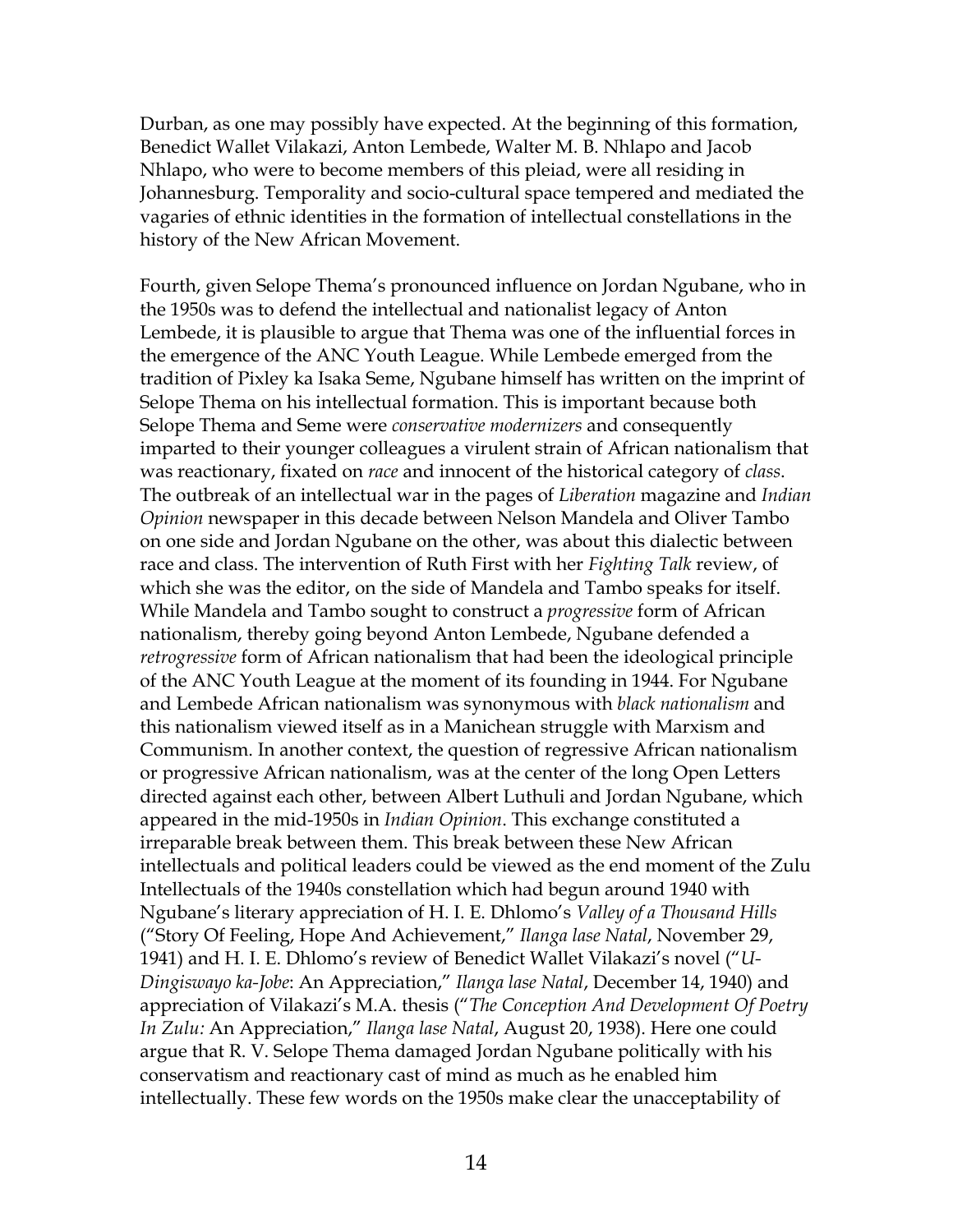identifying this decade with *Drum* magazine; this monthly covered only a portion of a complex intellectual and cultural reality.

Fifth, the important role of *newspapers* in periodizing our cultural and intellectual history cannot be overestimated. Nearly all the intellectual constellations of the New African Movement were associated with a newspaper or magazine or journal of one kind or another: The Era of Tiyo Soga with *Indaba* and the *Christian Express* missionary newspapers; The Xhosa Intellectuals of the 1880s with *Imvo Zabantsundu* and *Isigidimi Sama Xosa* newspapers; the Gandhi School with *Indian Opinion* newspaper; The Kimberley-Thaban Nchu Circle with *Tsala ea Becoana* and *Tsala ea Batho* newspapers; African Political Organization Intellectuals with *A. P. O.* newspaper; African Marxism and the Labour movement with *Umsebenzi* and *Inkululeko* newspapers; Zulu Intellectuals of the 1940s with *Ilanga lase Natal* and *Inkundla ya Bantu* newspapers; the Golden Age of Sotho Literature with *Leselinyana* newspaper; the Voorslag Writers with *Voorslag* magazine; European Friends of the Natives and Missionaries with *Bantu Studies* (later incarnated as *African Studies*) and *Race Relations Journal*; New African Scholars principally with *African Studies* and an assortment of other publications; Sophiatown Renaissance with *Drum* magazine, *Liberation* journal and *Fighting Talk* review. The only constellation that does not seem to have been associated with any publication was the Petersburg Art movement of the 1930s; and this is not strictly true, because the emergence of this configuration coincidence with the first writings on art which appeared in *The Bantu World*.

Given this close association between the metamorphoses of intellectual constellations and publications, it is not surprising that the two important books written by New African intellectuals themselves in the first half of the twentieth century that synthesized the trajectory of the *New African force field* in South African intellectual history, emphasized the importance of newspapers in facilitating the making and consolidating of intellectual groups: H. Isaiah Bud-M'Belle's *Kafir Scholar's Companion* (1903) and S. V. H. Mdhuli's *The Development of the African* (1933). Dedicating his book to John Tengo Jabavu, this is what Bud-M'Belle wrote:

 In 1870 the Lovedale Missionary Press issued a newspaper called the *Isigidimi sama Xosa*. It ran for seventeen years, Rev. Dr. Stewart being the Editor. There were associated with him at different times Revs. Messrs. Mzimba, Elijah Makiwane, the late Wm. Gqoba and Messrs. Tengo Jabavu, Knox Bokwe, and others. In 1884, November, Mr. Tengo Jabavu started the *Imvo Zontsundu ne Liso Lomzi* (Native Opinion and Guardian) at King William's Town. It is a Kafir-English weekly. In 1897, a copy of this journal was presented to and graciously accepted by Her late Majesty Queen Victoria. In 1898 he was joined by Mr. Knox Bokwe as a partner, who in 1900 retired from partnership. The paper is now run by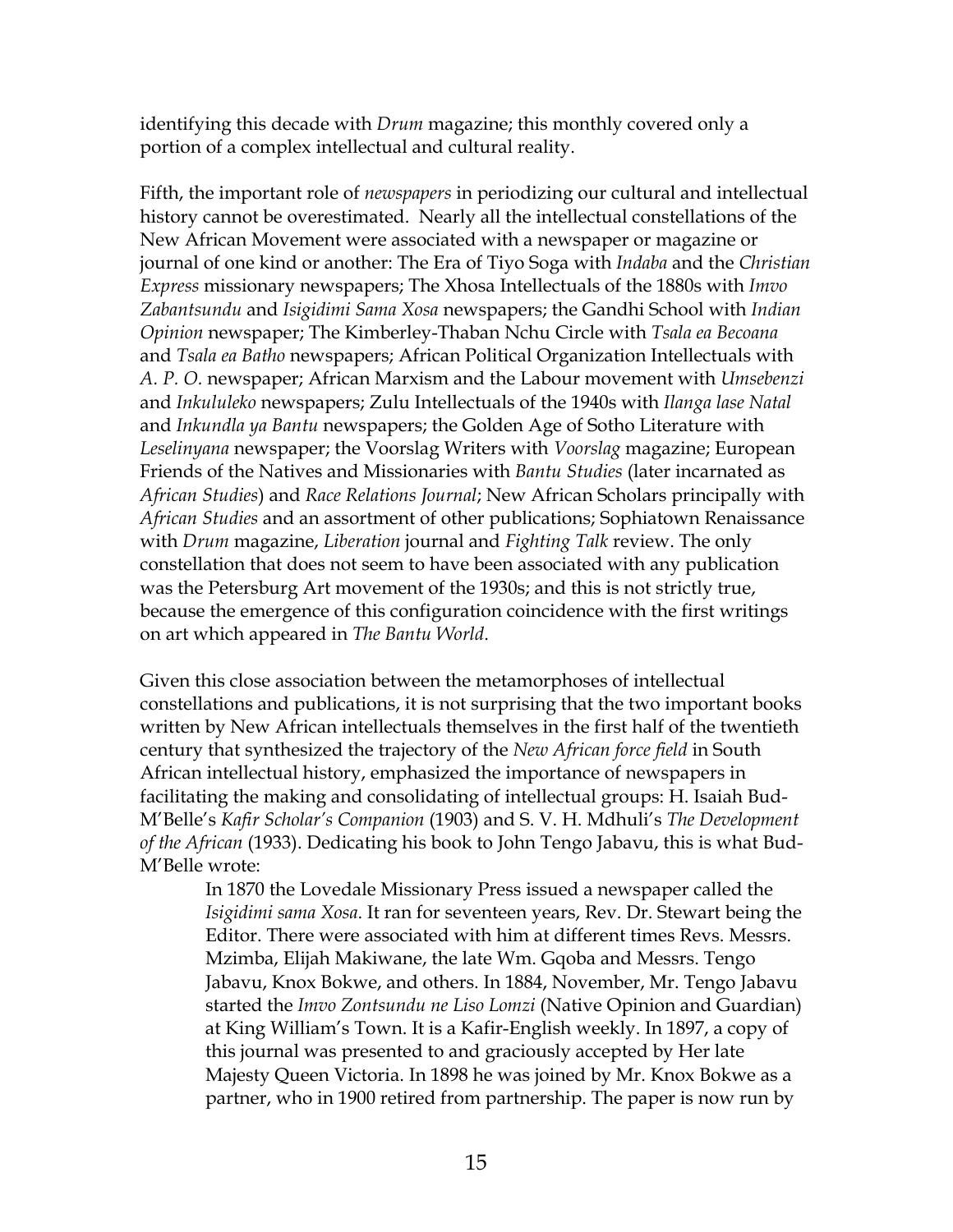Messrs, Jabavu & Co., Ltd. For over a year, during the Anglo-Boer War of 1899-1902, *Imvo* was suppressed by the Military Authorities for having published an 'objectionable (sic) article.' The paper reappeared on the 4th October 1902, as *Imvo Zabantsundu Bomzantsi Afrika* (South African Native Opinion). . . In November 1897 a tri-lingual (Kafir, Sesuto, and English) weekly paper called *Izwi Labantu*, *Lentsoe la batho*, and the *Voice of the People*, respectively, was issued at East London, by the Eagle Printing Company. Its first editor was Mr. N. C. Umhalla, and he was c succeeded by the present Editor Mr. Allan K. Soga. The South African Spectator is published and edited by Mr. F. Z. S. Peregrino at Cape Town. It is issued fortnightly and occasionally contains Kafir columns. It is exclusively the organ of the coloured people, i.e. those who are not 'white.' It began publication in 1900 (pp.10-11).

Most of the figures mentioned by Isaiah Bud-M'Belle were to become important New African intellectuals of the New African Movement.

Thirty years later S. V. H. Mdhluli was to concur with Isaiah Bud-M'Belle on the importance of newspapers and other forms of print culture in facilitating the emergence of New African intellectual culture. He made the following observations:

 *Among the factors that will lift us from our ignorance is the affair of reading our newspapers*. Native newspapers have been in circulation before the dawn of the twentieth century. Tha late Mr. J. T. Jabavu should be rightly called a pioneer in the Native newspaper world. His paper, *Imvo zaba Ntsundu* (Native Opinion) is still in active circulation. Today South Africa has many Native newspapers, chief among them being *Imvo*, *Ilanga*, *Umteteli* and *Um-Afrika*. These are concerned with the circulation of news connected with the development of the Native race. What causes our people not to read these is very hard to explain and yet we often speak of progress when we do not care to know about our political, religious, and social viewpoints. What are these papers for? Our hopeless way of indulging in village gossips will not lift this veil of ignorance. We believe that in order to move with the times we must first of all build a strong wall round our homes so that as we tread the way to better areas everything we have will not betray us resulting in a prodigious breakdown of our efforts. *These papers besides containing Native views also give us in no uncertain ways what other races in our midst are doing. Everything in these papers contains all the necessary particulars connected with our development*. Native teachers are great sinners in not reading these papers. The percentage of Native ministers who read these papers far exceeds the percentage of Native teachers. The teachers claim to be leaders of their race but how are they going to cope with the ever changing conditions of life? This is a malady. Things ought not to move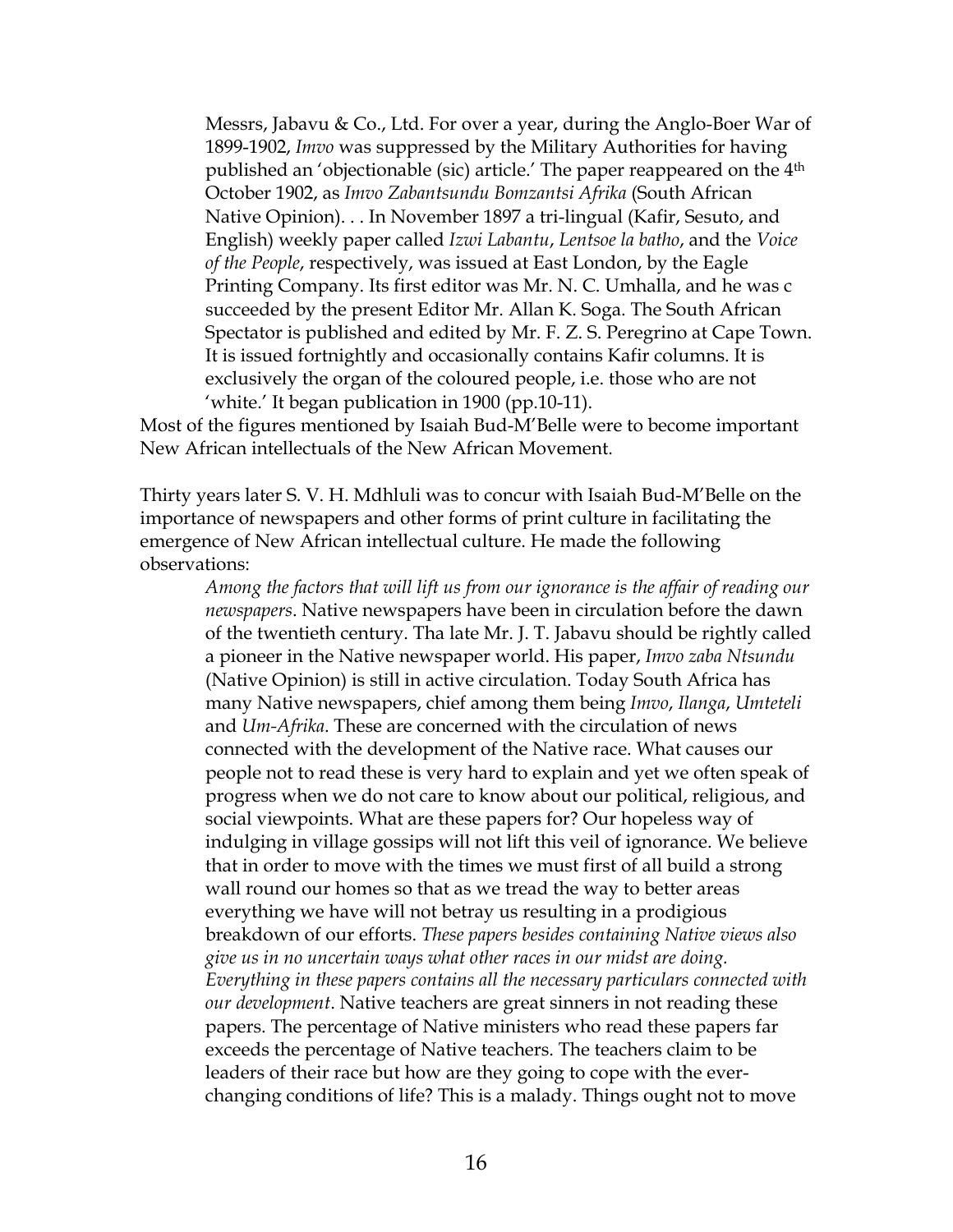to that direction. Let us fill this gap by reverting to the reading of our periodicals. Let us not ignore our own enterprises (pp.27-28, my emphasis).

Mdhluli is clear that modern New African intellectual culture can only be realized through *reading* and *print culture*. The spectacular intellectual efflorescence of the New African Movement in subsequent decades was to conform the prescience of this understanding.

Aligning himself with the achievements of Lydia Umkasetemba, S. E. K. Mqhayi, R. R. R. Dhlomo, Thomas Mofolo, Benedict Wallet Vilakazi, Nontsizi Mgqwetho, among others, Mdhluli argues that this *modern New African intellectual culture* must or should be realized by means of *African languages*:

 *Good friends of the human race, let us live for the preservation of our culture chiefly our mother tongues*. One pitiable factor connected with this lamentable affair is that we are considered by other races as a race that has not contributed anything to the world of literature. The Occidentals and the Orientals have produced masses of literature. Most of these books written in Zulu, Xosa and Sesuto have been written by white people. What has brought about this lapse in our development? Even the Xosas are sinners in this respect although the Sogas have proved their worth by writing a few Xosa books. *We need writers, men who will preserve our mother tongues*. Look at what Shakespeare, Milton, and others did for the English language. These men died many years ago but their thoughts are still enshrined in many books read today. However, it gives us a good---pleasure to see works in the vernacular of such men like Rev. John L. Dube, Messrs. Sol. T. Plaatje and S. H. Mqayi. These men have already given us a good introduction in this direction. We pray that they should not rest on their oars and claim that they have finished. Books written in our African languages by Africans are easily understood. *At the time of writing there is a movement on foot seeking for a re-construction of native languages chiefly Xosa and Zulu* (p.31, my emphasis).

This claim of the relevance of African literature in the African languages is still relevant in the early years of the twenty first century in the context of the call for the making of an African Renaissance.

Given authoritative voices of Bud-M'Belle and Mdhluli, as well as others in later years such as that of S. E. K. Mqhayi, R. V. Selope Thema, H. I. E. Dhlomo, Jordan Ngubane and Z. K. Matthews, it is not accidental that the construction of *this* New African Movement *website* is modeled on their understanding and articulation of South African intellectual history in the twentieth century.

Although the intellectuals and historical figures assembled under this designation of "The Era of Tiyo Soga" were not the first to feel the impact of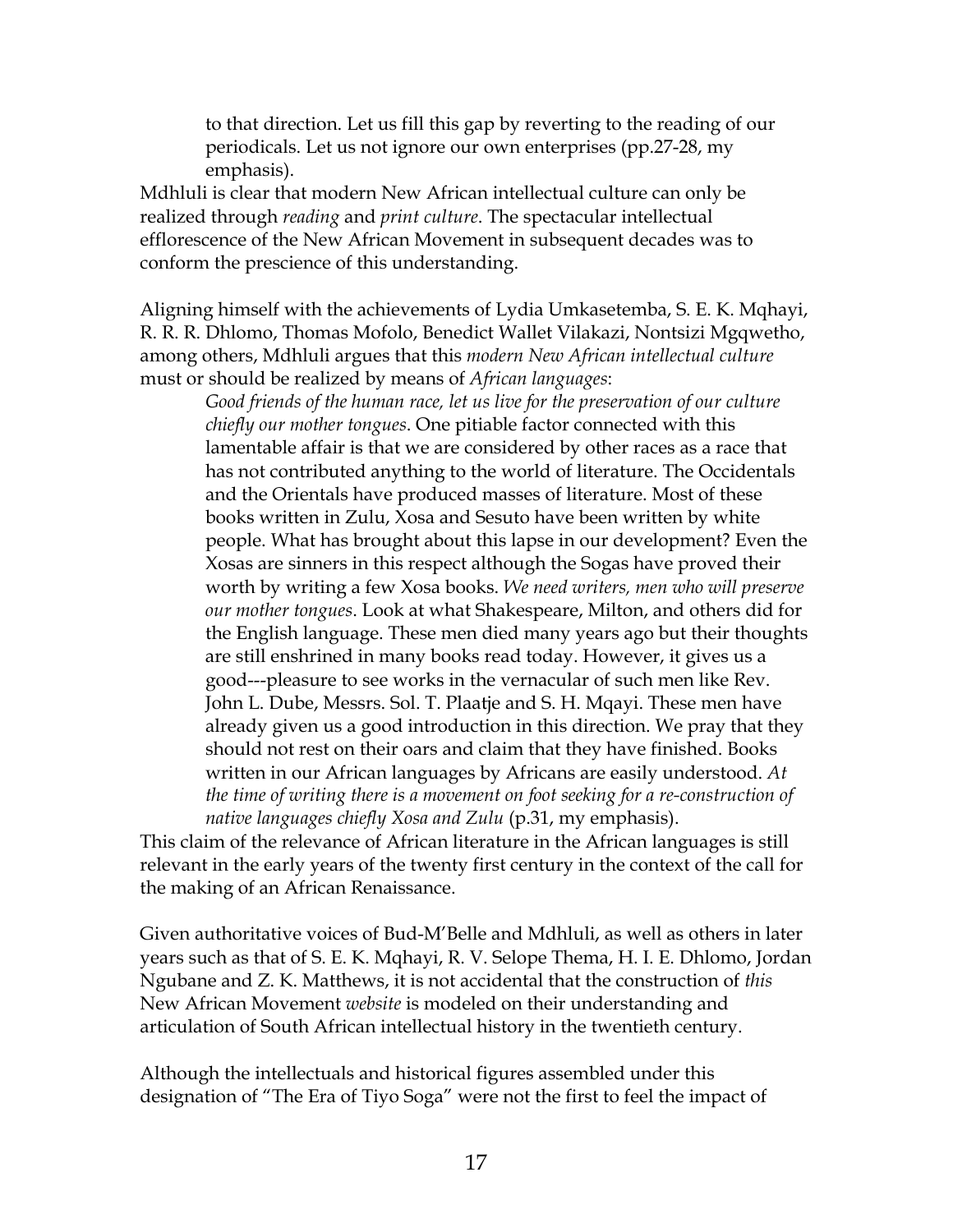imperialism and colonialism in the form of European modernity in South Africa, they were the ones to witness the last Frontier Wars of the 1860s and of the 1870s in which this colonial modernity defeated and largely destroyed indigenous traditional societies, especially the Nation of *Phalo* (Xhosa). Their parents were the first to confront the trinity of colonial modernity in the form of Christianity, modern Education and 'Civilization'. Ntsikana [1783-1820], who symbolizes the political dilemma and the historical choices of the parents of these historical figures, is historically acknowledged as the first African to convert to Christianity. Ntsikana's Christian Hymn (*UloThixo omkhulu ngosezulwini*: He, the Great God, High in Heaven) was designated by the Xhosa Intellectuals of the 1880s as the first modern written document in Xhosa by an African (it was written down eight years after his death). John Knox Bokwe, a member of these 1880s intellectuals, wrote a biography of this first Christian Converter. The father of Tiyo Soga converted to Christianity at nearly the same time as Ntsikana. One distinction characterizing Tiyo Soga is that he was the first African to receive a thorough European education, in Europe no less, albeit in theology. Tiyo Soga's generation was the first to come to the historical consciousness of the necessity of posing a counter-response to colonial modernity. This response was formulated in religious terms rather than through political practice. Although they were ambivalent about colonial modernity, they nevertheless willingly embraced as well as coerced into accepting modernity over tradition. This ambivalence and contradiction is apparent in Tiyo Soga's historical project: his attempt to use Christianity to salvage the advantages of modernity against the rapacious nature of capitalism.

The genius of Tiyo Soga is in having recognized that although capitalism was the enabler and carrier of modernity, hence seemingly inseparable from each other, they were nonetheless not reducible to each other. This group of thinkers, artists and intellectuals was a generation of 'firsts' in many ways. Not all of them were of Xhosa origin by any means. Soga enabled the 'last' Xhosa Chief Sandile to be conscious of the *historical divide* between modernity and tradition. Sandile was perhaps the first Chief to be conscious of his inability to cross this historical divide; consequently he gave his daughters to Tiyo Soga to take to modernity while retaining his sons with him in tradition. Lydia Umkasetemba was the first Zulu writer of the modern era not Magema M. Fuze as is usually supposed. She was not only a great writer, she was also the originator of modern Zulu literature. Fuze's achievement is to have written the first book on the mythological and historical origins of the Zulu Nation by an African. Nongqawuse made this historical divide an actual existential experience for the Xhosa Nation, not as a matter of historical attitude or theoretical formulation, by bringing the Nation of Phalo to the brink of 'national suicide' through her apocalyptic visions. Olive Schreiner, a European woman, was the first major novelist to come from colonial 'South Africa'. In writing the 'manifesto' of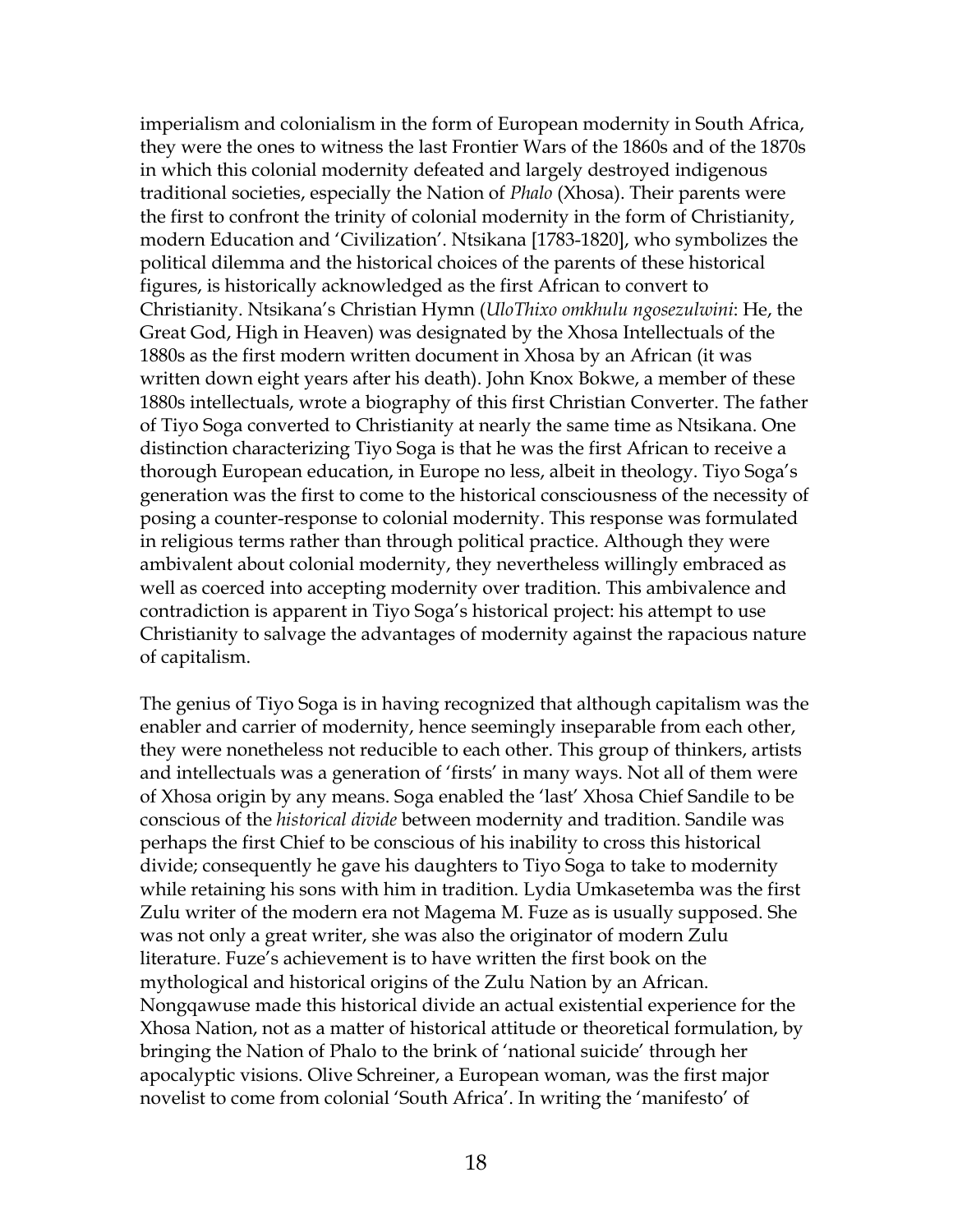Ethiopianism (the formation of independent African Christian churches from the hegemonic European Christian churches), Mangane Maake Mokone opened the first political pathway towards the creation of New African modernity in opposition to European modernity. Mokone pointed in the future direction of Pixley ka Isaka Seme who formulated the manifesto of New African modernity: "The Regeneration of Africa". Sara Bartmann, the Hottentot (Khoi-Khoi) woman, was among the first Africans to encounter, paraphrasing Walter Benjamin, the barbarism of modernity as opposed to its 'civilizing' mission. The remains of Bartmann were returned from Europe to South Africa nearly two hundred years after her death. The victory of 1994, represented by the greatness of Nelson Mandela, made this possible. All of these historical figures were remarkable in their lucidity regarding the historical choices that had to be made in view of the violent entrance of European modernity into African history. The consequences of this shattering entrance are still evident as the contemporary 'African crisis' continues to unfold onto the twenty-first-century.

Many of the "Xhosa Intellectuals of the 1880s" were taught by Tiyo Soga in their young days at Lovedale missionary school. Like their great predecessor they sought to preserve and consolidate the modest gains they had achieved within colonial modernity while at the same time seeking to retrieve whatever they could from the cultural sphere(s) of traditional societies. These intellectuals took to heart Soga's article in the first issue of the missionary Xhosa newspaper *Indaba* (News, August 1862) which said in part: "What are the skin skirts' pockets, and the banks for the stories and fables, the legends, customs and history of the Xhosa people and Fingo people? This is a challenge, for I envisage in this newspaper a beautiful vessel for preserving the stories, fables, legends, customs, anecdotes and history of the tribes. The activities of a nation are more than cattle, money or food." Like Soga, these intellectuals were men of religion, studied theology in order to practice as reverends of the Scottish Protestant Church.

Following on the footprints of Soga in other directions, some of them were editors of the missionary newspaper, *Isigidimi Sama-Xosa* (The Xhosa Messenger): this was true of Elijah Makiwane, John Tengo Jabavu and William Wellington Gqoba. Conflicts with European missionaries led Jabavu to launch the newspaper *Imvo Zabantsundu* (African Opinion) in 1884. This was a major breakthrough in that the pages of *Imvo Zabantsundu* became an intellectual forum for these Xhosa Intellectuals of the 1880s in which they could express their thoughts freely without the interference of European missionaries. Many of the essays that subsequently appeared in the newspaper had been originally presented as lectures at the Native Education Association that they launched in 1879. The Association was founded in opposition to the Lovedale Literary Society, which though was the cultural society in which they emerged as intellectuals, was controlled by and had been founded by missionaries in 1867.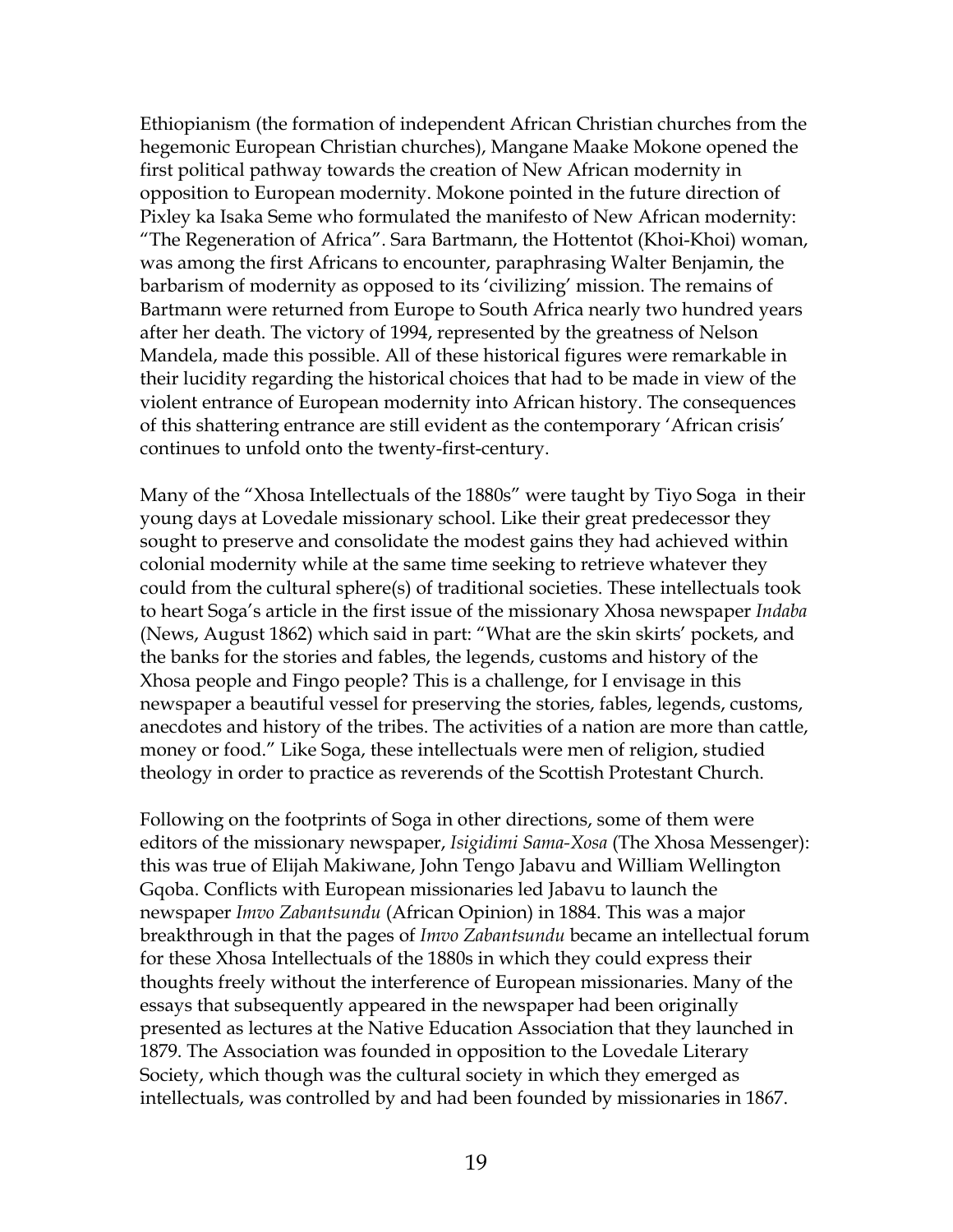The first hallmark of these intellectuals was that they were the first to launch institutional forms of representation in the context of modernity: newspapers, associations, societies, political and social organizations.

A second distinguishing feature of this group of thinkers was that they were first Africans to experience major ideological conflicts among themselves regarding Ethiopianism: with James Dwane supportive while John Tengo Jabavu adamantly opposed to it.

Third, they were proselytizers for modernity primarily through religion rather than through cultural politics. In this regard, the effect of Elijah Makiwane's preaching on the sixteen year old Pedi teenager R. V. Selope Thema in the hinterlands of Transvaal in 1902 or 1903 was historic in view Selope Thema's subsequent profound influence on later generations of New African intellectuals across the first half of the twentieth century through his writings and columns in *Umteteli wa Bantu* (The Mouthpiece of the People) in the 1920s as well as by his editorialship of *The Bantu World* from 1932 to 1952.

Fourth, they were the first to grapple with modern literary culture and linguistic matters among the African people. William Wellington Gqoba was the first important modern African poet to write poetry about secular matters while his essays attempted to construct an intellectual bridgehead between tradition and modernity. From Gqoba there is a straight line to the great Xhosa poets in the early part of the twentieth century such as S. E. K. Mqhayi and Nontsizi Mgqwetho. Gwayi Tyamzashe was involved in contentious arguments with European missionaries concerning the proper orthography of isiXhosa. Tyazamshe's interest in African orthography was anticipatory of Solomon T. Plaatje's regarding Setswana orthography and H. I. E. Dhlomo's fascination with Zulu orthography.

Fifth, Xhosa Intellectuals of the 1880s were the first Africans to have premonition of the possible historical relevance of New Negro modernity for the then incipient forms of New African modernity as it was unfolding. Elijah Makiwane, Pambani Jeremiah Mzimba, Walter B. Rubusana and John Tengo Jabavu appropriated the thoughts of New Negro intellectuals such Alexander Crummell and George Washington Williams into their navigation and negotiation of the construction of South African modernity. The intellectual disagreement between Makiwane and Mzimba in the pages of *Imvo Zabantsundu* as to whether Williams' *History of the Negro Race in America, 1619-1880* (1883) which advocated that black people should temporarily disengage from political activity in the process of constructing their particular brands of modernity in order to appease the hegemonic forces of white people, is exemplary in this regard. Makiwane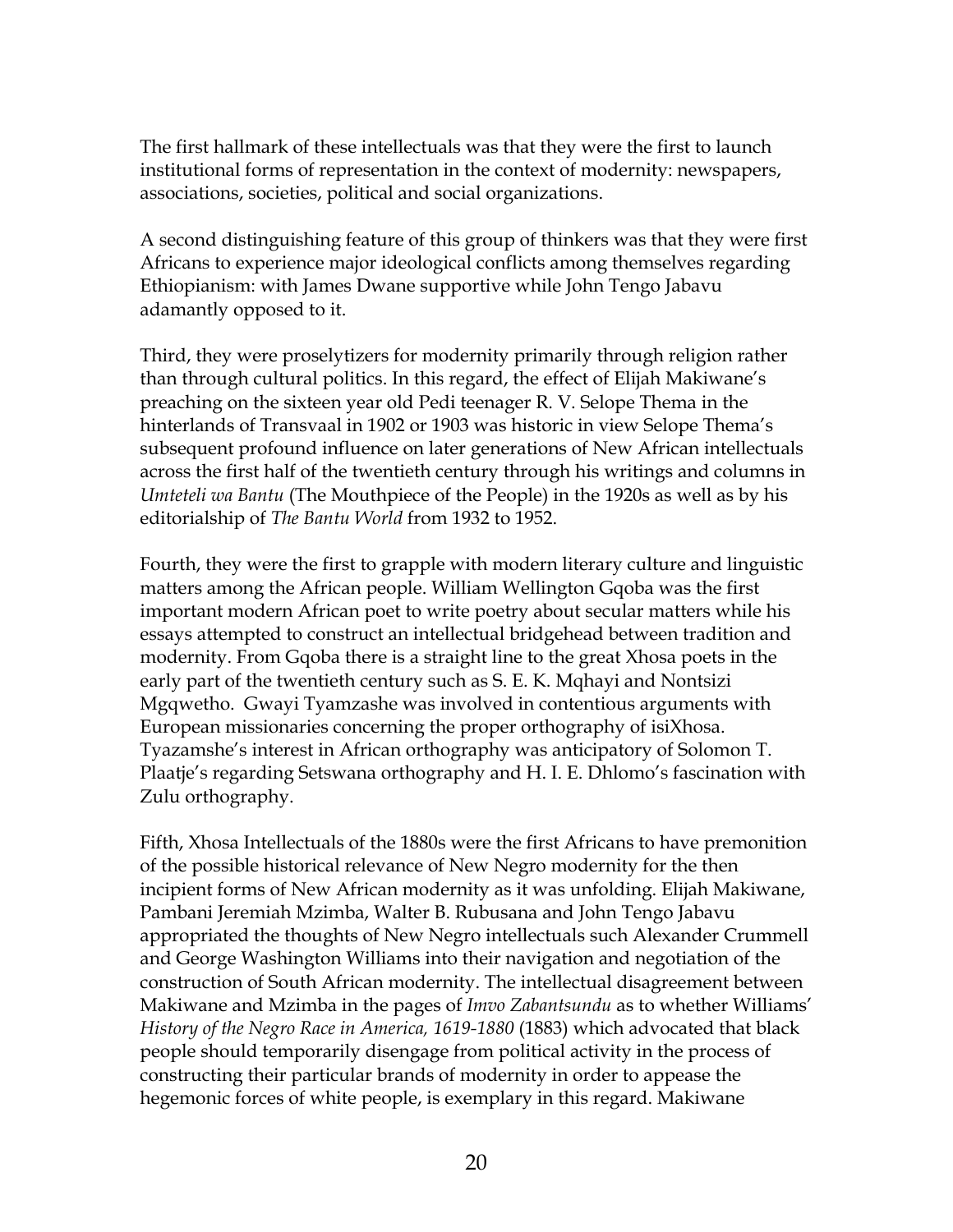debated the merits of Crummell's view that the English language (i.e. European languages) and English literary culture (i. e. European civilization) were the only practical facilitators of Africans' entrance into modernity. Makiwane was at best skeptically ambivalent about Crummell's proposition.

Sixth, Isaac W. Wauchope, the first politically conscious African man of letters, seems to have been the one to be *historically conscious* of the historical divide between forging an African literature in the African languages or in the European languages. Wauchope chose the instrument and medium of the English language. Although Wellington wrote both in English and in isiXhosa, it was Wauchope who made the decisive choice. It may have been Wauchope who provoked S. E. K. Mqhayi into constructing his monumental literary achievement in the Xhosa language. Lastly, the conflict among these intellectuals regarding the choice between a *conservative modernity* (the position of Jabavu) or a *progressive modernity* (the choice of Walter Benson Rubusana) led to the fracturing of political and cultural unity of the Xhosa Intellectuals of the 1880s. In this context, the founding of *Izwi Labantu* (The Voice of the People) newspaper in 1897 in competition against *Imvo Zabantsundu* brought to an end one chapter of African intellectual history and opened another. In a real sense, by stewarding *Izwi Labantu*, Allan Kirkland Soga, Walter Benson Rubusana and S. E. K. Mqhayi opened the way towards superseding European modernity with the making of New African modernity in the early years of the twentieth century.

The New African writers, intellectuals, artists, religious and political leaders who were really at the center of the construction of New African modernity in the early years of the twentieth century emerged in vastly different historical circumstances than those that had coalesced together Xhosa Intellectuals of the 1880s. Whereas Xhosa intellectuals had not numbered more than fifteen members at the very most, this coterie of intellectuals easily surpassed a hundred. This exponential increase and their dispersal all over the country, in the context of the formation of the Union of South Africa in 1910, was made possible by industrialization of the country and the consequent spread of capitalism into the far corners of the territory. The discovery of the immense reservoirs of natural resources, especially gold in 1886 in Johannesburg and diamonds in Kimberley in 1867, triggered the accelerated modernization of the country. The effect of this was the upturning of the countryside and the uprooting of the people from the rural areas to the cities that were still in the state of formation. This dramatically changed the spatial location of intellectual formations. Although the phenomenon of Xhosa Intellectuals of the 1880s occurred in small towns such as Alice (where Lovedale is located) and King Williams' Town, it was still a 'rural affair', whereas this group of intellectuals were situated in cities, the classic locale in the formation of modernity. Although it could not be otherwise, the formation of the intellectuals of the Nation of Phalo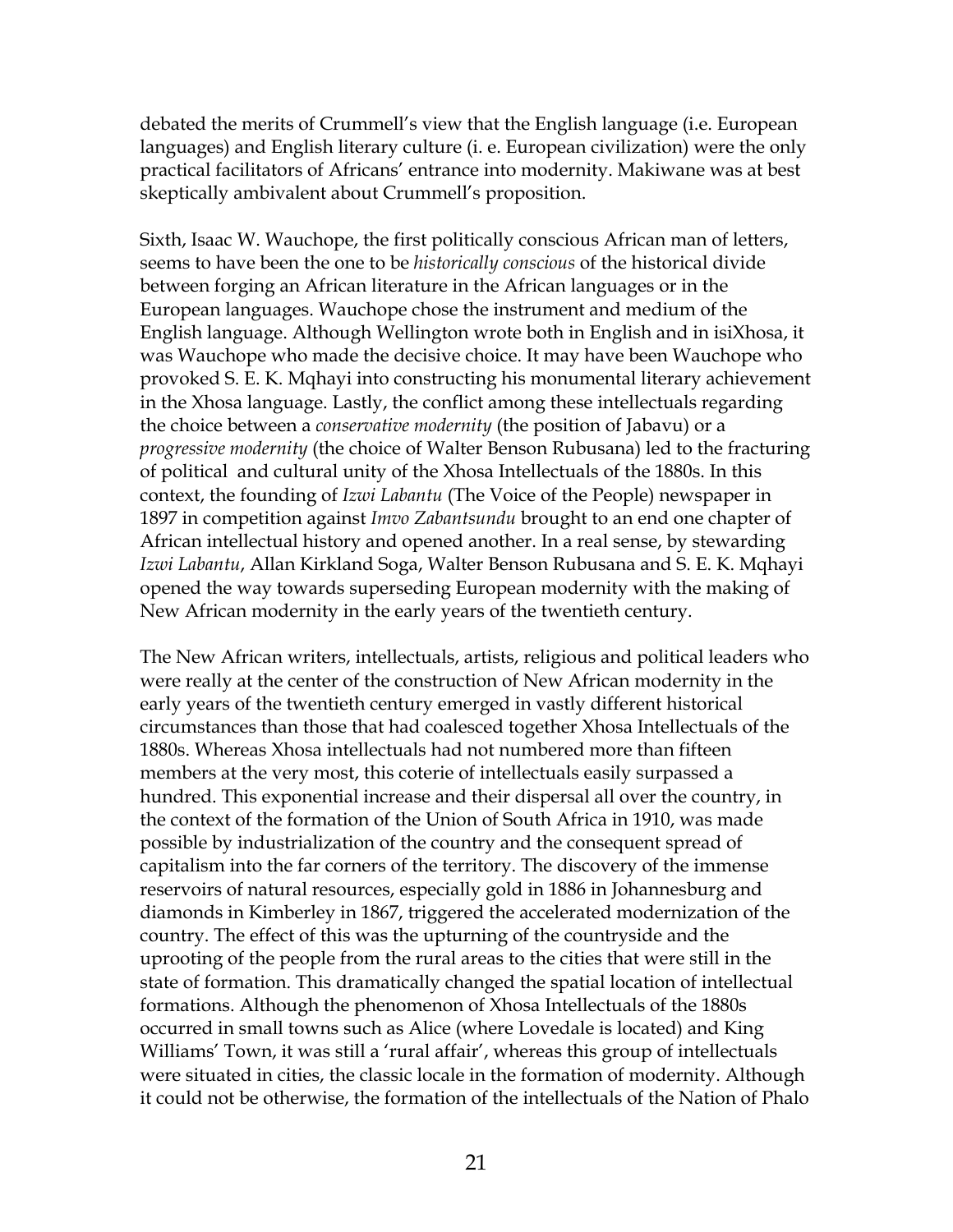was a provincial occurrence in the sense that it was confined to a particular ethnic group, whereas the making of these intellectuals across the whole gepgraphic space of the country was not only national phenomenon, in the sense of pulling all the ethnic groups into the big cities, it was also an international affair, pulling Mohandas Gandhi from India by way of Edwardian England to Durban, attracting F. Z. S. Peregrino from Ghana by way of United States to Cape Town, enticing Max Yergan from United States to Queenstown.

A fundamental change occurred: whereas with the 1880s' intellectuals religion was primarily at the center of their 'modernistic' vision, culture and politics were viewed through the prism of theological disputations in one form or another, with the emergent New Africans of the dawning new century, politics displaced religion, despite the fact that many of the latter intellectuals were still beholden to religious issues. Secular ideologies supersede religiosity as a vector of identification. Cosmopolitanism and internationalism enter the country simultaneously with the arrival of the émigrés and immigrants. The spectacular emergence of so many New African newspapers between 1890 and 1910 was a dramatic expression of these incomparable changes: *Ipepa Lo Hlanga* (The Paper of the Nation), published in both English and Zulu, was launched in Pietermaritzburg in 1894 by the members of the Natal Native Congress, which included among others, Mark S. Radebe, James Mjozi and Isaac Mkize; *Ilanga lase Natal* (Natal), bilingual in Zulu and English, was founded by John Langalibalele Dube in Durban in 1903; Mohandas Gandhi, a few months later in 1903, also in Durban, published the first real Indian newspaper in South Africa called *Indian Opinion* in four languages---English, Gujarati, Hindi and Tamil; Simon Majakathetha Phamotse, on behalf of the Transvaal Native Vigilance Association, founded in Pietersburg in 1903 *Leihlo La Babathso* (The Native Eye) which was published in English and Pedi; Solomon T. Plaatje's newspaper was published in 1910 called *Tsala ea Batho* (The People's Friend) in Kimberley in five languages--- English, Tswana, Sotho, Xhosa and Pedi.

Also in this period two books were published which were fundamental in determining the nature and the scope of the then still emergent New African modernity or New African Movement: Isaiah Bud-Mbelle published in 1903 *Kafir Scholar's Companion* which was dedicated to John Tengo Jabavu; Walter Benson Rubusana in 1906 compiled his anthology *Zemk' inkomo Magwalandini* (literally The Cattle Are Departing, You Cowards but in actual fact Preserve Your Culture) which consisted of Xhosa poems and short prose pieces that had appeared in the missionary and African newspapers in the latter part of the nineteenth century. The fundamental point of *Kafir Scholar's Companion* was in indicating the importance of New African newspapers in the construction of New African modernity. *Zemk' inkomo Magwalandini* was not only important in bringing to the fore the still very young great Xhosa poet S. E. K. Mqhayi, but perhaps much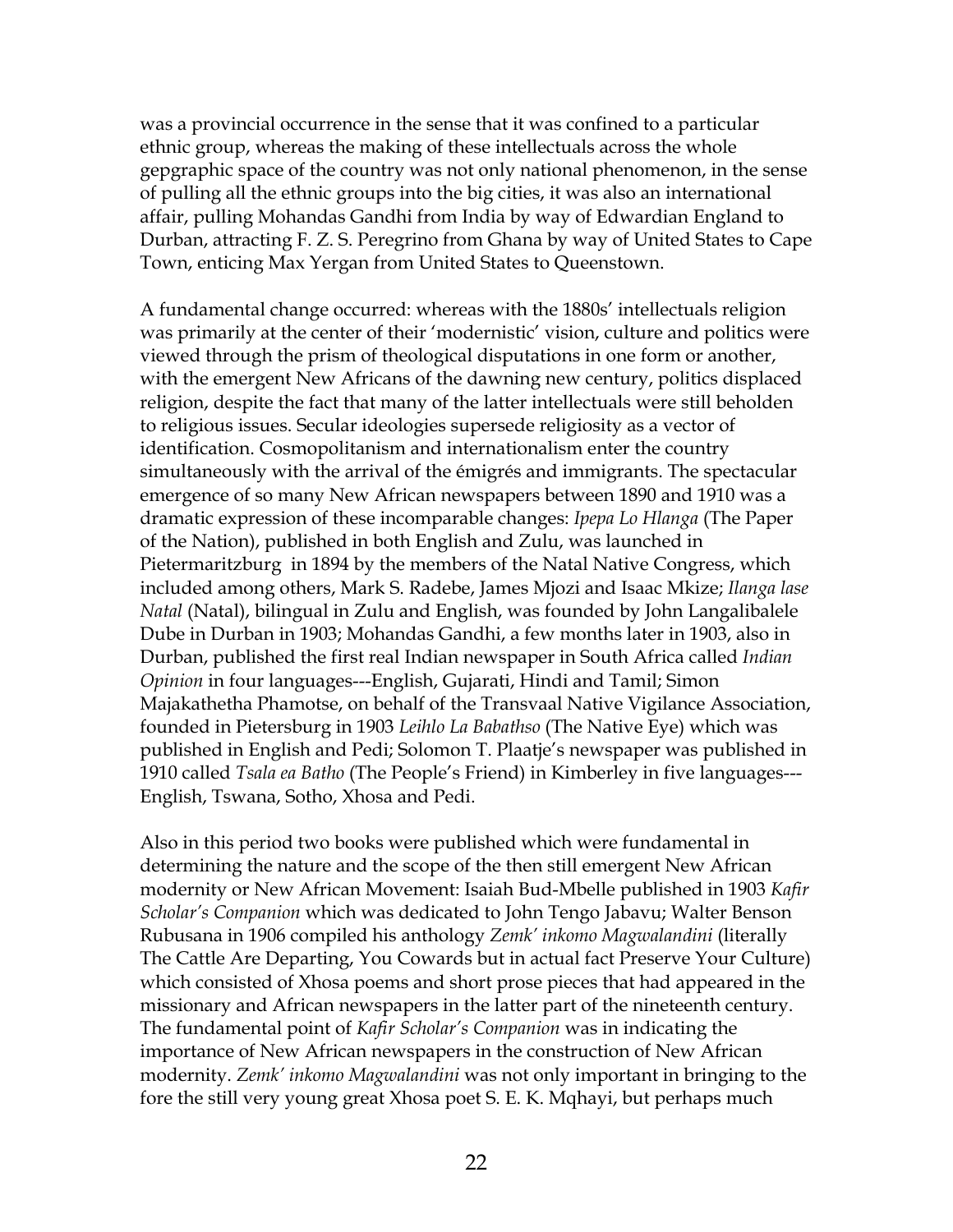more importantly, in making possible the construction of New African intellectual history as evident in books such as S. V. H. Mdhluli's *The Development of African Culture* (1933), Benedict Wallet Vilakazi's dissertation *The Oral And Written In Nguni* (1946), and A. C. Jordan's *Towards An African Literature* (1973; consisting of essays that had appeared in the 1950s in the *Africa South* journal). Among the political and cultural forces that made the achievements of these emergent New African intellectuals possible were the Pan Africanism of F. Z. S. Peregrino, the African Nationalism of Pixley ka Isaka Seme, the Marxism of Albert Nzula, the impeccablescholarship of Clement Martyn Doke, the great poetry of Nontsizi Mgqwetho, etc.

As part of the construction of New African modernity, these New African intellectuals of the early years of the twentieth century were compelled by necessity in realizing modernistic forms of institutional representation. On the political plane, this led to the formation of the African National Congress (1912) as an instrument for forging a national consciousness and national unity among Africans in the process of transcending their tribal or ethnic identifications. Besides a *political organization*, there was also a need for a *political ideology* that would spell out the *historical objectives* of New African modernity and the *historical vision* of the New Africans. In concurrence with this, there was a need for creating a national culture and a national literature that would singularize the distinctiveness of New African modernity in the process of replacing and superseding the transplanted European modernity in South Africa. Since literature was more conducive to interlinking and creating the passageways of transition or transformation between tradition (from oral forms of representation) and modernity (to written forms of representation), rather than say music or art or philosophy, it was one of the contested terrain in the making of the New African Movement. Literature was an artistic form with far greater traction for ideological contestations than any other because of its linguistic and metaphorical transparency.

The other reason was that literary forms of representation *in modernity* were falling under the way of the hegemonic power of the English language. Was the hegemonic force of the English language *in the African context* due to its linguistic excellence or to its political alignments with capitalism, imperialism and colonialism! The great Xhosa poet S. E. K. Mqhayi felt this issue or problem most acutely than any other New African intellectual of his historical moment. Already in 1914 in the Preface to his classic novella *Ityala Lamawele* (The Case of Twins) he clearly stated that African literature in the unfolding twentieth century should be written in the African languages and not in the European (i. e., English) languages. There can be no doubt that Mqhayi was reacting against his predecessors, the Xhosa Intellectuals of the 1880s, who had fallen under the hegemonic power of the English language, be it the essays of William Wellington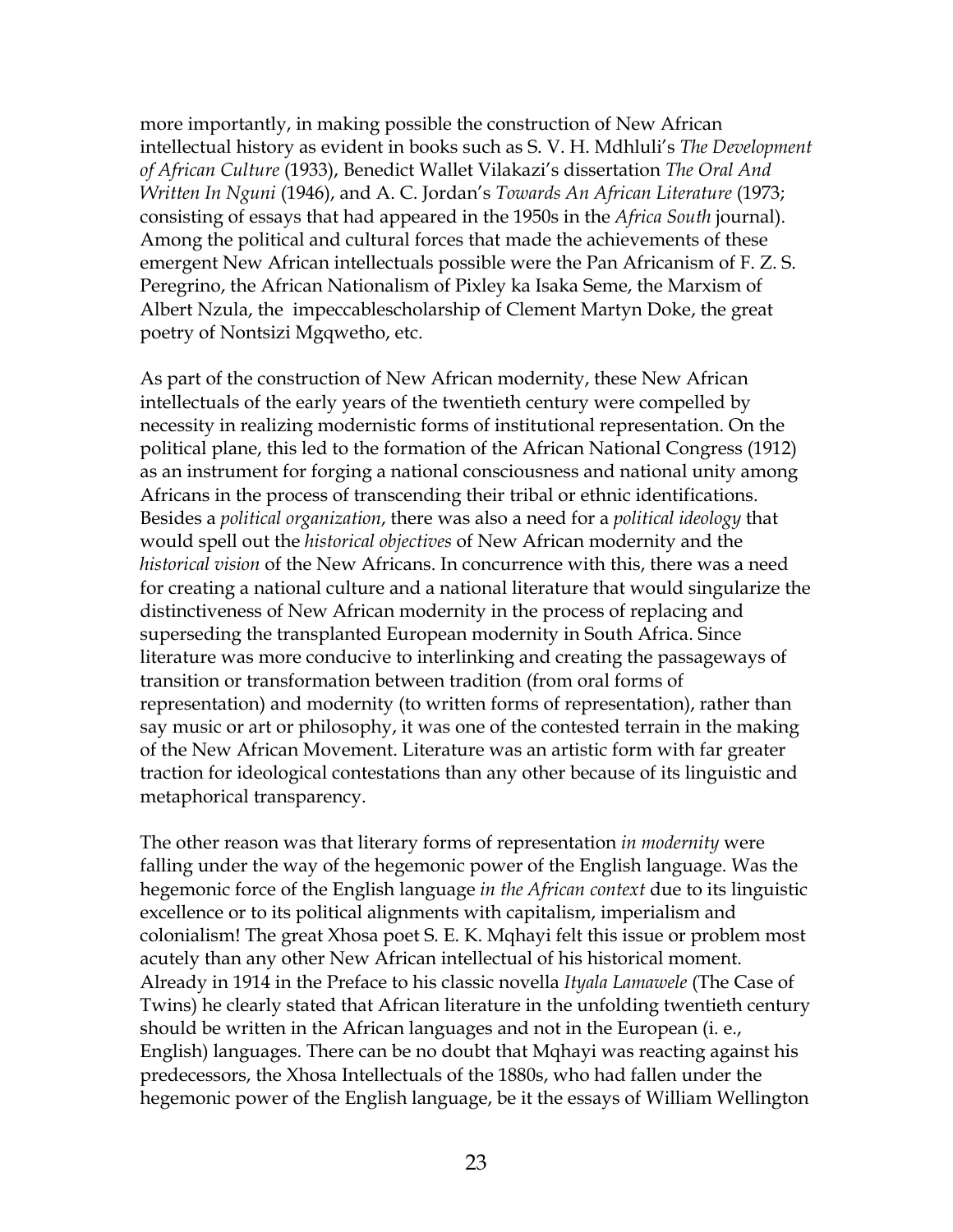Gqoba or those of Elijah Makiwane or of Pambani Jeremiah Mzimba. Specifically, he was reacting against the Xhosa poets who wrote their poetry in both isiXhosa and in the English language: Gqoba in the 1870s and in the 1880s and Wauchope in the 1890s.

In writing his voluminous poetry *only in isiXhosa* (an African language), beginning in *Izwi Labantu* in the late 1890s, continuing in *Imvo Zabantsundu* in the 1910s and in *Umteteli wa Bantu* in the 1920s, and bringing his project to completion in *The Bantu World* newspaper in the 1930s, Mqhayi sought to construct a different historical vision. *His historical vision sought to marry African literature in the African languages with African nationalism in the construction of New African modernity and in the making of national literature*. This monumental undertaking seems not to have succeeded or succeeded in ways unanticipated by him.

Perhaps the poet who could have succeeded in this momentous realization was Nontsizi Mgqwetho in her poems which appeared in *Umteteli wa Bantu* in the 1920s. But Mgqwetho disappeared from New African cultural history in the late 1920s before the *ideological structures or principles* of African nationalism were formulated and implemented by, among others, Pixley ka Isaka Seme, Solomon T. Plaatje, R. V. Selope Thema, Anton Lembede, Jordan Kush Ngubane, in the 1920s and in the 1930s. But what Mqhayi succeeded in doing, perhaps beyond his expectations, was that the major poetry written by Africans across the twentieth century would be that in the African languages: Mqhayi himself opened the century, Mgqwetho dominated the 1920s, J. J. R. Jolobe and Benedict Wallet Vilakazi were the supreme poets of the 1930s and of the 1940s, the still unknown Stanley Nxu displayed his enormous talent in the pages of *The Bantu World* in the 1940s, and the century closes with the majestic voices of Mazisi Kunene and David Livingstone Phakamile Yali-Manisi. Continuing on the historical vision of Mqhayi, Mazisi Kunene attempted in exile to forge a synthesis between African literature in the African languages and African nationalism. For different historical reasons, Kunene too succeeded in a problematical manner.

While the failure of Mqhayi could be attributed to *temporality*, that of Kunene was due to *politics*. Just looking at some of the names of the New African intellectuals such as Z. R. Mahabane, Roseberry Bokwe, Mark S. Radebe, R. R. R. Dhlomo and T. D. Mweli Skota certain critical issues emerge that distinguish the complexity of New African modernity. Regarding Mahabane, his name signifies the fact that not only was the first elected General-President of the ANC was a reverend of the Church, John Langalibalele Dube, quite a few other political leaders in subsequent years were men of religion; politics and religion were intertwined in the early political history of the New African Movement. As a consequence of this unholy unity, which contradicted the history of the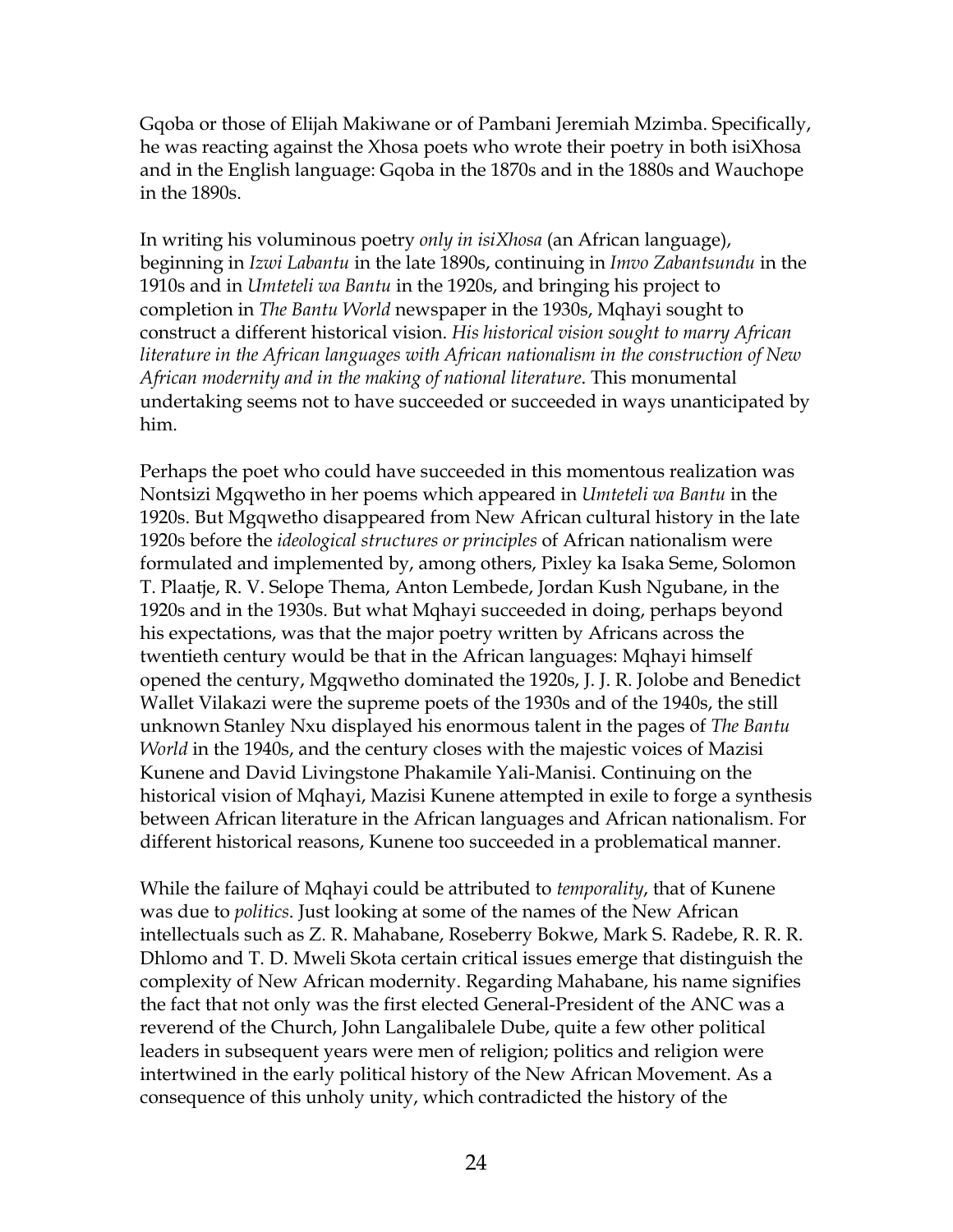formation modernity in European history where there was absolute separation of state and religion, several habits and customs were invented as though they were a natural process. In his opening speech at the founding inauguration of the ANC Pixley ka Isaka Seme invented a *conservative political modernity* for the organization by arguing that the Chiefs should have veto power over New African intellectuals. He instituted a mechanism to achieve this. This invented tradition of conservatism was to hold sway in the organization for many subsequent decays. In a speech read in his absentia, Dube reinforced this invention of a conservative political modernity by proclaiming that he will pursue a politics that was inspired by the political ideology of Booker T. Washington; by his silence ignored the political philosophy of W. E. B. Du Bois.

It was the massive entrance of Marxism into the organization in the late 1920s and in the 1930s that challenged the hegemony of this conservative political modernity. The name Roseberry Bokwe signifies the role of *New African medical doctors* in shaping and determining the politics of New African modernity in a *secular* direction. The list of medical doctors who played a remarkable role in this singular achievement is quite impressive: Abdullah Abdurahman, Yusuf Dadoo, Gonarathnam "Kesaveloo" Goonam, Monty G. M. Naicker, William Nkomo, James L. Z. Njongwe, and Alfred Bitini Xuma. Mark S. Radebe who was the first important music critic of the New African Movement, and a close intellectual colleague of H. I. E. Dhlomo, brought a deep critical musical culture to New African modernity. The culture he infused in the Movement was one inherited from European missionaries: Christian choral music and classical music. This tradition of music was what practically all New African intellectuals learned from European modernity in South Africa. It was this culture of Christian choral music and classical music which inhibited practically all these intellectuals from making a rapprochement with New Negro jazz, the classic music of modernity par excellence, when it began entering South Africa in the 1920s. As late as the early 1950s H. I. E. Dhlomo was still fulminating against jazz. Still more, this inherited music tradition from Europe also prevent these brilliant intellectuals from appreciating *marabi music*, which was an internal organic cultural response to the development of New African modernity.

It was only in the 1950s, during the period of the Sophiatown Renaissance and the waning days of the New African Movement, that rapprochement was achieved between jazz and New African modernity. The name of R. R. R. Dhlomo, a remarkable journalist and Zulu novelist, is a semaphore of the fact that the center of intellectual productivity of New African modernity had shifted from of the Xhosa Intellectuals of the 1880s to the Zulu intellectuals of the 1940s. These intellectuals of the 1940s were the last to produce a voluminous African literature in an African language before English established its complete dominance as New African modernity was approaching its point of defeat in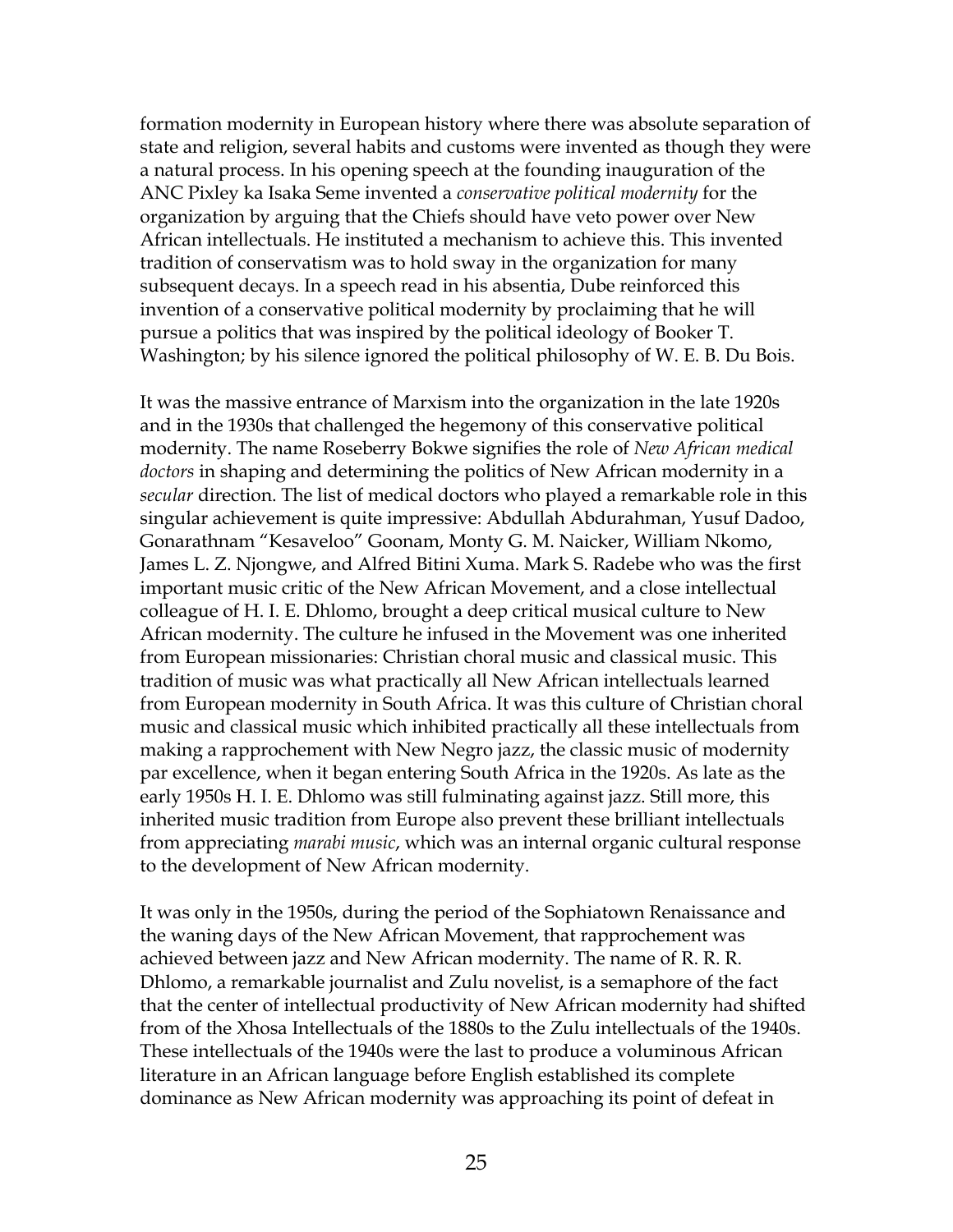1960. Lastly, T. D. Mweli Skota assembled and edited *The African Yearly Register* (1930), a book that was an intellectual snapshot of the New African Movement at the moment of its highest achievement. H. I. E. Dhlomo had praiseworthy things to say about this extraordinary book in *Umteteli wa Bantu* ("The African Yearly Register," I, II, II, October 17, 24, 31, 1931).

The collocation of these thinkers, writers, artists, political and religious leaders gives one an opportunity to broach an issue concerning the organizational structure of the website. Although the website is mainly organized chronologically from "The of Era of Tiyo Soga" (1860s) to the "Sophiatown Renaissance" period (1950s), that is laterally or horizontally, given that spatial and geographical principles also informed its conceptualization and structuring, it is also organized vertically or perpendicularly. The website is organized *historically* and *thematically*. The consequence of this is some New African intellectuals appear in more than one categorization. Each instance has its own particular reasons. For example, Walter Benson Rubusana is situated in both categories of the Xhosa Intellectuals of the 1880s and in *Izwi Labantu* Group. Born in 1858, that is approximately twenty years younger than the other members of the Xhosa Intellectuals of the 1880s, it would seem that it was precocity and being at the right place at the right time that enabled him to be a member of this group.

It was principally Rubusana's disenchantment with John Tengo Jabavu's reactionary politics in the early years of the 1890s that made him break with the Xhosa Intellectuals of the 1880s. But in actual fact, it would seem that by the early 1890s the three principal figures of this group, Pambani Jeremiah Mzimba, Elijah Makiwane and James Dwane, had already broken with John Tengo Jabavu. By this time William Wellington Gqoba, the first modern African poet and the last editor of *Isigidimi Sama Xosa* (Xhosa Messenger), was already dead, having died in 1888. This missionary newspaper did not survive his death. Gwayi Tyazamshe was no longer in the Cape area; he was largely in the Kimberley area and going as far as the Northern Transvaal preaching. Isaac W. Wauchope is the only member of this group whose short articles and poems continued to appear in John Tengo Jabavu's newspaper throughout the 1890s. This is somewhat of an enigma because Wauchope seems to have been the most radically political member of the Xhosa Intellectuals of the 1880s yet seems to have tolerated the longest Jabavu's turn towards reactionary politics. John Tengo Jabavu had enormous *political power*, not *intellectual originality*, within the Xhosa Intellectuals of 1880s because the newspaper he edited, sponsored by white liberal interests, *Imvo Zabantsundu* (African Opinion), had been from the moment of its founding in 1884 the *intellectual forum* for this group of intellectuals. It was the *conceptual power* of the essays of these intellectuals that appeared in the newspaper, which had originally been presented to the Native Educational Association, that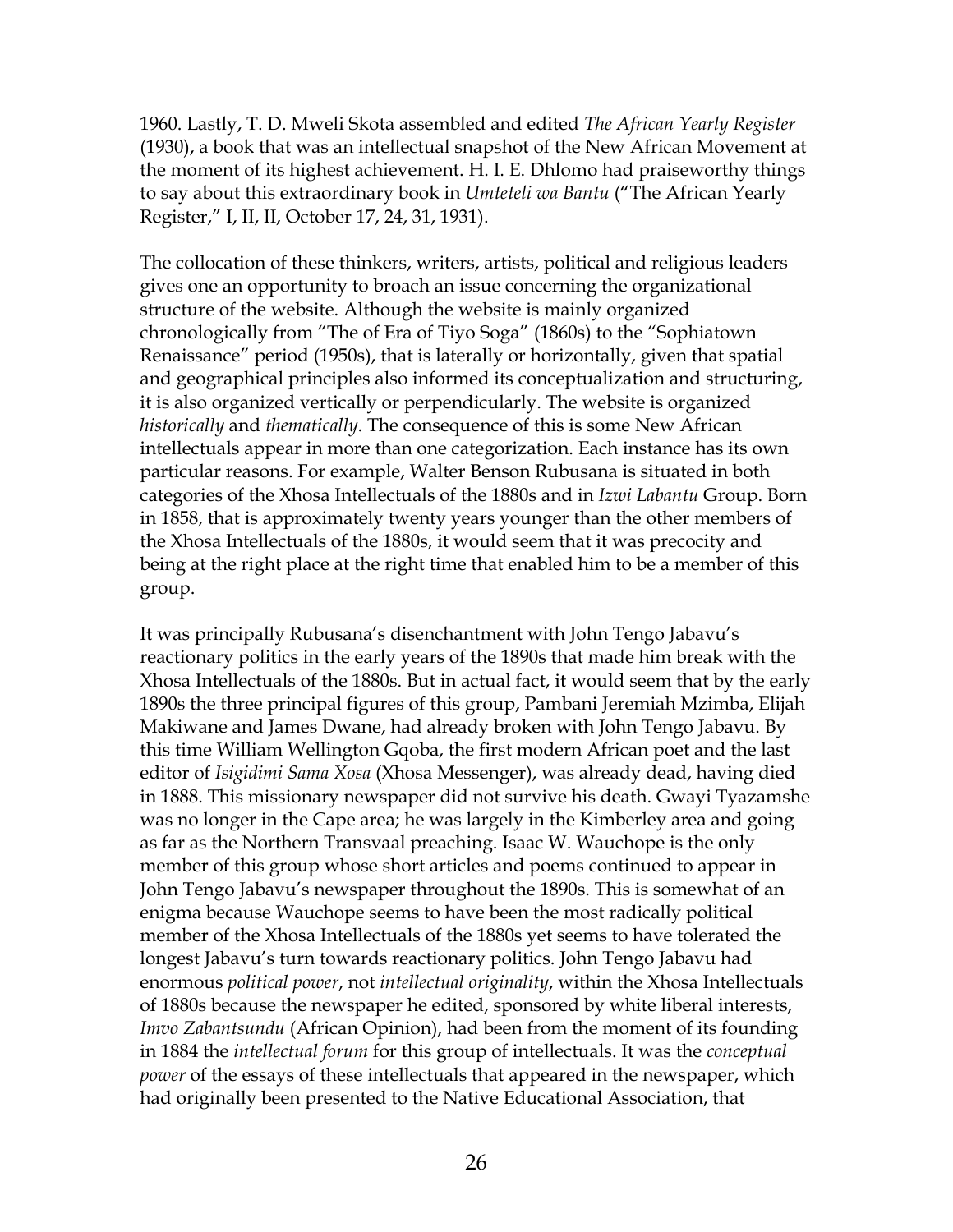defined the progressive and the avant-garde nature of the newspaper, not the *editorial vision* of John Tengo Jabavu. Jabavu contributed no essays to the newspaper and his editorials were short and largely unoriginal.

There are two reasons that seem to have caused the fracturing of the Xhosa Intellectuals of the 1880s: one was Jabavu forming alliances with reactionary white political organizations, and in a certain sense displaying a dependency complex; the other was Jabavu's increasingly irrational hostility to the emergence of the Ethiopianism, the development of Independent African Christian Churches in opposition to the white Christian Churches. *In actual fact Ethiopianism was the first major ideological struggle waged by Africans towards transforming European modernity in South Africa into New African modernity*. While many of these Xhosa intellectual equivocated concerning Ethiopianism, they were uniformly hostile to Jabavu's unholy alliances. While the older members of the Xhosa Intellectuals of the 1880s were by this time morally exhausted to launch an effective political opposition to Jabavu, Walter Benson Rubusana was still young enough to align himself with younger intellectuals such as S. E. K. Mqhayi, Allan Kirkland Rubusana and others in founding *Izwi Labantu* newspaper in opposition to *Imvo Zabantsundu*. Rubusana's political opposition to Jabavu was prescient and prophetic given Jabavu's later catastrophic blunder in opposing the formation of the ANC in 1912; Solomon T. Plaatje devoted a whole chapter in *Native Life in South Africa* (1916) to this political tragedy.

This explains the double belongingness of Walter Benson Rubusana. This double belongingness also explains the historical positionality of Jordan Ngubane, but for different reasons. Ngubane belonged to two intellectual constellations simultaneously by virtue of the fact that he was a founding member of the African National Congress Youth League in 1944 together with Anton Lembede, Nelson Mandela, A. P. Mda, Oliver Tambo and Walter Sisulu. Another factor that situates Ngubane in this Johannesburg group is that like, R. R. R. Dhlomo, Guybon Bundlawa Sinxo, H. I. E. Dhlomo, Peter Abrahams, Henry Nxumalo, Todd Matshikiza and Peter Segale, he got his grounding in journalism through *The Bantu World* newspaper under the editorial guidance of R. V. Selope Thema. Ngubane also belonged to the Zulu Intellectuals of the 1940s together with C. L. S. Nyembezi, H. I. E. Dhlomo, Benedict Wallet Vilakazi, R. R. R. Dhlomo, Walter M. B. Nhlapo, Selby D. B. Ngcobo, Jordan Ngubane, Anton Lembede, Albert Luthuli and others by virtue of having been the editor of *Inkundla ya Bantu* from 1943 to the demise of the newspaper in 1951, as well as having written multiple columns in the *Indian Opinion* in the 1950s, becoming briefly the editor of the newspaper in the late 1950s.

It was in the context of the African National Congress Youth League that Ngubane reinforced his commitment to African nationalism which became his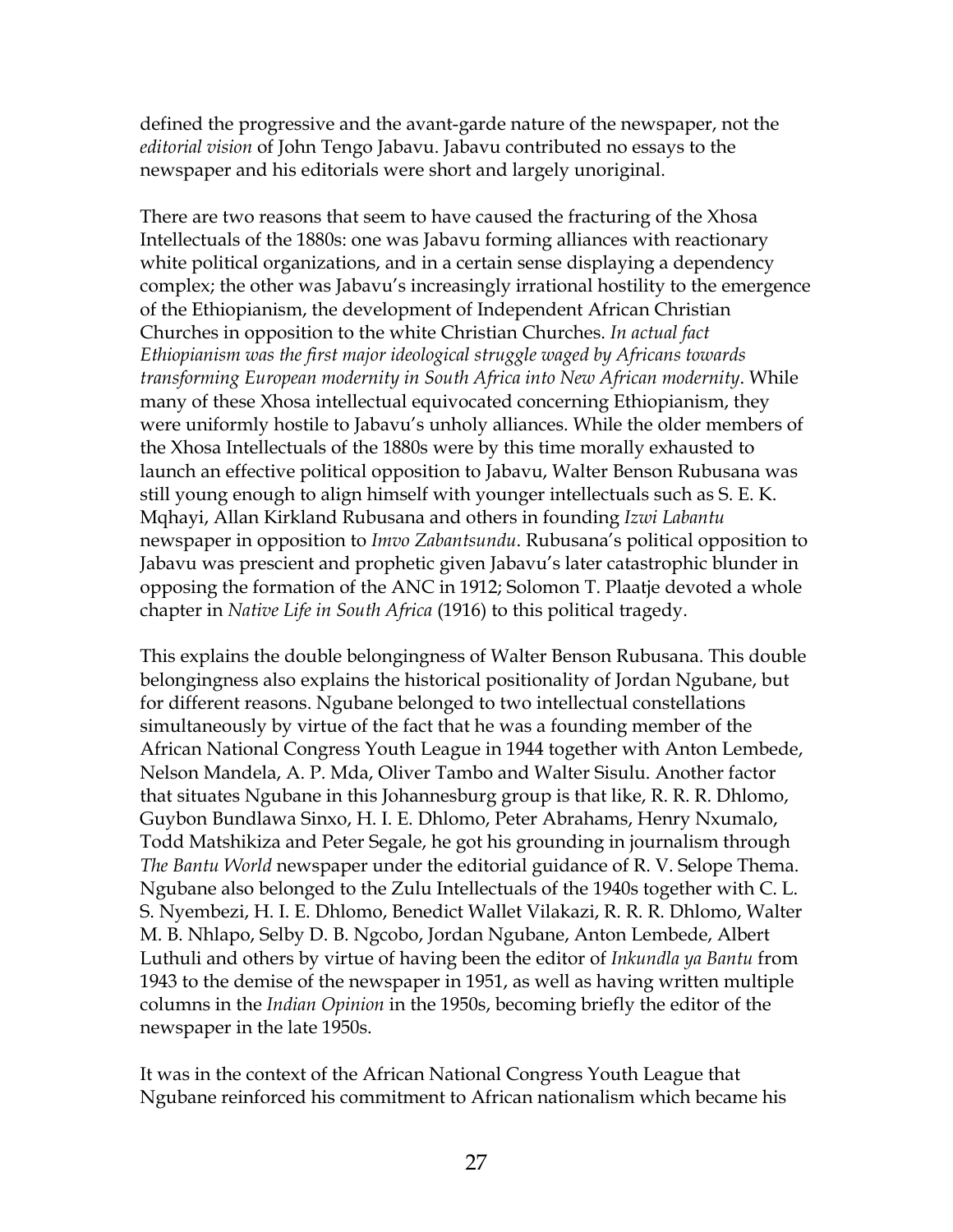life long passion especially during the exile period. In all probability it was during his apprentice with Pixley ka Isaka Seme in Johannesburg in the early 1940s that awakened his first stirrings of African nationalism. Seme was the founder of the African National Congress in 1912 and the author of the manifesto that proclaimed the necessity of modernity in Africa in the twentieth century. Ngubane acquired his formidable journalistic skills from R. V. Selope Thema during his *The Bantu World* days; it is not accidental that when he was editor of *Inkundla ya Bantu* he wrote a remarkable portrait of Selope Thema. The milieu of the Zulu Intellectuals of the 1940s enabled Jordan Ngubane to intervene in the national politics of the African National Congress from a strong regional base of Natal. Ngubane in the pages of *Inkundla ya Bantu* secretly colluded with H. I. E. Dhlomo in the pages of *Ilanga lase Natal* in destroying the political career of A. W. G. Champion and extolling that of Albert Luthuli. Having succeeded in assisting the election of Luthuli to the regional presidency of the African National Congress in Natal, they were in a position to successfully help him in being elected a few years later to the national presidency of the organization.

Thelma Gutsche was a remarkable New African intellectual whom it is difficult to situate chronologically within the trajectory of the New African Movement. She in many ways revolutionized the ideological perspectives of the New African Movement through her magisterial book *The History and Social Significance of Motion Pictures in South Africa 1895-1940* (written by 1946 and only published in 1972) arguing by implication that film is just as crucial as literature or music in the creation and construction of modernistic sensibilities. Gutsche, who seems to have been a close friend of Benedict Wallet Vilakazi, succeeded in making film culture as a central part of New Negro modernity, as the emergence of the Sophiatown Renaissance in subsequent years was to confirm.

The "Gandhi School" presents a particular set of unique circumstances. This is practically the only group of New African intellectuals in which Africans did not feature at all. The Gandhi School consisted of Indians and Europeans. The only African who could remotely be considered a member of this constellation is Jordan Ngubane who wrote multiple columns in the 1950s in the *Indian Opinion*, a newspaper founded by Mohandas Gandhi in 1903. Ngubane in this decade was a close political ally of Manilal Gandhi, the son of the great man and editor of the newspaper. It may have been of their close political proximity to each other that a few years following the death of Manilal Gandhi in 1956, a sad event that elicited from Ngubane a moving obituary, that Ngubane became for a short time an editor of the newspaper. In a deep sense, Ngubane could not possibly have been a member because all the members of this group subscribed to the political philosophy of *satyagraha* (Passive Resistance) invented by Mohandas Gandhi. *Satyagraha* was invented from the synthesis of the natural philosophy of Henri Thoreau and the ideas that Tolstoy developed later in life regarding the lived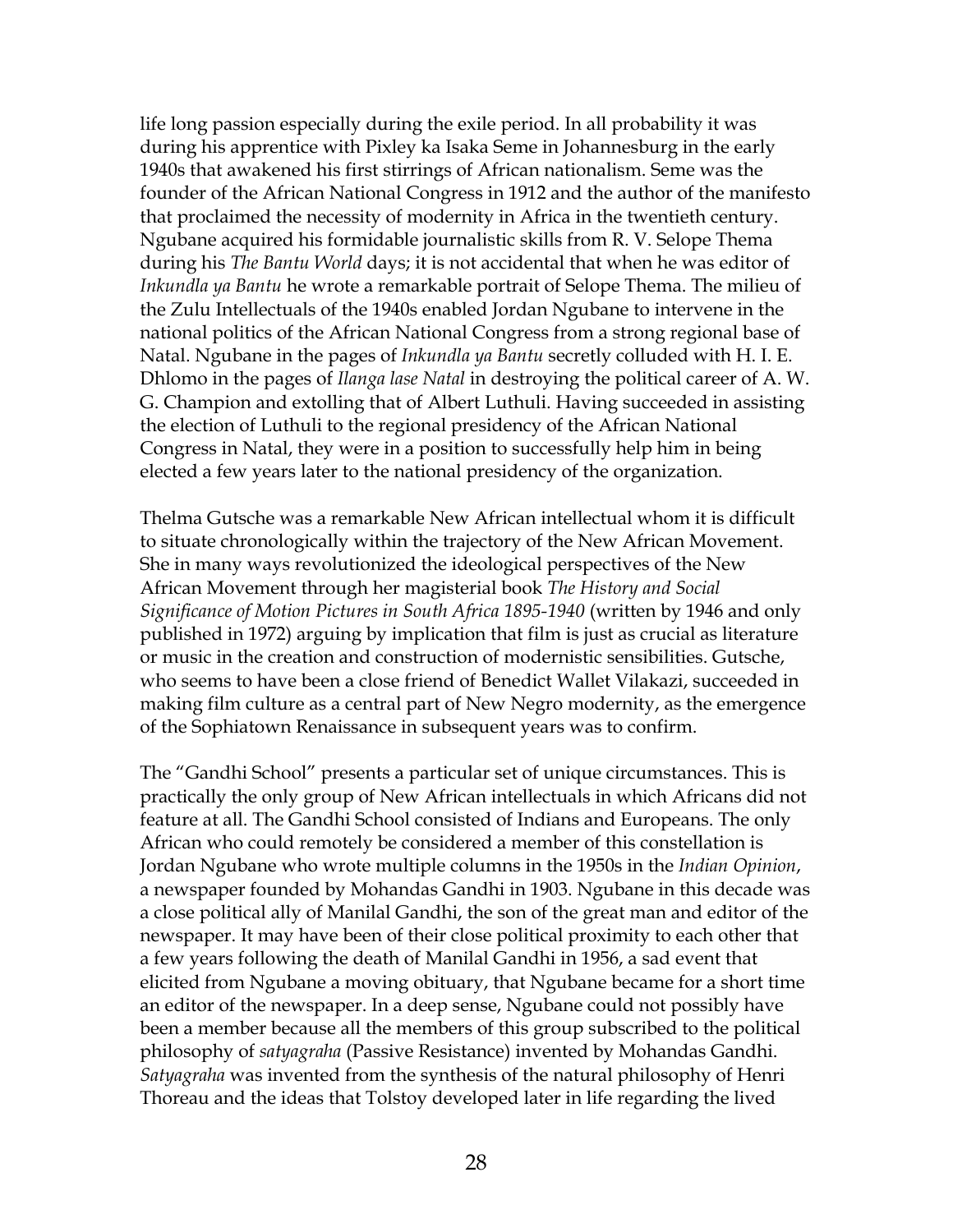experience of the Russian peasantry. In this achievement, Gandhi brought to South Africa a different kind of cosmopolitanism than that of the African members of the New African Movement. This cosmopolitanism is apparent in the Europeans (Joseph J. Doke, Albert H. West, Henry Saloman Leon Polak) and the Indians (Mansukhlal Hiralal Nazar, Mandanjit Vyavahark) who came together in the Gandhi School.

The philosophy of life that Gandhi expected his 'School' to reflect and articulate can be glimpsed from an obituary notice that he wrote on the occasion of the sudden death of Mansukhlal Hiralal Nazar in 1906, whom he had recruited as the founding editor of his *Indian Opinion* when he launched the newspaper in 1903:

 Without him this journal [*Indian Opinion*] would never have come into being. In the initial stages of its struggle, Mr. Nazar took up almost the whole of the editorial burden, and if it is known for its moderate policy and sound views, the fact is due, to a very large extent, to the part that Mr. Nazar played in connection with it. An Indian reading this account will understand thoroughly that Mr. Nazar was, when I state that he was a real Yogin, a cosmopolitan Hindu, knowing no distinction as to caste or creed, recognizing no religious difference. His one solace in life was the *Bhagavad Gita*, the 'Song Celestial.' He was imbued with its philosophy. He knew the Sanskrit text almost by heart, and the writer of this memoir is personally aware that, amid his sorest trials---and he had his full share of them---he was in a position to preserve fairly perfect equanimity under the inspiration of that teaching. To an orthodox Hindu some of his ways would appear to be strange, but Mr. Nazar was undoubtedly a strange mixture. It is not the writer's purpose to scrutinize the character of the dead man. Indians will have to search far and wide before they will be able to find Mr. Nazar's equal. He disdained praise and never wanted any, and whether he was blamed or praised, he never allowed his public work to be affected. We do not stumble upon such selfless workers anywhere and everywhere. They are few among all communities. Time alone will show what the Indian community and, shall I say, even the European community, has lost in Mr. Nazar ("Mansukhlal Hiralal Nazar", *Indian Opinion*, January 27, 1906).

This is what Gandhi wrote of his Indian compatriot and intellectual friend.

He wrote similarly of his European friend, Joseph J. Doke, the father of the great New African scholar Clement Martyn Doke, in his autobiography of 1928 *Satygraha in South Africa*:

 Mr Joseph Doke was a Baptist minister then 46 years old and had been in New Zealand before he came to South Africa. Some six months before this assault, he came to my office and sent in his card. On seeing the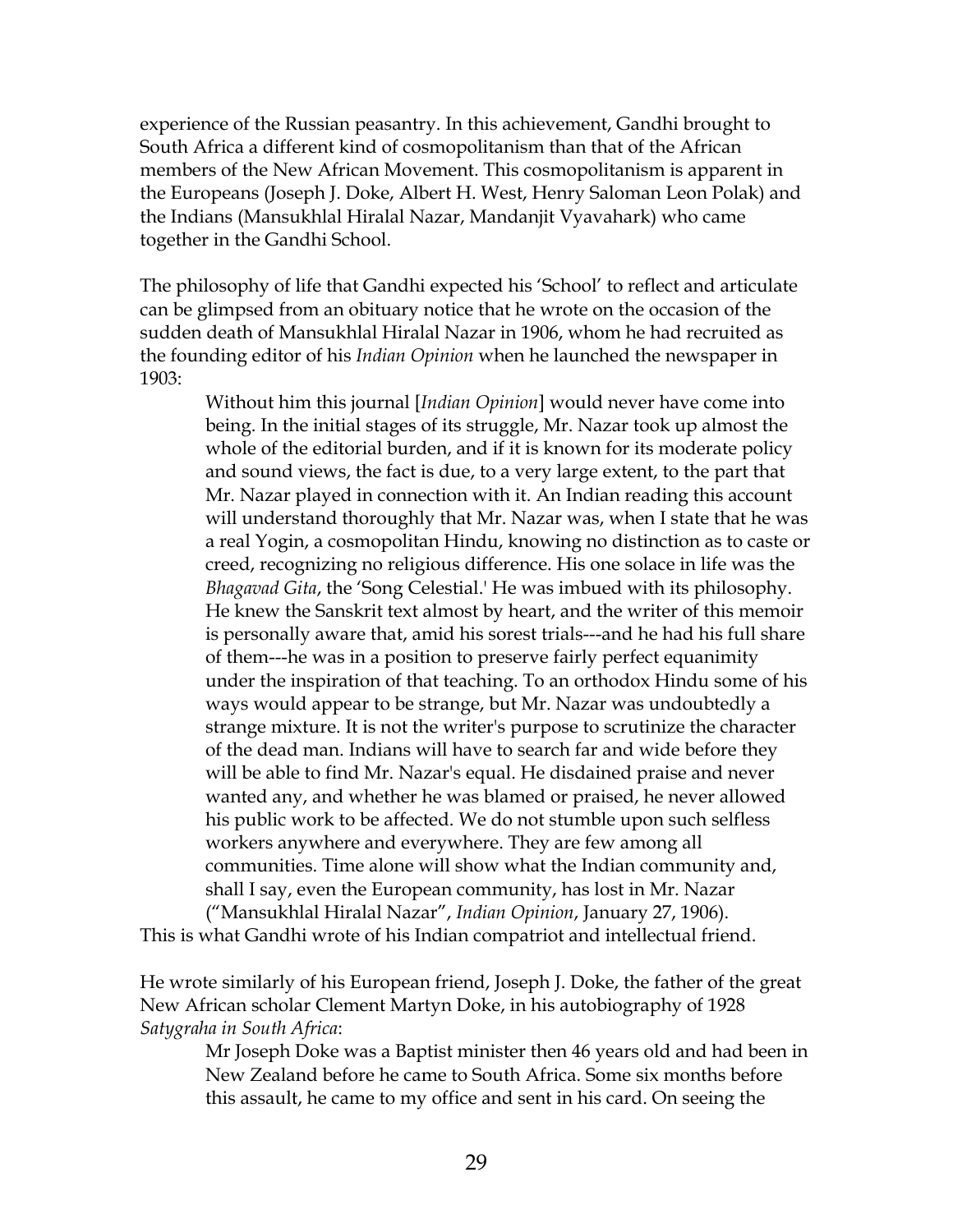word 'Reverend' before his name, I wrongly imagined that he had come, as some other clergymen did, to convert me to Christianity or to advise me to give up the struggle or perhaps to express patronizing sympathy with the movement. Mr Doke entered, and we had not talked many minutes before I saw how sadly I had misjudged him and mentally apologized to him. I found him familiar with all the facts of the struggle which were published in newspapers. He said, 'Please consider me as your friend in this struggle. I consider it my religious duty to render you as such help as I can. If I have learnt any lesson from the life of Jesus, it is that one should share and lighten the load of those who are heavily laden.' We thus got acquainted with each other, and every day marked an Advance in our mutual affection and intimacy. The name of Mr Doke will often recur in course of the present volume, but it was necessary to say a few words by way of introducing him to the reader before I describe the delicate attention I received at the hands of the Dokes. Day and night one or other member of the family would be waiting upon me. The house became a sort of caravanserai so long as I stayed there. All classes of Indians flocked to the place to inquire after my health, and when later permitted by the doctor, to see me, from the humble hawker basket in hand with dirty clothes and dusty boots right up to the Chairman of the Transvaal British Indian Association. Mr. Doke would receive all of them in his drawing room with uniform courtesy and consideration, and so long as I lived with the Dokes, all their time was occupied either with nursing me or with receiving the hundreds of people who looked in to see me. Even at night Mr. Doke would quietly peep twice or thrice into my room. While living under his hospitable roof, I never so much as felt that it was not my home, or that my nearest and dearest could have looked after me better than the Dokes. And iy must not be supposed that Mr Doke had not to suffer for according public support to the Indians in their struggle and for harbouring me under his roof. Mr. Doke was in charge of a Baptist church, and depended for his livelihood upon a congregation of Europeans, not all of whom entertained liberal views and among whom dislike of the Indians was perhaps as general as among other Europeans. But Mr. Doke was unmoved by it. I had discussed this delicate subject with him in the very beginning of our acquiantance. And he said, 'My dear friend, what do you think of the religion of Jesus? I claim to be a humble follower of Him, who cheerfully mounted the cross for the faith that was in Him, and whose love was wide as the world. I must take a public part in your struggle if I am at all desirous of representing Christ to the Europeans who, you are afraid, will give me up as punishment for it. And I must

not

complain if they do thus give me up. My livelihood is indeed derived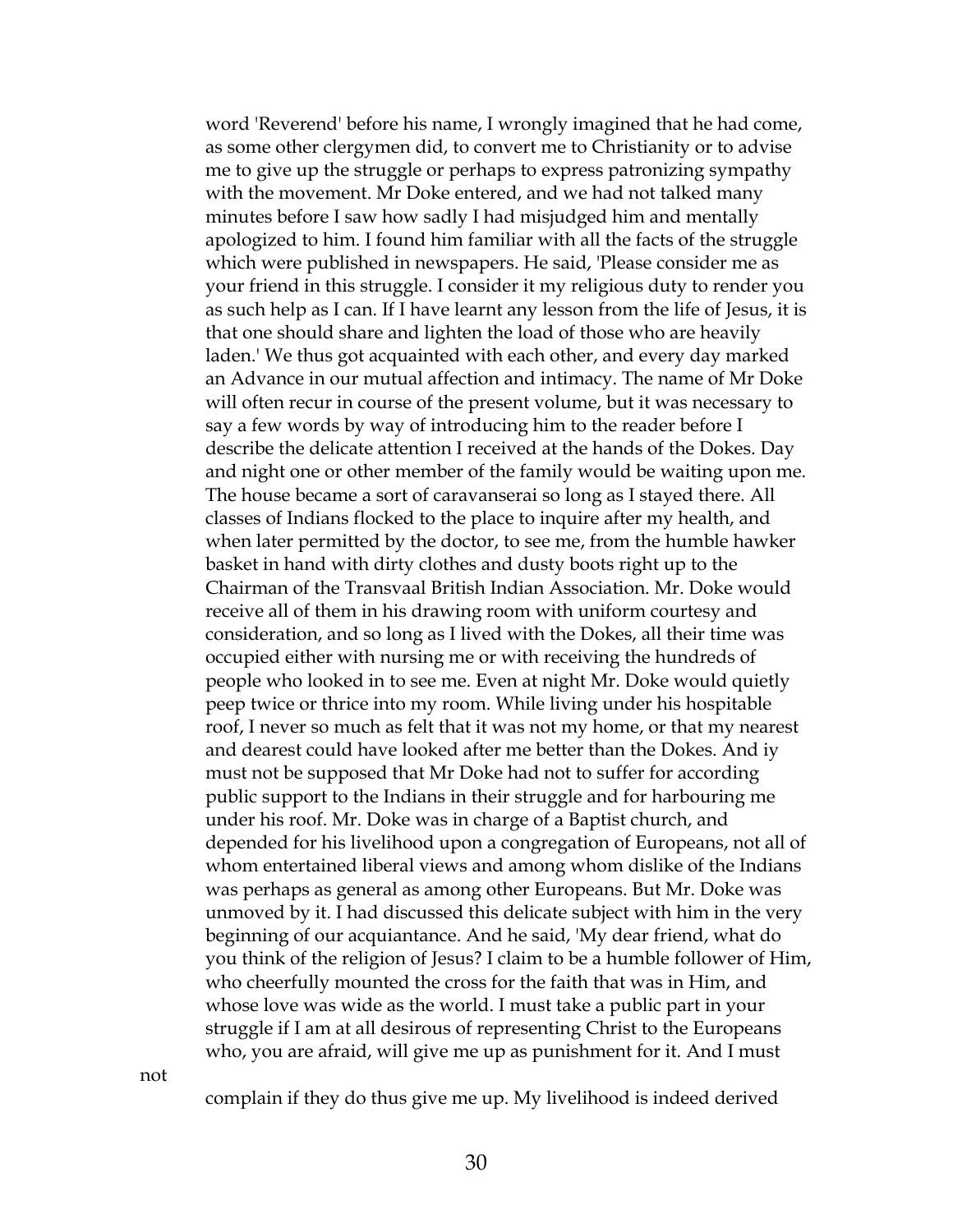from them, but you certainly do not think that I am associated with them for living's sake, or that they are my cherishers. My cherisher is God; they are but the instruments of His Almighty will. It is one of the unwritten conditions of my connection with them, that none of them may interfere with my religious liberty. Please therefore stop worrying on my account. I am taking my place beside you in this struggle not to oblige the Indians but as a matter of duty. The fact, however, is that I have fully discussed this question with my dean. I gently informed him, that if he did not approve of my relations with the Indians, he might permit me to retire and engage another minister instead. But he not only asked me not to trouble myself about it but even spoke some words of encouragement. Again you must not imagine, that all Europeans alike entertain hatred against your people. You can have no idea of the silent sympathy of many with your tribulations, and you will agree with me that I must know about it situated as I am.' After this clear explanation, I never referred to the subject again. And later on when Mr. Doke died in the pursuit of his holy calling in Rhodesia, at a time when the Satyagraha struggle was still in progress, the Baptists called a meeting in their church, to which they invited the late Mr. Kachhalia and other Indians as well as myself, and which they asked me to address. About ten days afterwards I had recovered enough strength to move about fairly well, and I then took my leave of this godly family. The parting was a great wrench to me no less than to the Dokes (p.171-173).

Both Doke and Nazar exemplified the philosophy of humanism that Mohandas Karamchand Gandhi imparted to the New African Movement. The bearer of this Gandhian philosophy in the closing years of the twentieth century was none other than Nelson Mandela, the first democratically elected President of South Africa in 1994.

Nelson Mandela's allegiance to Gandhi's philosophy of *satygraha* (non-violence resistance), which he first practiced in the Defiance Campaign of 1952, has continued beyond his assuming the presidency of South Africa in 1994, as made evident in a chapter he contributed to a book of 1995 celebrating the unending nature of the legacy of the great Indian nationalist. With his contribution, "Gandhi The Prisoner A Comparison", Mandela traced the history of the deeply rooted nature Of Gandhi's philosophy in South African political history with the following words:

 Gandhi threatened the South African Government during the first and the second decades of our century as no other man did.He established the first anti-colonial political organization in the country, if not in the world, founding the National Indian Congress in 1894. The African People's Organisation (APO) was established in 1902, the ANC in 1912, so that both were witnesses to and highly influenced by Gandhi's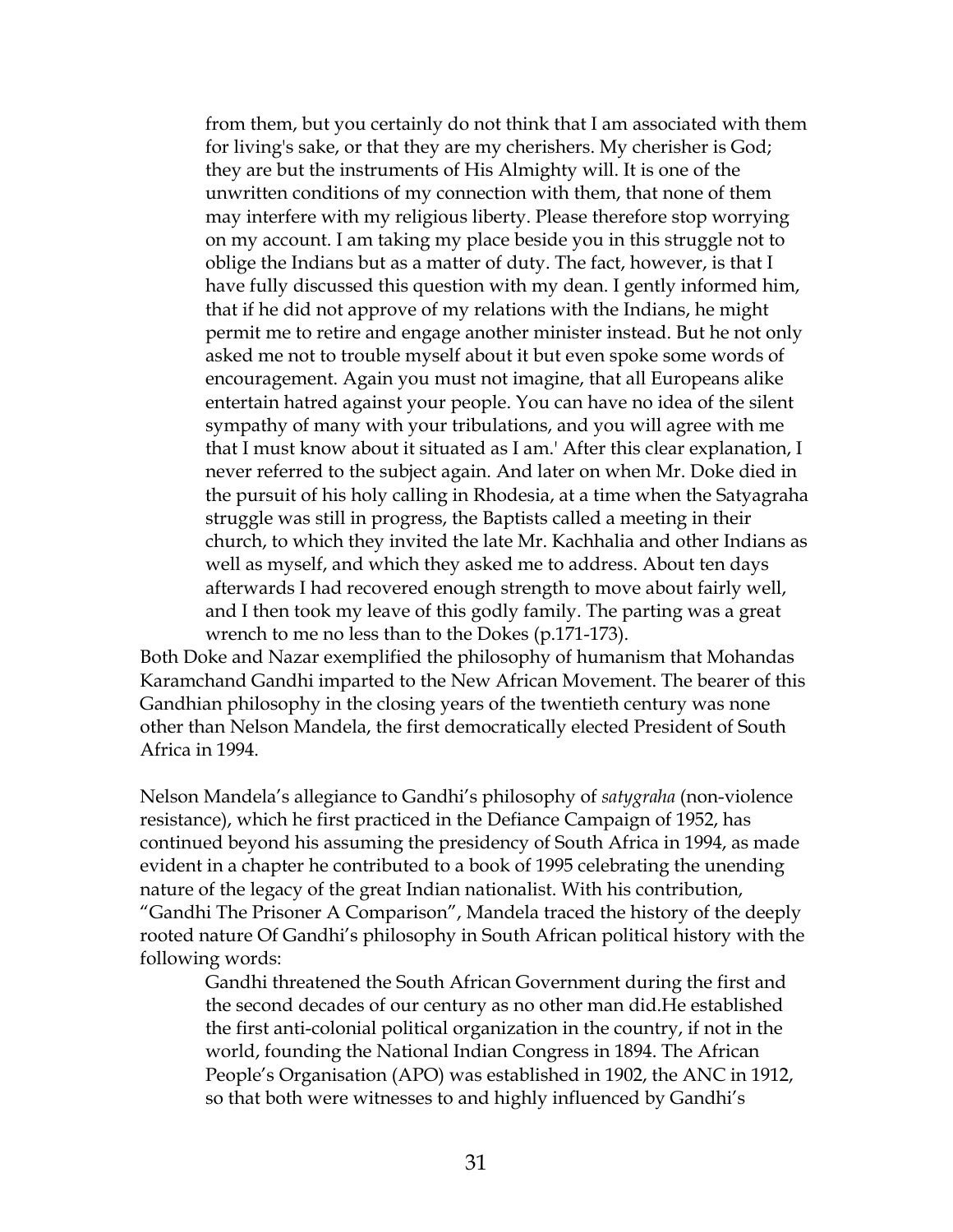militant *satyagraha* which began in 1907 and reached its climax in 1913 with the epic march of 5000 workers indentured on the coal mines of Natal . . . So in the Indian struggle, in a sense, is tooted the African. M. K. Gandhi and John Dube, first President of the African National Congress were neighbors in Inanda, and each influenced the other, for both men established, at about the same time, two monuments to human development within a stone's throw of each other, the Ohlange Institute and the Phoenix Settlement . . . When apartheid was still in its infancy, we too, like Gandhi, organized arrests in our own time through the Defiance of Unjust Laws of Campaign, but by the end of the sixties, the violence of the State had reached such intensity that passive resistance appeared futile . . . Gandhi taught himself Tamil in prison, I taught myself Afrikaans. Gandhi writes that one of the most important benefits he derived from being in prison was that he got the opportunity to read books. He read voraciously, whenever he could, even standing below the dim globe, snatching whatever light he could. In three months, he read 30 books, ranging from works by European philosophers like Thoreau to religious scriptures, like the Koran, Bible, Gita, and Upanishads. He read in English and Gujarati. Books were also my refuge, when I was allowed them . . . So endured Gandhi the prisoner at the beginning of our century. Though separated in time, there remains a bond between us, in our shared prison experiences, our defiance of unjust laws and in the fact that violence threatens our aspirations for peace and reconciliation (in *Mahatma Gandhi 125 Years*, (ed.) B. R. Nanda, New Age International Publishers, New Delhi, 1995).

This has to be one of the profoundest reflections on the complex historical experiences that went into the formation of New African modernity in the early years of twentieth century South Africa.

The smallness of the membership of the "Kimberley-Thaban Nchu Circle" belies its extraordinary importance in the history of the New African Movement. Isaiah Bud-Mbelle, Solomon T. Plaatje, Silas Modiri Molema and Griffiths Motsieloa were precocious in their reading and understanding of modernity. Bud-Mbelle was in many ways a pioneer in the construction of New African modernity. His book of 1903, *Kafir Scholar's Companion*, is the first book by an African that attempted to formulate the *cultural history* of the then emergent New African modernity. Given that the book was dedicated to John Tengo Jabavu, and given that nearly two decades later he wrote a laudatory two-part obituary notice regarding his recent death ("Ngomfi J. T. Jabavu," *Imvo Zabantsundu*, June 18, July 4, 1922), this member of the Xhosa Intellectual of the 1880s, seems to have had the most profound influence on him. In separate chapters, he wrote about the cultural history of literature, the cultural history of the African newspapers, the cultural history of African words, the cultural differentiation between African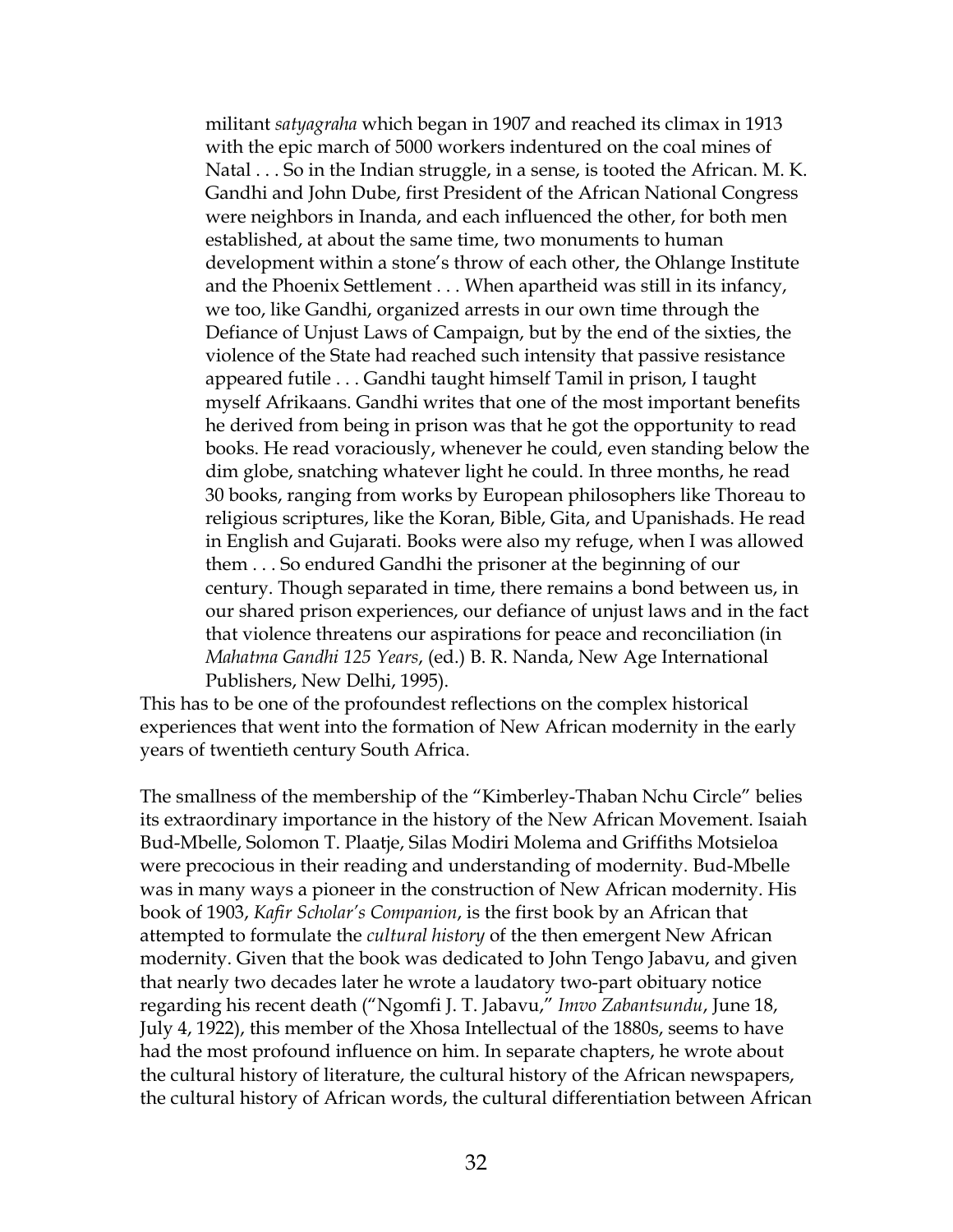languages and the European languages, the cultural history of time as reflected in seasonal variation and in the days of the week. Given the brevity of the book, many of these cultural histories were postulated in a largely diagrammatic notations. By seeking to establish the linguistic unity of the African languages, Bud-Mbelle sought to achieve on the cultural plane what Pixley ka Isaka Seme realized in the founding of the African National Congress in 1912, the political unity of the African people. Both in their separate ways recognized that the historical experience of modernity demanded unity beyond particularistic differentiations. While Bud-Mbelle sought to establish this unity through *culture*, Seme thought its primacy lay in *politics*. Though Bud-Mbelle profoundly engaged himself with linguistic and cultural matters, he was not averse to politics as evident not only in the fact that he was a member of the African National Congress from its inception, he also served as secretary-general of the organization from 1916 to 1919. His role in politics *qua* politics was short-lived.

An overall appraisal of the achievement Isaiah Bud-Mbelle would have to consider him as having been the first cultural historian of the New African Movement. In this majestic tradition, he was followed in later years by some major New African intellectuals: S. E. K. Mqhayi, H. I. E. Dhlomo and R. V. Selope Thema. Besides this intellectual connection to the New African Movement, Bud Mbelle was also ensnared in unusual familial ways to it: he married the daughter or the niece of Josiah Semouse (1860-1893); his sister was married to Solomon T. Plaatje; and his daughter was married to Richard W. Msimang. These familial connections make clear that Isaiah Horatio Bundlwana Bud-Mbelle was a member of the Xhosa intellectual aristocracy. Perhaps this aristocratic connection explains the huge funeral he received following his death in 1947. R. V. Selope Thema, as editor of *The Bantu World*, commissioned in all probability Giffiths Motsieloa to write an obituary notice. A two-part article, appearing in successive weeks under the authorship of 'Griff', emphasized the following points about the intellectual trajectory of Bud-Mbelle: that although Bud-Mbelle was born Burghersdorp, in the Cape Province and died in Pretoria, he spent his most productive intellectual part of his life in Kimberley; that he was an African pioneer court interpreter to the High Court of Griqualand West at Kimberley (on his retirement after a 22-year service, there appeared in *Imvo Zabantsundu* a major synonymously article praising his achievements: "A Bantu Benefactor," August 22, 1916); that in 1892 he was the first African to pass the Cape Civil Service Examination in English, Dutch (Afrikaans), Xhosa, Sesotho, Tswana and Zulu; although he qualified as a Magistrate in 1906, he was denied this position because he was an African; in 1908 he visited Britain; in 1915 he participated in the First World War; in 1916 he was one of the founders of Fort Hare, together with John Tengo Jabavu and others; in 1923 he passed the Native Law and Administration Examination at the University of South Africa; a no lesser figure than Dr. James Moroka, president-general of the African National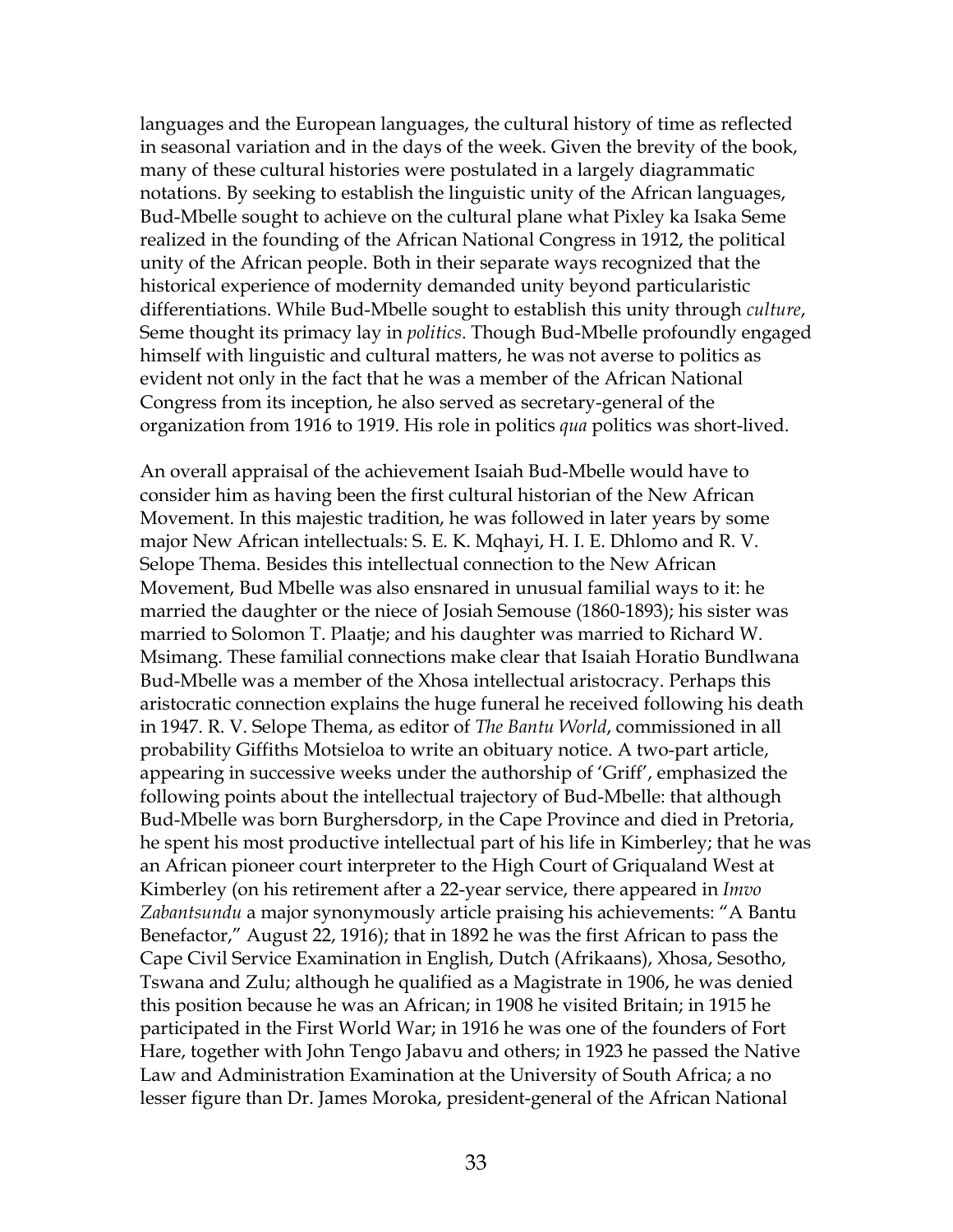Congress from 1949 to 1952, gave a key eulogy at his funeral ("A Short Review Of Bud-Mbelle's Life Story", *The Bantu World*, August 16, 23, 1947). Given these achievements, there can be no doubt that Isaiah Bud-Mbelle was an important figure in the history of New African modernity. His brother-in-law, Solomon T. Plaatje, was to attain greater things.

The political and intellectual achievements of Plaatje regarding the construction of New African modernity towered over the first half of the twentieth century. Within days of his passing H. I. E. Dhlomo wrote the following in an obituary notice:

 A great, intelligent leader; a forceful public speaker, sharp witted, quick of thought, critical; a leading Bantu [African] writer, versatile, rich, and prolific; a man who by force of character and sharpness of intellect rose to the front rank of leadership notwithstanding the fact that he never entered a secondary school; a real artist, passionate, assiduous, alert, keenly sensitive---Such were the qualities of the late Mr. Sol. T. Plaatje whose death will be deeply mourned in literary, social, political, and religious circles throughout British South Africa ("An Appreciation", *Umteteli wa Bantu*, June 25, 1932).

While Dhlomo gives prominence to Plaatje's intellectual brilliance, R. V. Selope Thema, in his obituary notice, brought to the forefront his incomparable journalism and unmatched political acumen:

 During the Anglo-Boer War [1899-1902], beside serving as a correspondent, her rendered valuable services to the British during the siege of Mafeking. After the war he settled down in Kimberley where he established a newspaper known as *Kuranta Ea Becoana* and *Tsala Ea Batho*. It was as editor of this paper that he exhibited his journalistic abilities and proved himself a champion of the rights of his unfortunate people. With his facile pen he made *Tsala Ea Batho* a thorn in the flesh of the oppressors and exploiters of his race. He criticized the unjust legislator and eulogized the benefactor of his race irrespective of his station in life. When the African National Congress was established in 1912, Mr. Plaatje was unanimously elected its secretary. It was he who drafted its first constitution. The position of secretary for an organization such as Congress, demanded a man who was devoid of tribalism and was capable of seeing beyond the boundaries of his tribal environment and visualise a united Bantu race. Such a man was Mr. Plaatje. Without his broad-mindedness, it is doubtful if the Congress would have made any headway in those days when tribalism reigned supreme in the hearts of our people. But Mr. Plaatje, who had subdued his tribal feelings by marrying a Hlubi [Xhosa; Plaatje himself was Tswana] woman, conquered the tribal feelings of others and piloted Congress through the darkness of misunderstanding and tribal differences into the light of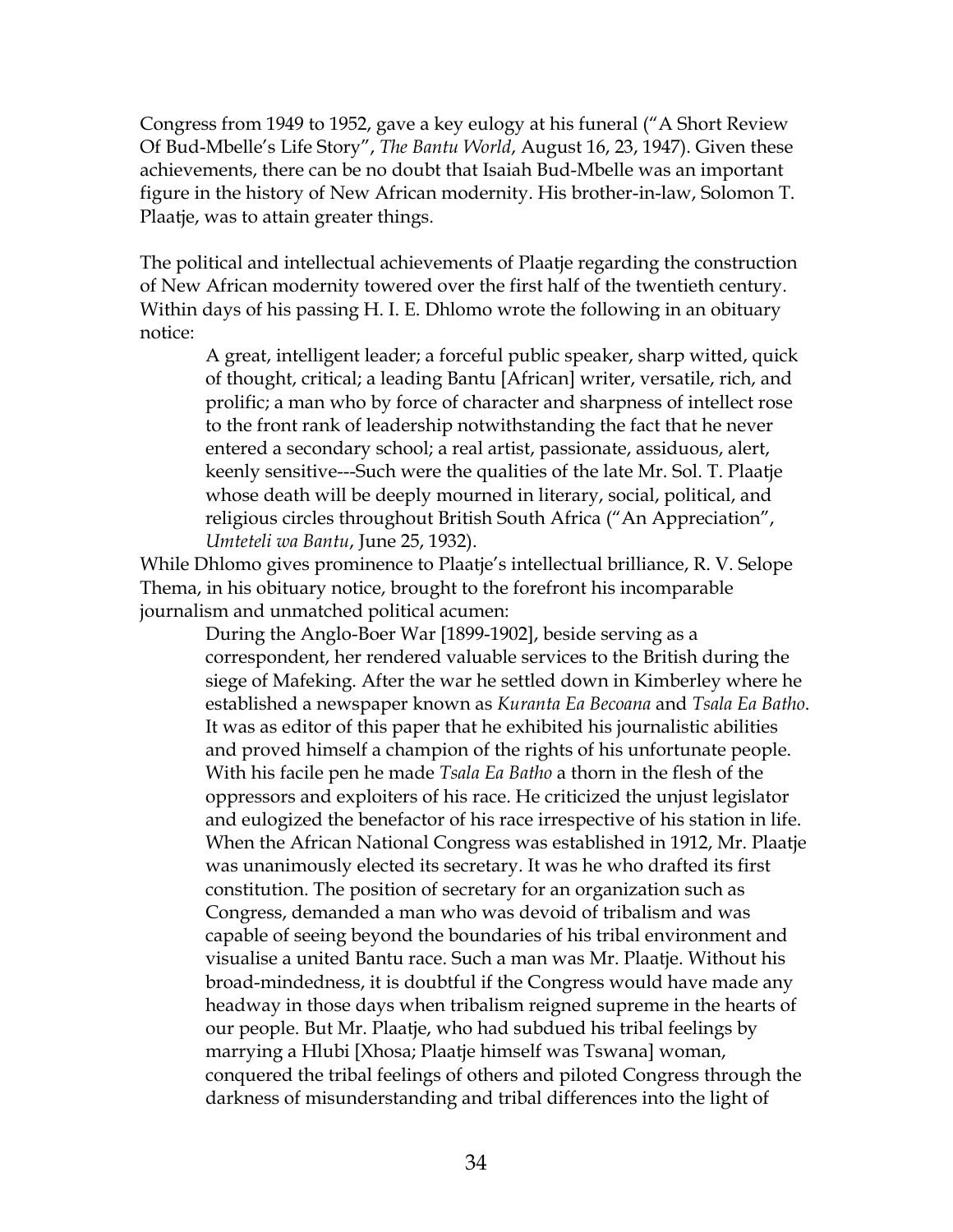race-consciousness which now prevails . . . Some people at the time did not understand why he did not return with the others; but today, there can be no doubt, that they realise as never before the good that his book, *Native Life In South Africa*, has done for the Bantu [African] race . . . As a writer Mr. Plaatje has made a notable contribution to Bantu literature. He was a lover of Shakespeare and translated *Comedy* of *Errors* into Sechuana. At the time of his death he was engaged in translating other Shakespeare's works. His novel *Mhudi* is being read with interest by all lovers of books ("Mr. Sol. T. Plaatje's Death Removes Prominent Figure in Bantu Life", Anonymous [R. V. Selope Thema], *The Bantu World*, June 25, 1932).

Without question, Selope Thema's own remarkable journalism, exemplified especially in his editorialship of *The Bantu World* from 1932 to 1952, was schooled in the great journalism of Solomon Tshekisho Plaatje.

Plaatje's relevance in the second half of the twentieth century was taken up by intellectuals, writers and scholars such as Richard Rive, Njabulo Ndebele, Ezekiel Mphahlele, in Solomon T. Plaatje Memorial Lectures which were presented at the University of Bophuthatswana [now University of the North-West] from 1981 to 1982. In his lecture, "Literature: A Necessity of a Public Nuisance: An African View", Mphahlele made the following observation:

 When Thomas Mofolo published *Chaka* (completed in 1910, printed in 1925) and Sol Plaatje his *Mhudi* (completed about 1917, printed 1930) they embarrassed the missionaries and other whites who were the chief publishers of the time, and other circles where the novels were known, because they invested their African heroes with nobility. Whites generally did not credit Shaka the man with any qualities higher than savagery and barbarism. The hero and heroine of Plaatje's novel, like Shaka, were makers of history, whereas it was generally believed that the European alone made history and the African merely reacted to it (in *A Collection of Solomon T. Plaatje Memorial Lectures, 1981-1992*, University of Bophuthatswana, 1993).

*Taking the cue from Ezekiel Mphahlele, one can postulate that Solomon T. Plaatje's fundamental contribution to the construction of modernity in South Africa was to transform the consciousness of Africans into being the subjects of their own making of contemporary history and modern society from being the objects of European colonial and imperial history*. Although this project was undertaken by all the New African intellectuals of the New African Movement, the uniqueness of Plaatje within this collective effort was to have combined the political, the literary, and the intellectual to achieve this objective with unmatched determination. Few New African intellectuals have surpassed Plaatje in this historical task.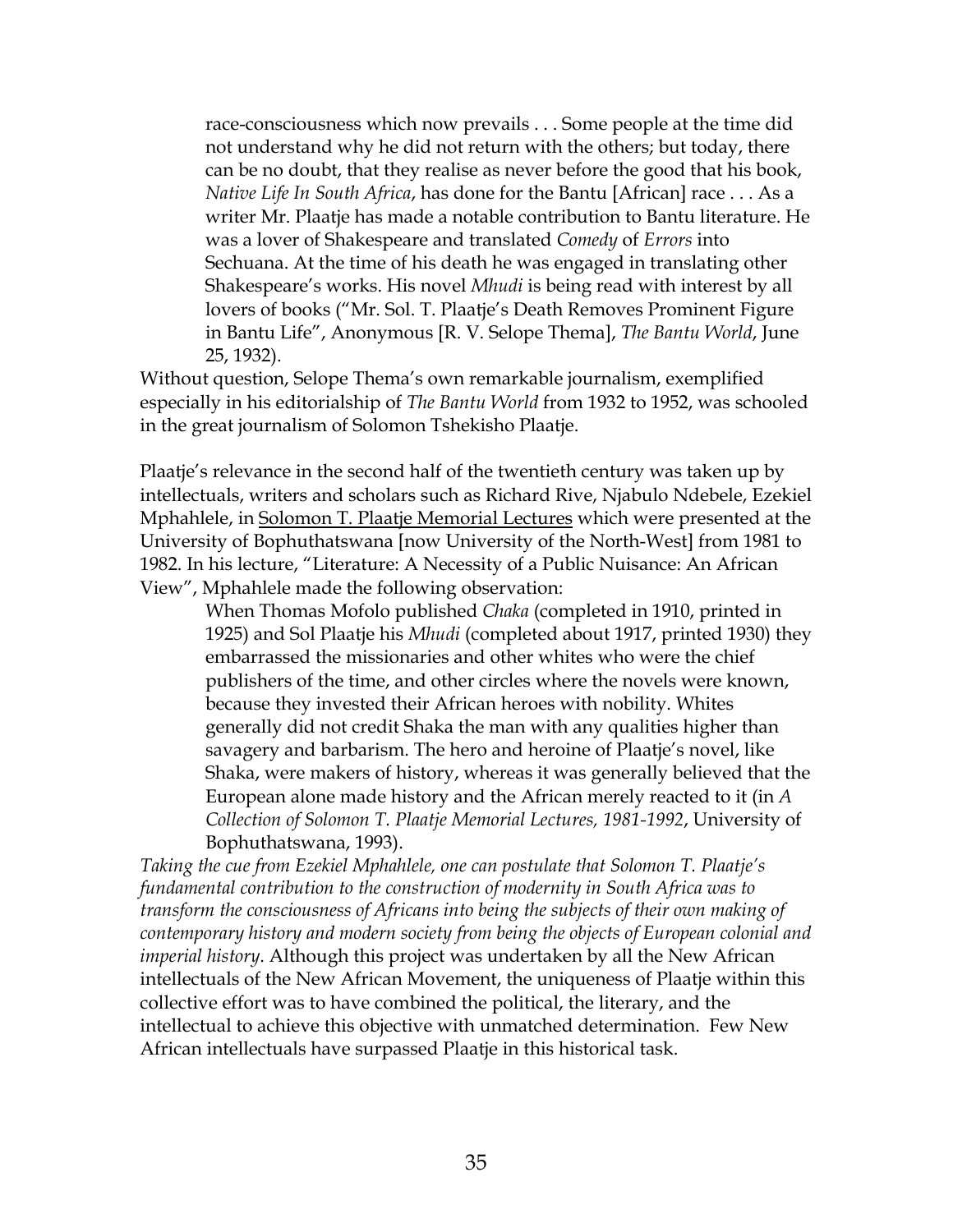It may be because of this singular focus that Plaatje displayed in his struggle to liberate the oppressed people of South Africa that led Nelson Mandela to designate him as the best South African intellectual of the twentieth century. Silas Modiri Molema in all probability would have concurred with this estimation of Mandela had he lived long enough to see a democratic South Africa, given that he wrote a short unpublished intellectual biography in the Setswana language of his mentor sometime in the 1940s or 1950s, full of praise of his New African friend. Molema himself was a formidable New African intellectual as his list published books make evident: *The Bantu: Past and Present* (1920); *Life and Health* (1924); *Chief Moroka: His Life, His times, His Country and His People* (1951); *Montshiwa 1815-1896* (1966). He was also author of pamphlets such as: *Healdtown, 1855-1955: A Scrap of History* (1955). Silas Modiri Molema exemplifies the contributions of African medical doctors who were also simultaneously serious intellectuals and politicians. He acquired his intellectual seriousness and political awakening while pursuing medical studies at the University of Glasgow as president of African Races Association of Glasgow and Edinburgh, bringing together students from the colonial territories. The bringing together of these approaches resulted in his most renowned work *The Bantu*. Ethnographic in approach, the book is a complex assortment of interdisciplinary perspectives: it is archaeological in its reconstruction of the first people in Africa; it articulates anthropological perspective in analyzing the moral and metaphysical ethos of different ethnic groups in South Africa; it examines the political history of the then emergent African nationalism and the role of New African newspapers such John Tengo Jabavu's *Imvo Zabantsundu*, Solomon Plaatje's *Tsala ea Batho*, Abdullah Abdurahman's *A. P. O.,* Pixley ka Isaka Seme's *Abantu/Batho*; a historical appraisal of the enforced marching of Africans into modernity by way their being compelled to participate in the English-Boer War of 1899-1902 and in the First World War; the essential nature of education in modernity; a sociological analysis of slavery in modern history; an encapsulated reflection of the role of missionaries in South Africa. This is only a short-listing of the perspectives and epistemological approaches embodied in the book.

What is equally impressive is the bibliographical protocol Silas Modiri Molema had assembled in the writing of the book. Here is a selection from this remarkable bibliography that is reflected in the complex arguments articulated in the book: in the South African context, Plaatje's *Native Life in South Africa*, Rubusana's *Zemk' Inkomo Magwalandini*, Theal's historical works (*The History of South Africa*, *The Ethnography of South Africa*, *The Beginning of South African History*); from the context of New Negro modernity, W. E. B. Du Bois' *The Souls of Black Folk* (strangely, Modiri seems not to have consulted Du Bois, book of 1915--- *The Negro*); from the context of European modernity, Gibbon's *The Decline and Fall of the Roman Empire*, Hume's *Human Nature*, Machiavelli's *The Prince*, Kant's *Theory of Ethics* and *Metaphysical Elements of Ethics*, Rousseau's *Social Contract*,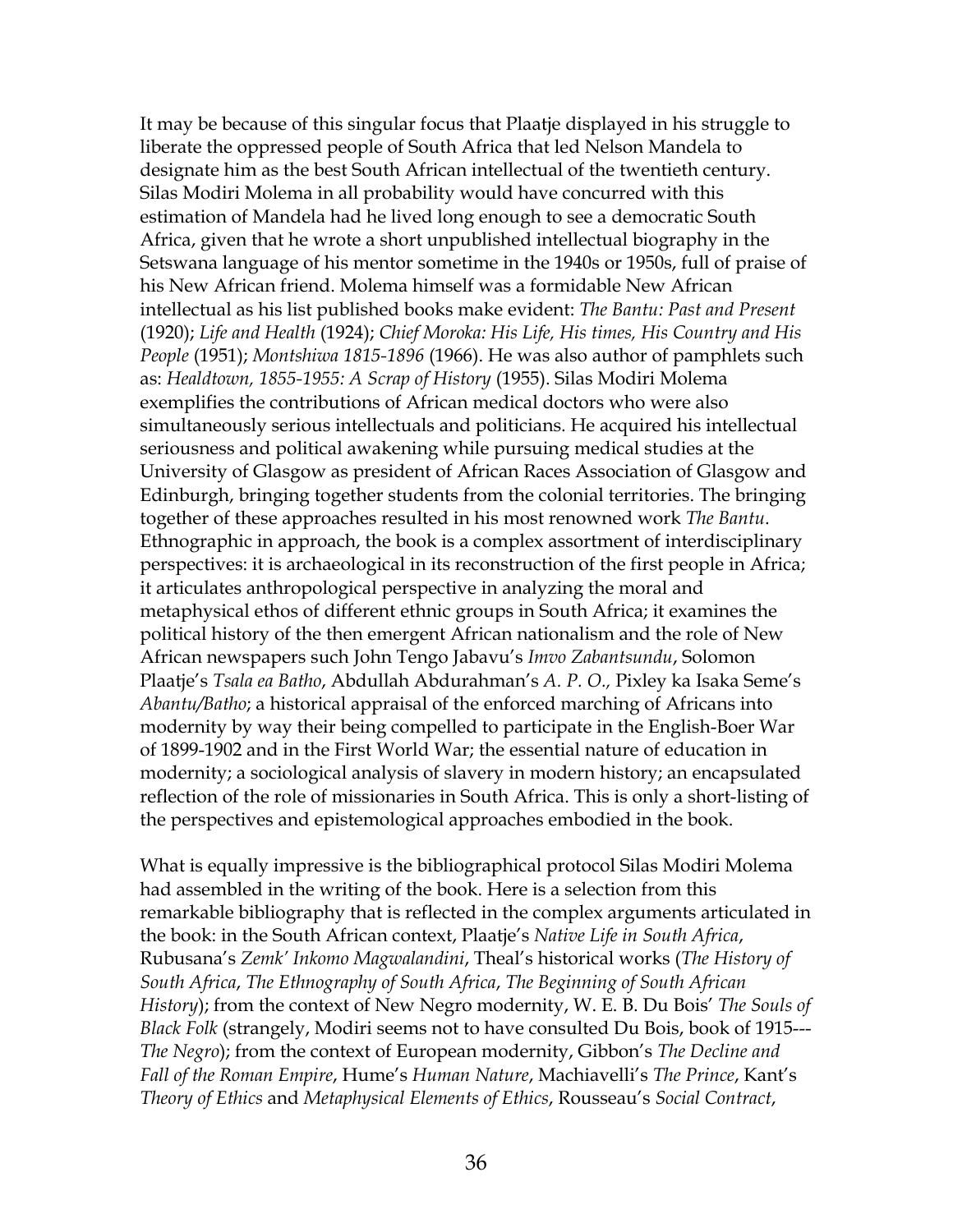Nietzsche's four books (*Beyond Good and Evil*, *The Twilight of the Gods*, *Anti-Christ*, *Zarathustra*). Without a doubt, *The Bantu* is one of the early great books to have emerged from New African Movement. The dismissal of this book by Christopher Saunders of the University of Cape Town and George Fredrickson of Stanford University lacks merit and is not worth considering here. What is intriguing, perhaps unfortunate, is that Molema's practice of medicine interfered with his intellectual vocation. *The Bantu* is a formidable book. The one book he wrote in the field of medicine, *Life and Health* (1924), is more about public health issues rather than, as one would have expected from such a brilliant mind, a consideration of the relationship between Western (European) medicine and African medicine. Nonetheless, *Life and Health* is written in very beautiful prose. The importance of the book partly resides in being the first book concerning medical issues written by a New African medical doctor. The inauguration it initiated was never taken up in the following years of New African modernity. A. B. Xuma's *Charlotte Manye Maxeke, Or, What An African Educated Girl Can Do* (1930), an excellent pamphlet rather than a book per se, is in the realm of pedagogical biography instead of dealing with issues concerning medicine.

In pointing out that modernity facilitates the making of a healthy individual or that only a healthy person can participate fully in modernity, *Life and Health* was an important instructive manual of the entrance into modernity, which in many ways opened the way for New African newspapers such as *Umteteli wa Bantu* in the 1920s and *The Bantu World* in the 1930s to devote columns in its pages to public health matters. The predecessor of Molema in this was the great medical doctor Neil Macvicar who wrote on public health issues in one of the New African newspapers, probably in *Imvo Zabantsundu*, in the early years of the twentieth century. Mentioning the name Macvicar reminds one of the dire need of a book on outstanding South African medical doctors in the twentieth century. One fundamental reason that Silas Modiri Molema did not continue on the breakthrough on the path of the future of modernity represented by *The Bantu*, but diverted in the direction of the celebration of tradition indicated by books like *Chief Moroka* and *Montshiwa 1815-1896*, was that he aligned himself with the *conservative political modernity* of Pixley ka Isaka Seme and R. V. Selope Thema against the *revolutionary political modernity* of Albert Nzula and J. B. Marks, a distinction which is much more crucial than that between Communism and Christianity. Solomon T. Plaatje was very much fascinated by Chiefs and distrustful of the perceived opportunism of New Africans; this was declared openly by him in the pages of *Umteteli wa Bantu* in the late 1920s. There seems to have been a deep fascination with chieftaincy among some New African intellectuals of The Kimberley-Thaban Nchu Circle: this explains their political conservatism.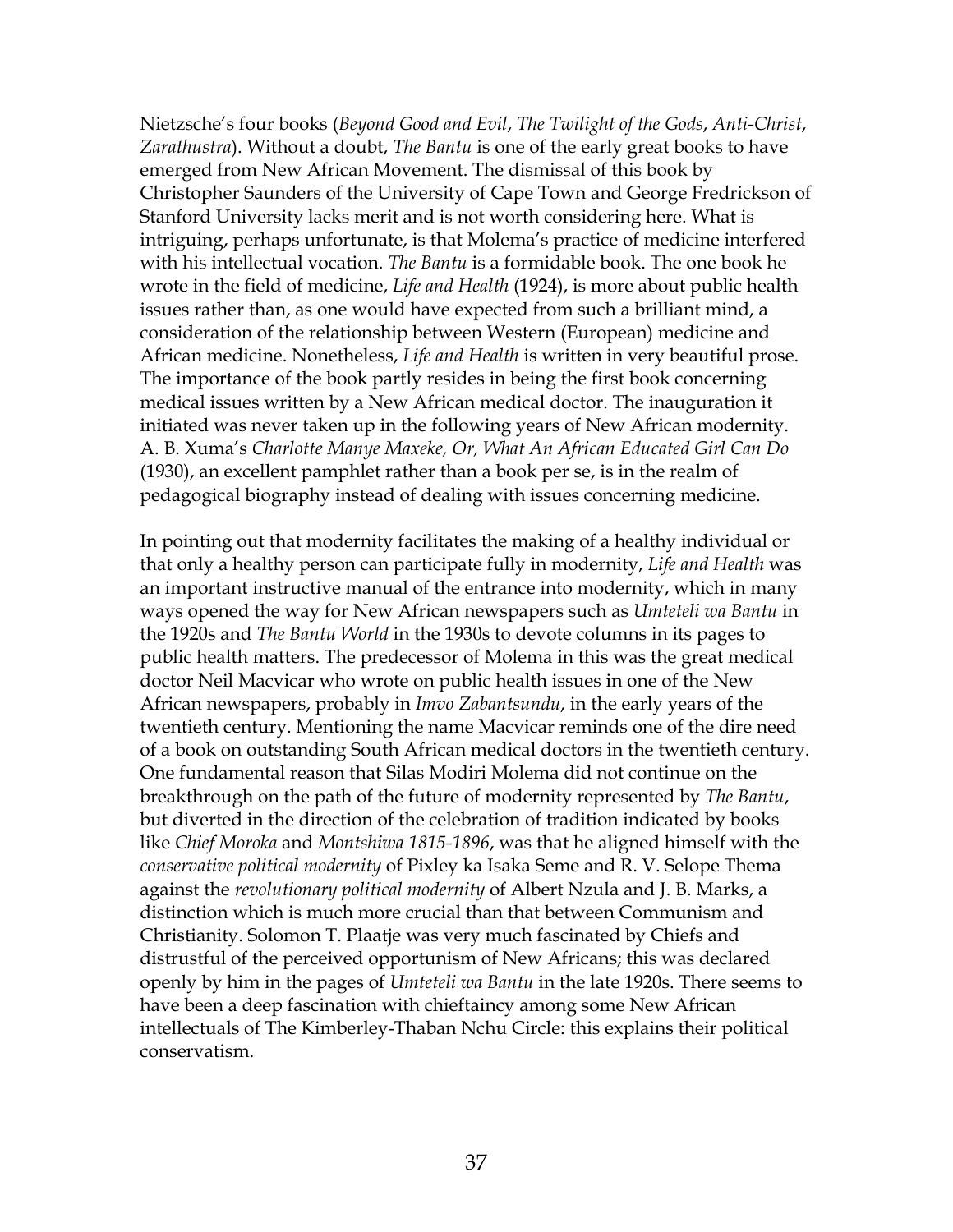The last New African figure to consider under this grouping is Mina Soga. Her singular distinction is to have been the only New African intellectual who had a 'biography' about her life written by a foreigner during the course of the New African Movement itself. The 'biography' was called *Daughter of Africa* by Ruth Isabel Seabury published in Boston in 1945. The book is more in the genre of 'reportage' than 'biography' as it related her journey throughout United States in early 1939 talking about the role of the church in South Africa, her work as a teacher and as a social worker. Mina Soga worked closely with Charlotte Manye Maxeke at Wilberforce Institute in Kilnerton, South Africa. This Institute was named after the Wilberforce College in Ohio where Maxeke had studied in the 1890s. One of Maxeke's teachers there was W. E. B. Du Bois. Given that she wrote very little in the form of essays and articles, this reportage cum biography is important partly because it quotes extensively her thoughts about the nature of South Africa and the form of its political crisis. The only known article by her is called "The Need for the Missionary Today: His Place and Function" (in *International Review of Missions*, no. 28, 1939). Like many other New African intellectuals, she was in awe of what New Negro modernity could impart to New African modernity: "I love to watch Negroes in America walk in the streets. They walk as if the streets belonged to them! They look as if they were free. In South Africa we must always carry a permit in our pockets, allowing us to be on the street after curfew, except in certain sections that we call 'locations.' Your freedom feels good!" (p.20) The 'biographer' mentioned that she had deep empathy for and identified with African Americans.

Also like other New African intellectuals, Mina Soga was concerned with understanding the relationship between tradition and modernity. She articulated her reflections in particularly religious and personal terms:

 Behold me in this awkward dress of the West. It doesn't become me particularly, or go with me, yet the white man led us to believe when he came to Africa that everything African was heathen, and without intending to do so, he confused us. We began to believe that everything Western---even the *things* of the white man---was Christian. If we could speak the language of the white man so as never to make a mistake, we would be more civilized---and perhaps more Christian. So millions of my people have assumed that by changing their dress they could take on Christianity. They have changed the exterior, but the heart is not changed. Christianity must be based on a changed heart. And for that the African must be at home with his God. Our people knew God before the white man came or before Jesus was introduced to us. We worshiped him on altars of stone and by sacrifice to our ancestors, who could speak to the great God as we could not. Then came the missionary. He told us of Jesus, who had made the ultimate sacrifice so that no longer need we present the slaughter of goats and cattle on the altar. It was blessed by his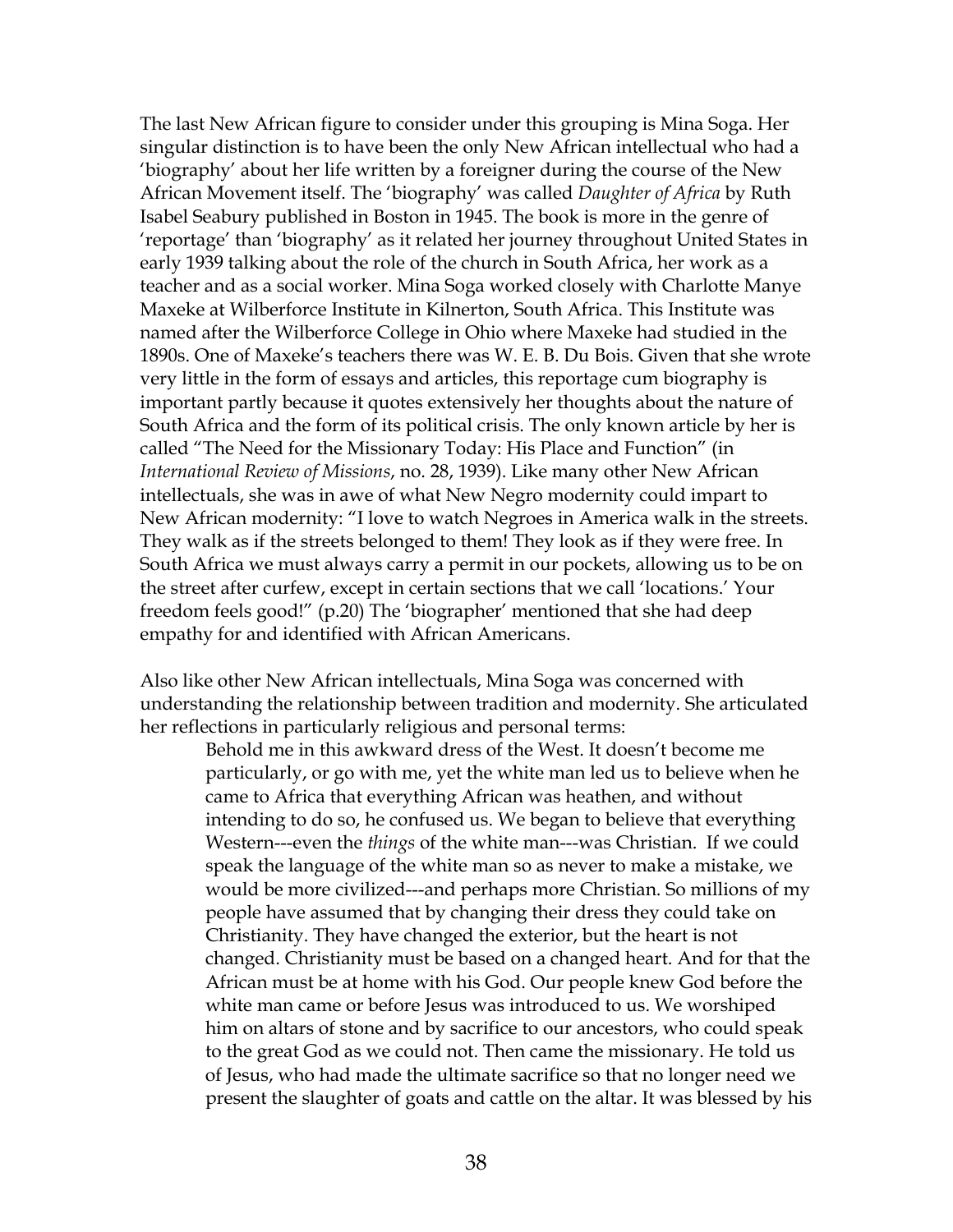eternal sacrifice, by his blood shed for all. We could find in him what God was like. White men built churches for us, but we did not feel at home in them. We had worshiped God out of doors or in round African huts. I went into one of those churches to find God. As I looked around at the strange-shaped building, so unlike our own houses, and the walls that went up so straight and angular, I said to myself: 'Is God there? And if he is, can he speak to me in African?' I struggled, because I wanted to find him; but it was not until one of my people took me to round, thatched church with a stone altar in it that I felt at home in my very soul. Then I said, 'Ah, God is here, and he speaks to me in the tongue of my people' (p.78-79).

Mina Soga's acute observations on Christianity provide fundamental lessons about modernity.

Following her cue that the acceptance and understanding of Christianity must be based on a changed heart, *it is clear that modernity can only be understood and its principles or philosophy practiced or applied on the basis of a changed historical consciousness*. Likewise too, when she demands that Christianity must be made to speak in the African languages, *it is clear that modernity cannot be Africanized until it is made to speak in and through the African languages. The present hegemony of the English language in South Africa is merely a reflection that modernity up to the present is an imposed historically experience, and the majority of the African people have not as yet been organically integrated into it as a lived experience*. Lastly, her observations on the ethos of life experience are equally seminal:

 Sometimes I am proud very proud of my people [African Americans] in your land and sometimes I am terribly ashamed. Sometimes they are noble, and by their nobility they set an example to the very people who persecute them. Sometimes they are too smart or lazy or irreligious, and then I feel ashamed of them! For God can help them to find their way if they will let him. It doesn't take just white people, you know. And he can help them to teach even the white people the meaning of love. (p.111)

Here Mona Soga poses the question whether being a Christian makes one an ethically better person than a pagan or an atheist, or a Buddhist for that matter! Or, in other words, does oppression automatically noble an oppressed person? Reading between the lines of her reflections, the answer is No! Nonetheless, the oppressed do have much to teach the oppressors or the ruling class about ethics. This explains her nuanced position as to the possible relations between the New Negroes and the New Africans. What kind of historical lessons are to be had across the Atlantic divide! In her preoccupation with this issue, Mina Soga showed herself to have been truly a traditional New African intellectual in line with John Langalibalele Dube, Allan Kirkland Soga, Charlotte Manye Maxeke and others.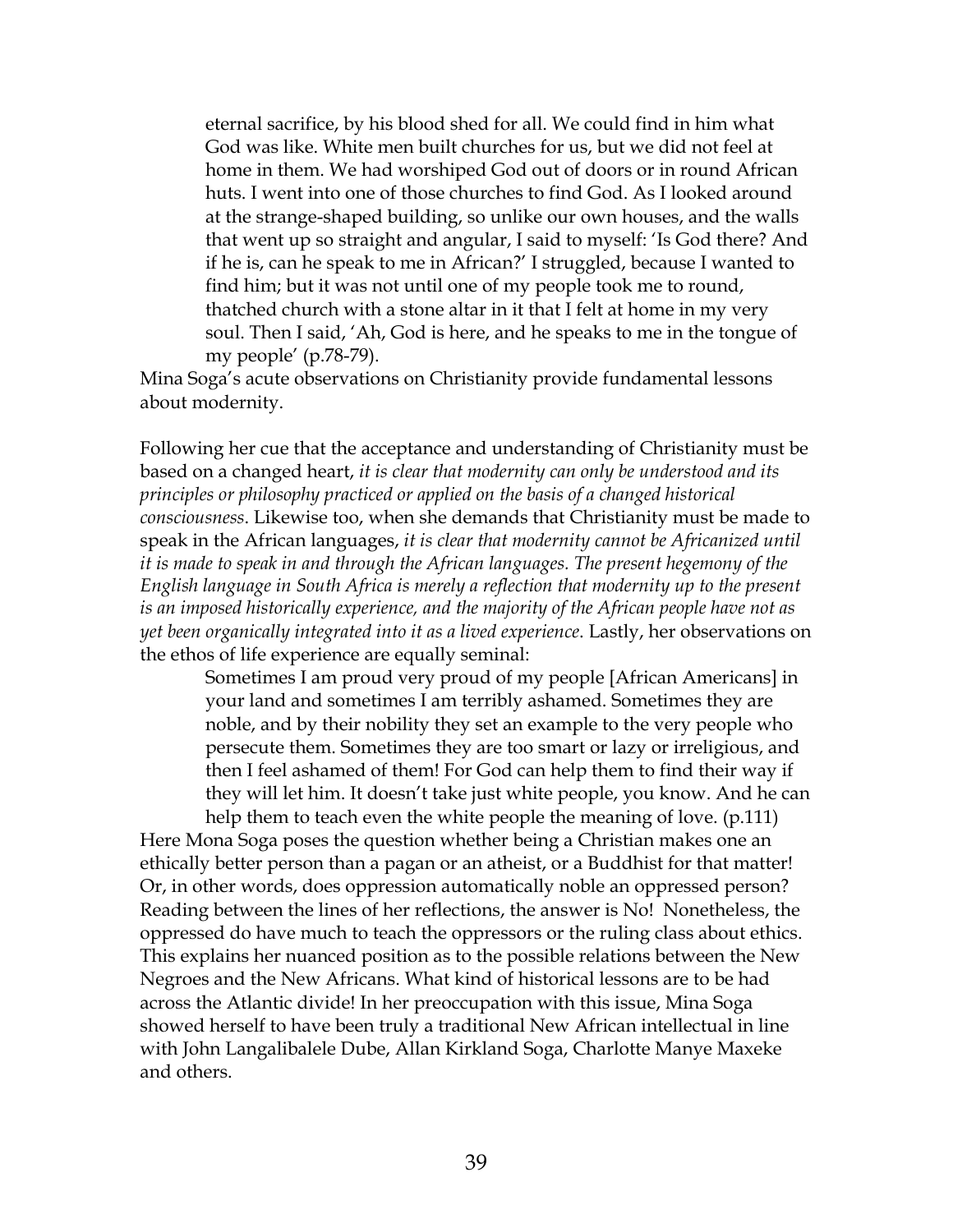Solomon T. Plaatje was one of the first New African intellectuals to recognize the moral seriousness of Abdullah Abdurahman's political and intellectual commitment to the struggle against colonial and white domination. The first one was Mohandas Gandhi who, within three years of the launching of his *Indian Opinion* newspaper in 1903, was already contemplating of how his Indian Congress could work closely with African Political Organization, a Coloured's political organization that Abdurahman joined in 1903. Within two years of joining it, in 1905 Abdurahman became the president of the organization until his death in 1940. The measure of the importance that Plaatje accorded Abdurahman can be seen in the fact that one of the chapters in *Native Life in South Africa* (1916) is entitled "Dr. A. Abdurahman, M. P. C.", which consists partly of a verbatim presidential speech given by Abdurahman in 1913. What captivated Plaatje about the speech was its reasoned articulation of Abdurahman's political opposition to the 1910 Union of South Africa and the Natives' Land Act of 1913. Abdurahman correctly viewed them as political acts perpetuating white domination and the oppression of Africans, Indians and Coloureds.

Although it was the Europeans coming with European modernity who transplanted Marxism into South Africa, it was New Africans such as Albert Nzula who brought Marxism into the New African Movement in the late 1920s. It was Europeans who were South Africans who formed the Communist Party of South Africa (CPSA) in 1921. Reflecting the ugly side of European modernity, the Communist Party refused the Africans and other blacks into its membership on the basis of white superiority and white exclusivity. But within a short time it recognized that its alignment with the ideology of white supremacy contradicted the fundamental Marxian edict that the workers of the world should unite. The subsequent inclusion of Africans into the Communist Party began the process of Africanizing the organization, which had the direct consequence of transforming "European Marxism" in South Africa into "African Marxism": this transformation from Europeanism to Africanism was part of the construction of New African modernity. This process of transculturation or nativization took on a particular form. The early black entrants into the Communist Party were already members of the African National Congress (ANC) and/or of the Industrial and Commercial Workers' Union (ICU). The ICU was founded in 1919 by the Malawian New African Clements Kadalie.

By the very process of entrance into the Communist Party, the New Africans such as Albert Nzula necessitated the articulation of the conflict between capital and labor in the context of the contradiction between modernity and tradition as defined by the imperatives of African history. It is this contradiction between tradition and modernity that Africanized Marxism in South Africa. It was Albert Nzula and his colleagues who brought this Africanized Marxism into the ANC and into ICU. Nzula was on the national executive Committee of the ANC and a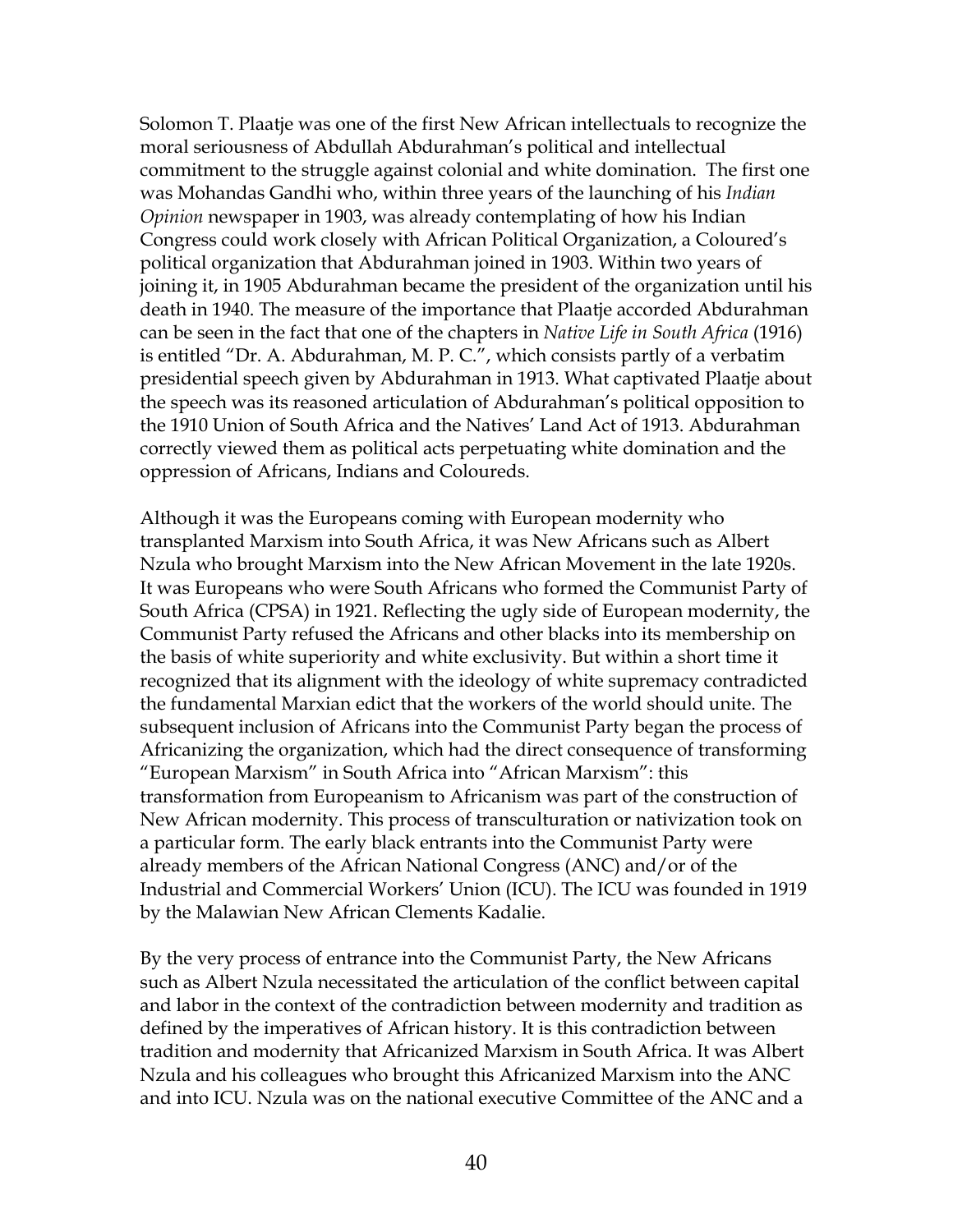secretary of the local branch of the ICU in Aliwal North at this time in the late 1920s. The importation of African Marxism into both New African organizations by Albert Nzula unleashed a profound ideological crisis within each of them that led to their subsequent demise. The crisis in the ANC in effect took the form of the overthrow through a 'democratic process' of the progressive leadership of Josiah Tshangana Gumede and replaced by the conservative leadership of Pixley ka Isaka Seme. From the moment of inception of the ANC in 1912 both Pixley ka Isaka Seme and John Langalibalele Dube through the inspiration of Booker T. Washington, the New Negro conservative, had succeeded in constructing a *conservative political modernity* in the organization as its guiding sacred principle. By bringing African Marxism into the ANC Albert Nzula sought to construct a counter-modernity of a revolutionary nature: a *revolutionary political modernity*.

These conflictive modernities constituted the first real ideological crisis of the ANC. Earlier attempts to import ideologies into the organization had not provoked such a strident resistance. F. Z. S. Peregrino, the Ghanian New African, in the early years of the ANC had expected and wanted the ANC to espouse the philosophy of Pan-Africanism which he had brought to South African on his arrival in 1900, and had propagated it in his newspaper *South African Spectator*, which he had launched in 1901. In view of the fact that Peregrino was the first historian of the ANC, having written the first document announcing its founding and outlining its principles in John Langalibalele Dube's *Ilanga lase Natal* and in Solomon T. Plaatje's *Tsala ea Becoana* within weeks of its launching, his attempt to bring the black ideology of modernity par excellence, was at best treated with caution. When James Thaele attempted in the mid 1920s attempted to bring the ideology of Garveyism to the organization, of which he was its president-general at the provincial level of the Cape Province, he was resisted, particularly by R. V. Selope Thema in the pages of *Umteteli wa Bantu*.

It was the founding of Ethiopianism, pre ANC days, that launched a major ideological crisis within the ranks of the New African Movement. Ethiopianism was the historical break represented by the founding of Independent African Churches in opposition to the hegemonic European Christian Churches. The founders of the New African Movement such as Solomon T. Plaatje, John Langalibalele Dube, John Tengo Jabavu, Pixley ka Isaka Seme opposed the emergence of Ethiopianism. Although they proclaimed the purpose of launching the New African Movement was the construction of modernity in South Africa, this quartet of leaders seems to have been oblivious of the fact that Ethiopianism, founded in 1890 by Mangane Maake Mokone with the assistance of James Dwane, was the first historical breakthrough towards transforming European modernity in South Africa into New African modernity. Scarred by the ideological battles within the New African Movement, when Seme, Plaatje and Dube (in absentia) launched the ANC they made certain that the dominant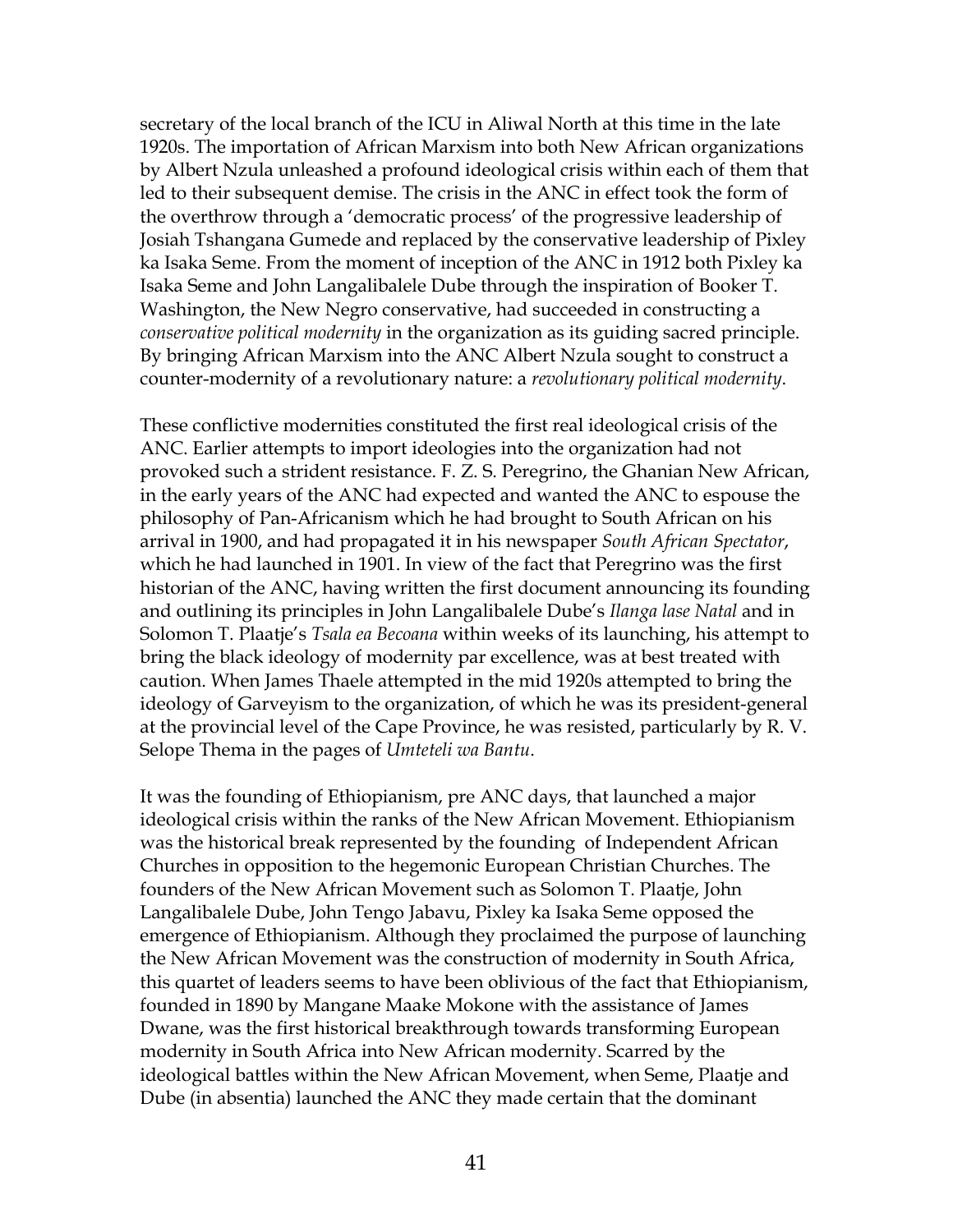ideology of the organization would a Christianity informed by the critical reason of the Enlightenment. On taking over the leadership of the ANC in 1930 from Gumede, Pixley ka Isaka Seme obviated Albert Nzula's attempt to import *African Marxism* to organization by writing a series of articles in *Umteteli wa Bantu* calling for the unity of the African people within the ANC through the invention of *African nationalism*. Although from the moment of the birth of each of the 'movements', the New African Movement in 1904, and the ANC in 1912, had been *separate* but parallel and adjacent to each other, with the defeat of African Marxism and revolutionary political modernity (i.e. Albert Nzula, confirmed by his death in Moscow in 1933) by African nationalism and conservative political modernity (i. e. Pixley ka Isaka Seme), the African National Congress and the New African Movement begin to be *fused* together. In fact, African National Congress became the political *instrumentarium* of the New African Movement under the guidance of a conservative political modernity.

The 1930s being a decade of 'fusions' of all kinds in South African history, the intertwining of the African National Congress and the New African Movement led to the attempted fusion of *Christianity* and the incipient *African nationalism*. The coming back to presidency of the ANC by Zaccheus Richard Mahabane from 1937 to 1940, a continuation of his leadership from 1924 to 1927, which was broken by the *radicalism* of Gumede from 1927 to 1930, was a classic expression of this unseemly marriage. It was this fusion of these ideologies that made the 1930s the most reactionary and the most tragic decade in the history of the ANC. This 'Christian' African nationalism of Seme, Dube, Mahabane was broken ideologically within the leadership of the ANC in 1944 by the emergence of the *secular African nationalism* of the ANC Youth Leaguers such as Anton Lembede, Oliver Tambo, Walter Sisulu, Nelson Mandela, A. P. Mda, William Nkosi, Jordan Ngubane and others. This secularized form of African nationalism had been made possible by the *secularization* and *modernization* of the ANC effected by A. B. Xuma during his presidency of the organization from 1940 to 1949. Although aligned to the conservative political modernity of Seme and others, Xuma revolutionized the governance structure of the African National Congress by streamlining it by means of his own personal finances. Through secularization, the African nationalism of the Youth Leaguers in the 1950s accommodated the African Marxism and *internationalism* of Albert Nzula and Edwin Thabo Mofutsanyana now represented by Moses Mabhida, Moses Kotane, J. B. Marks and others within the organization. This accommodation made the 1950s one of the most progressive decades in the history of the ANC and the New African Movement as made evident by the collaborative work of the ANC with the South African Indian Congress, the South African Coloured Congress and the banned South African Communist Party around the Defiance Campaign of 1952 and the Congress of the People of 1955.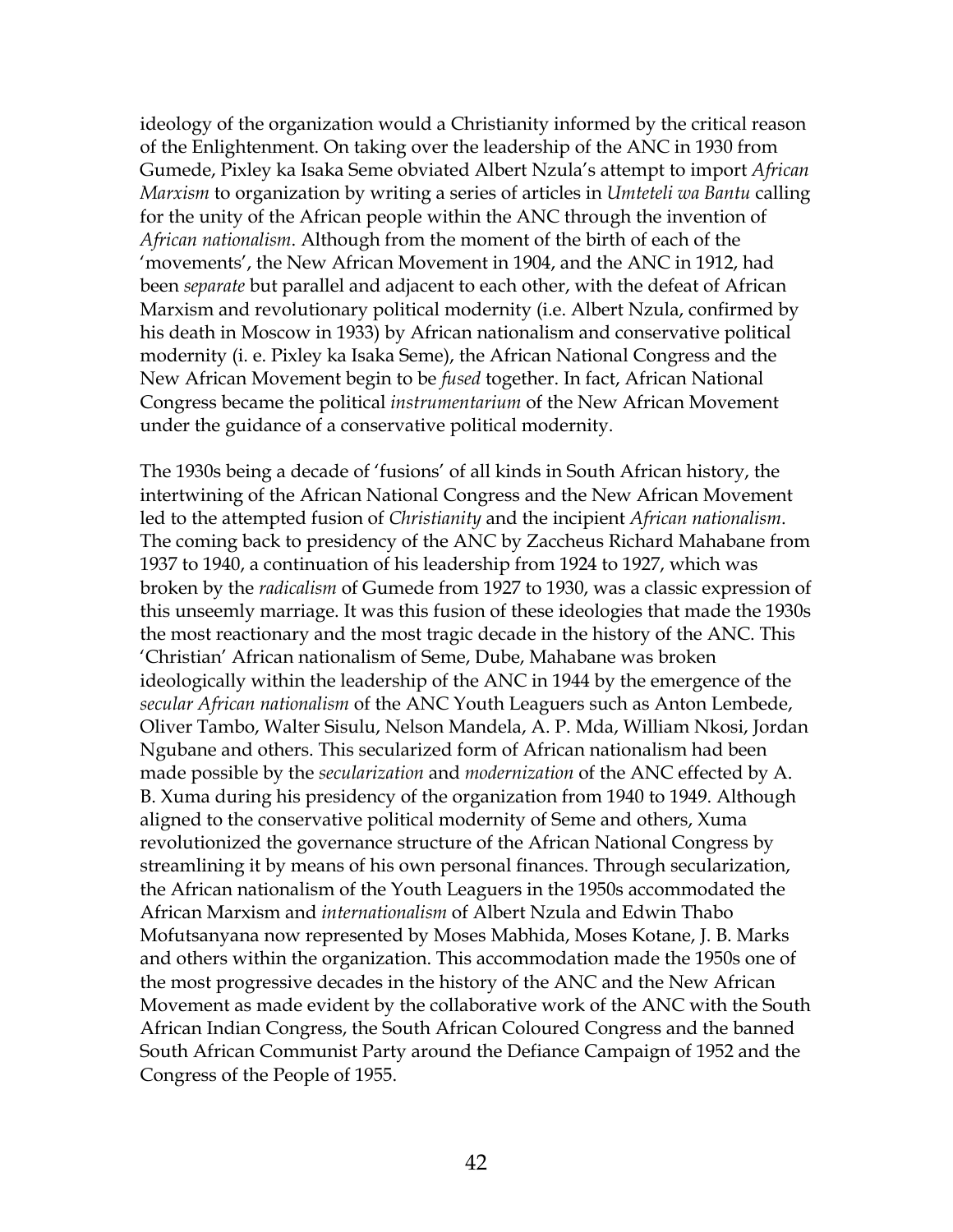Although Albert Nzula's conception of African Marxism was arguably the most dominant in the history of Communist Party in South Africa, in exile continued, among others, by Yusuf Dadoo, Joe Slovo, Michael Harmel and others, it was not the only political philosophy of Marx that had relevance in South African history across the twentieth century. The Trotskyism of the Non-European Unity Movement as articulated by I. B. Tabata, Ben Kies and others can also claim legitimacy. The defeat of Trotskyism in South African history, as made evident by the historic results of 1994, was because of its incomprehension of the intersection of the vectors constituted by modernity and tradition on the one hand, and capital and labor on the other. It was these vectors that were at the center of the conundrum of South African history in the twentieth century. Although the New African Movement was unable to survive the historical rupture that the Sharpeville Massacre of 1960s represented, the African National Congress emerged victorious in 1994 because it had the historical acumen at this conjuncture to realign itself with the African Independence Movement in which African nationalism proved more durable that African Marxism. 1994 is fundamentally the victory of the African nationalism of Nelson Mandela and the defeat of the African Marxism of Albert Nzula. Both were the dominant ideologies of the African National Congress across the twentieth century.

John Langalibalele Dube could not have anticipated that his founding of the Ohlange Institute of education in 1901 and the launching of the *Ilanga lase Natal* newspaper in 1903 would fundamentally change the Zulu Nation in the twentieth century by ushering it into modernity. These two dates coincide with the birth of Zulu brothers who were to make the newspaper four decades later as co-joint editors the great newspaper it was in the 1940s: R. R. R. Dhlomo born in 1901 and H. I. E. Dhlomo born in 1903. R. R. R. Dhlomo, like other members of the "Zulu Intellectuals of the 1940s" such as Rueben Caluza, was educated at Ohlange Institute. Benedict Wallet Vilakazi, a formidable poet who wrote in isiZulu and the author of the first and still unsurpassed South African literary history of African literature in the African languages (*The Oral And Written Literature in Nguni*: dissertation of 1946), awakened to his intellectual vocation through reading the columns and articles of A. H. M. Ngidi and Josiah Mapumulo in the pages of *Ilanga lase Natal* newspaper. Another brilliant member of the group, Jordan Ngubane, the great editor of *Inkundla ya Bantu* in the 1940s and intellectual maverick possessing a prodigious political imagination, began his journalistic career by writing a column by the name of "Jo the Cow" from 1939 to 1941 for *Ilanga lase Natal*. All of these intellectuals were in many ways the unpredictable result of the *conservative political modernity* that John Dube forged as president-general of the African National Congress from the moment of its founding in 1912 to 1917. Although Dube was the editor of the newspaper from 1903 to 1917, it was during the editorship of Ngazana Luthuli from 1917 until the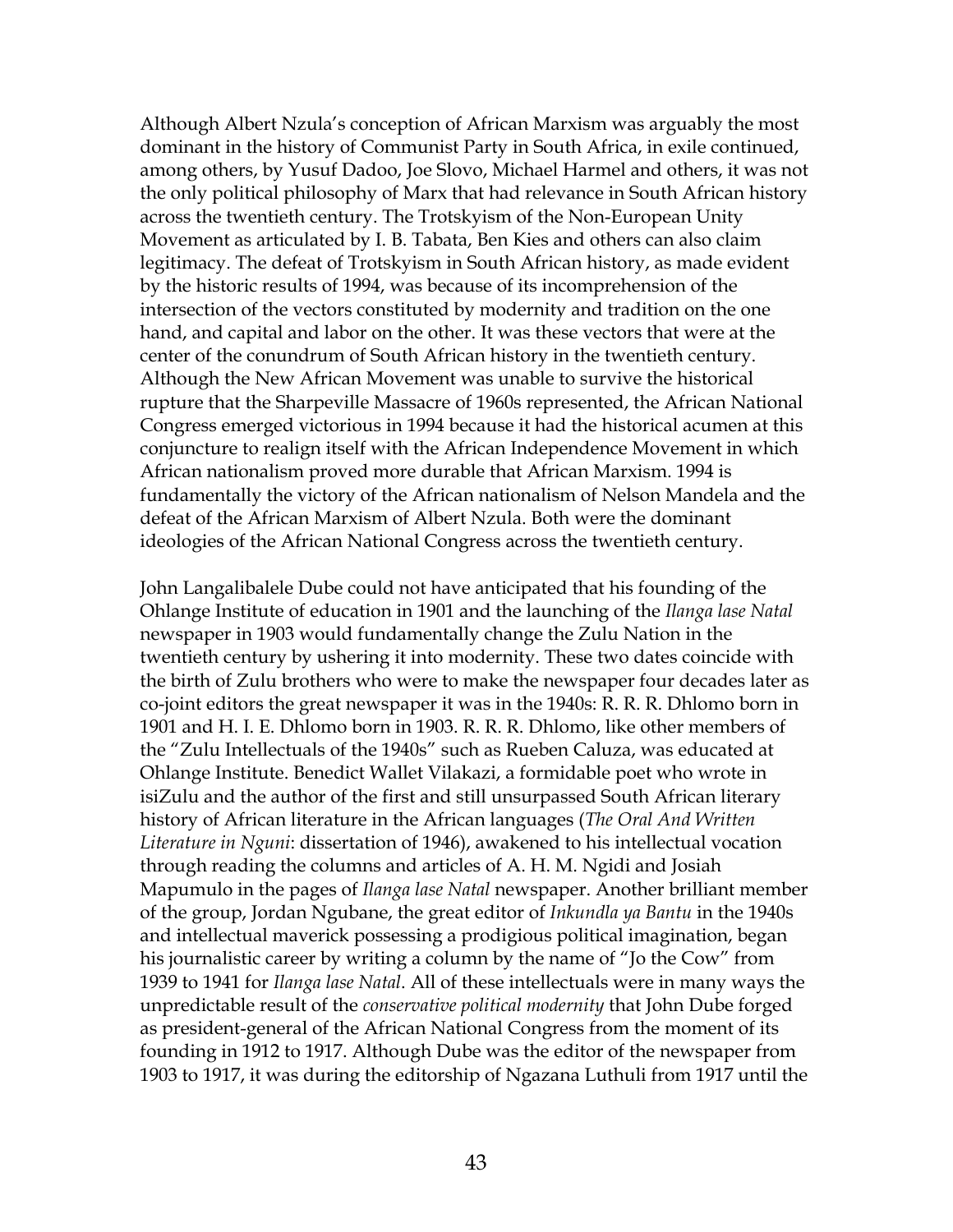Dhlomo brothers assumed editorial responsibility in 1943 that *Ilanga lase Natal*  had the deepest impact on the generation of the Zulu Intellectuals of the 1940s.

Nonetheless, all of these intellectuals were very much aware that John Dube had opened and established for them a pathway to modernity. Two obituary notices on the death of this great man in 1946 indicate the indebtedness and gratitude bestowed upon him by young New African intellectuals. H. I. E. Dhlomo, from the same editorial chair that had been occupied by his predecessor, acknowledged and assessed his greatness with the following words:

 The test of greatness consists, not on how and where a person ended his life, but in their having conceived and executed greatly. Failure or success in the mouth of the grave, means little or nothing. He who during his sojourn on earth has influenced and changed the habits and thoughts of his contemporaries (or of men and women to come), or has contributed to knowledge, ideas, beauty, goodness and progress, has achieved distinction and greatness whether or not the brief candle of his life flickers out in obscurity, exile or oblivion on the one hand, or on the other, goes out in glory. The death of an individual is not the end of his career or influence: 'The evil that men do,' says Shakespeare, confirming this law negatively, 'lives after them. The good is oft interred with their bones.' True, but not wholly true. The good of a Jesus, a Socrates, a Joan of Arc, a Nightingale, an Addison, etc., endures and speaks out loud and bold long after the individual's personal death. It is true that because 'a prophet is not great in his own country,' the achievements and ideas of the great may temporarily be eclipsed, only to shine forth, like stars after nimbus skies, more brilliantly than ever before. Even while the ignorance and prejudice of jealous and purblind men, the obscurity and contempt, opposition and frustration, bred by familiarity of a great man who moves amongst us with no special sign of greatness on his brow---even as these things operate, the seeds of a great soul penetrate, germinate, grow and take root ("Dr. J. L. Dube: A Tribute." *Ilanga lase Natal*, February 23, 1946).

These are splendid words by any measure. Indeed, John Dube planted the seeds that germinated into the Zulu Intellectuals of the 1940s. Ngubane made these observations regarding the historical legacy of John Langalibalele Dube:

 If Dr. Dube towered as a giant over his countrymen while he lived, now he stands out as a spokesman of the whole race before the world. Things which the African was believed incapable of learning or doing, Dr. Dube learnt and did; he did more, he taught others as well to learn and do. Unlike most men who find themselves suddenly leading people, he started at the bottom, having certain clearly defined ideals in mind. Throughout his life, he spared no effort to see those ideals take material form. In other words, he set out to show that the African millennium will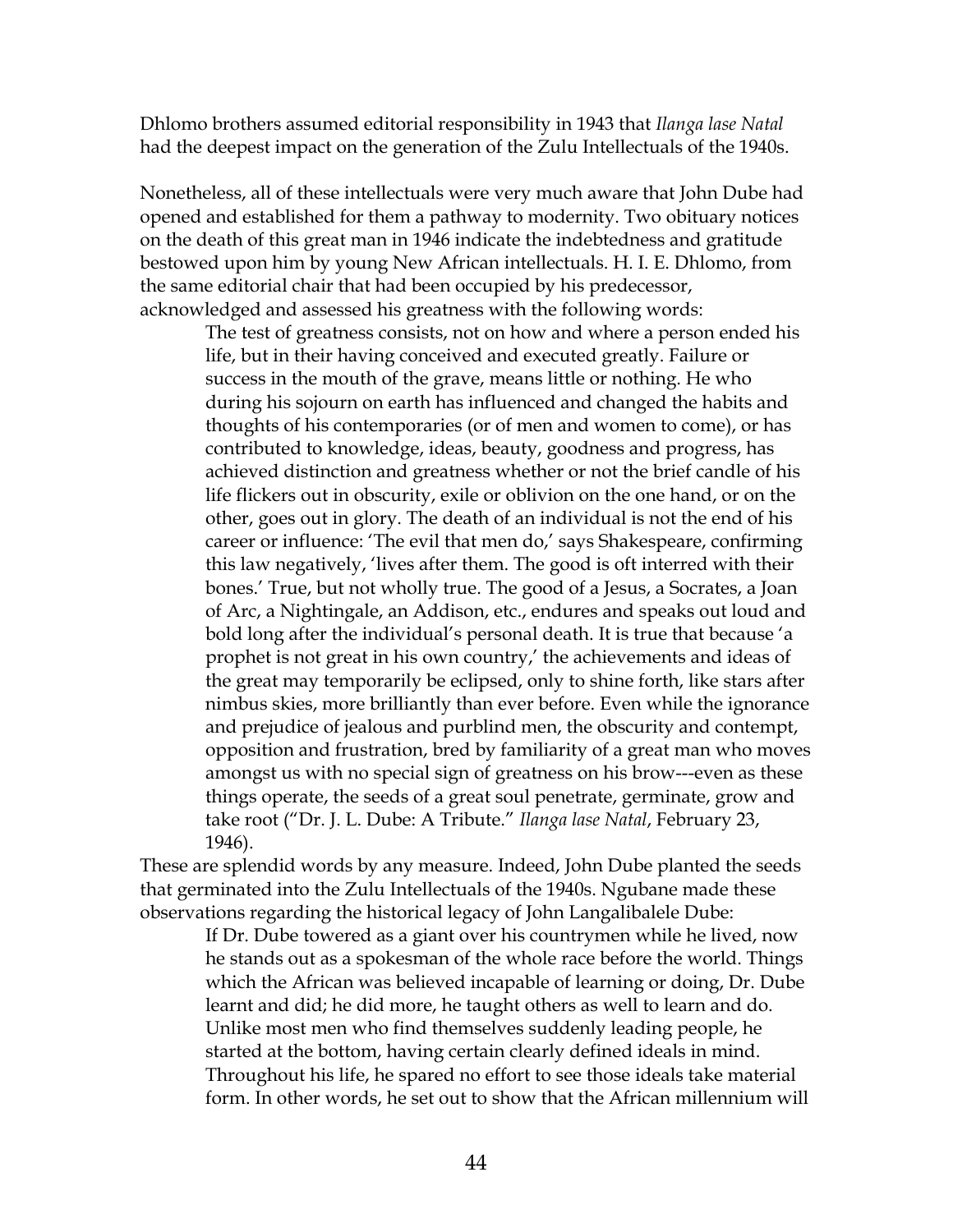not come as a free gift from Providence or the rulers, but that it will come the moment the African people rise up, determined that it must come. For him it came while he lived, because he was determined that this should be so. If this could be true of him, working for the whole nation, it could also be true of the whole nation working for its own good. This was the moral from Dr. Dube's example ("Editorial: Dr. John L. Dube," *Inkundla ya Bantu*, February, First Fortnight, 1946).

One remarkable characteristic of the Zulu Intellectuals of 1940, like John Dube, is that they had the fortitude, a determination and an uncanny ability to transform their ideals into material form or concrete historical practices. Interestingly enough, it was in Johannesburg, rather than in Durban as one might have expected, that the largest contingent of these intellectuals learned their craft of *intellectual practice* in modernity. It was from the great Pedi editor of *The Bantu World*, R. V. Selope Thema, that a quartet from the quintet of most renowned members of this group learned the cultural and intellectual protocols of modernity as his assistants or reporters in the 1930s: H. I. E. Dhlomo, Jordan Ngubane and Walter M. B. Nhlapo and R. R. R. Dhlomo. The exception was Benedict Wallet Vilakazi who was protégé and subsequently colleague of the great scholar Clement Martyn Doke. What one observes here is that within the metropolitan context of Johannesburg, the process of entrance into modernity was marked by the dilution of tribal or ethnic identification. All four had learned enormously from the columns and articles of R. V. Selope Thema that had appeared in *Umteteli wa Bantu* in the 1920s. Also the columns of Henry Selby Msimang which appeared in this New African newspaper and in this decade had many lessons for these younger New African intellectuals. Selope Thema's influence on these intellectuals cannot be overestimated: H. I. E. Dhlomo made explicit his admiration of him in the 1930s, while Jorgan Ngubane in the 1940s spelled out his intellectual homage to him. R. R. R. Dhlomo was responsible for the Zulu pages of *The Bantu World*, while Walter M. B. Nhlapo wrote extensive columns on the emergent popular culture of New African modernity for the newspaper. When the Dhlomo brothers departed from Johannesburg in 1943 to give editorial direction to *Ilanga lase Natal* located in Durban, there is no doubt as to who they sought to emulate; likewise, when Jordan Ngubane moved to Durban in the same year to assume the editorial responsibilities of *Inkundla ya Bantu*, there is no doubt as to who was the major inspiration. Ngubane who was to become a major ideologue of African nationalism in the 1940s and in the 1950s forged his perspective from the synthesis of the views of R. V. Selope Thema and Pixley ka Isaka Seme; even his hatred of Communism is borrowed unreflectively from the former.

The influence of R. V. Selope Thema on the formation of Zulu Intellectuals of the 1940s through *The Bantu World* is extraordinary when it is recalled that although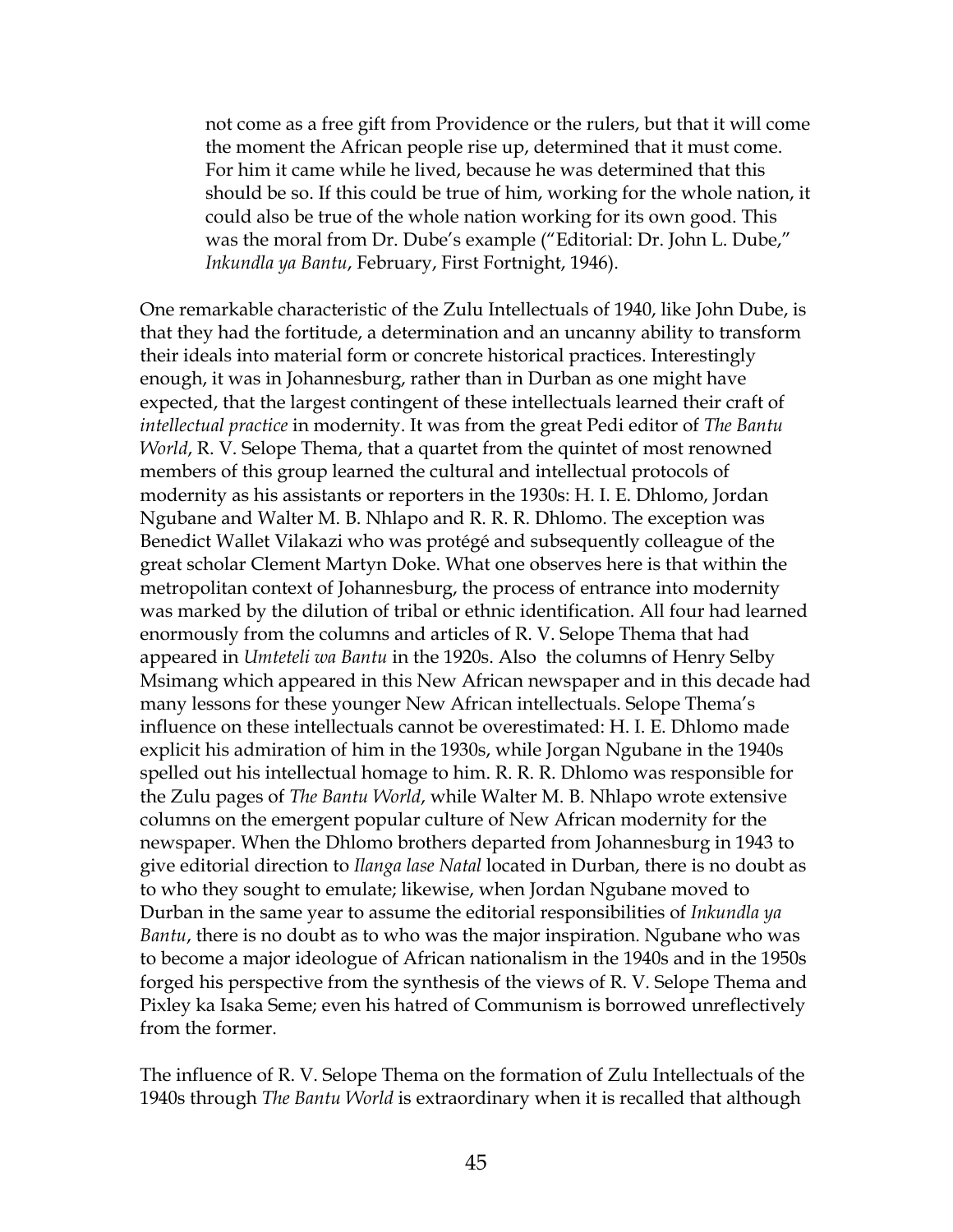practically all of H. I. E. Dhlomo's writings, both creative and critical, were written in the English language, it is remarkable to discover that the very few journalistic pieces written by H. I. E. Dhlomo in isiZulu appeared in this newspaper. On the occasion of the golden anniversary of the founding of *Ilanga lase Natal* in 1953 the Dhlomo brothers commissioned R. V. Selope Thema to write a major article for the special issue of the newspaper. The importance of *The Bantu World*, which was edited by Selope Thema from 1932 to 1952, in the historical moment of the formation of the Zulu Intellectuals of the 1940s is not surprising if this New African newspaper is situated in the context of the role of other newspapers in the history of the New African Movement. *The New African newspapers were the forums in which intellectual duels took place concerning the form, shape and process New African modernity should take*. *The Bantu World* was in many ways the culminating point of a particular eventuation in the formation of this modernity. Previous to *The Bantu World* all New African newspapers had sections published in at least two African languages: multilingualism was at the center of their modernist project. For instance, Solomon T. Plaatje's *Tsala ea Batho* had three and sometimes four sections in the African languages. In its initial stages, *The Bantu World* embraced this historical legacy Plaatje, appearing in four languages and sometimes five when on rare occasions R. V. Selope Thema decided to include a section in the Afrikaans language. The New African magazines that emerged after *The Bantu World*, such as *Drum* and *Zonk*, driven by market forces, disdained multilingualism in preference for monolingualism. Invariably that monolingualism was the English language, the *lingua franca* of modernity in South Africa. The battle between multilingualism and monolinguaslism was fought in the pages of *The Bantu World*, which gradually through attrition over many years the newspaper drifted towards monolingualism. While *The Bantu World* shifted from multilingualism to the English language, moving in the opposite direction, and in the process changing its name to *Ilanga*, *Ilanga lase Natal* moved from multilingualism to the Zulu language. This question of language(s) in historical representation in modernity was also fought out within the echelons of the Zulu Intellectuals of the 1940s between the two great friends H. I. E. Dhlomo and Benedict Wallet Vilakazi in the 'Great Debate' of 1938-9.

The matter of language, among other things, is perhaps what made *The Bantu World* and the Zulu Intellectuals of the 1940s the summit or in a real sense the culminating point in the history of the New Negro modernity; with the Sophiatown Renaissance of the 1950s, which follows on the Zulu Intellectuals of the 1940s in the history of the New African Movement, appeared as perhaps an afterthought rather than something original. Sophiatown Renaissance and its venue or forum for artistic and intellectual expression *Drum* magazine were wedded to the monolingualism of the English language. The 'Great Debate' between Vilakazi and Dhlomo was about the language of literary expression: the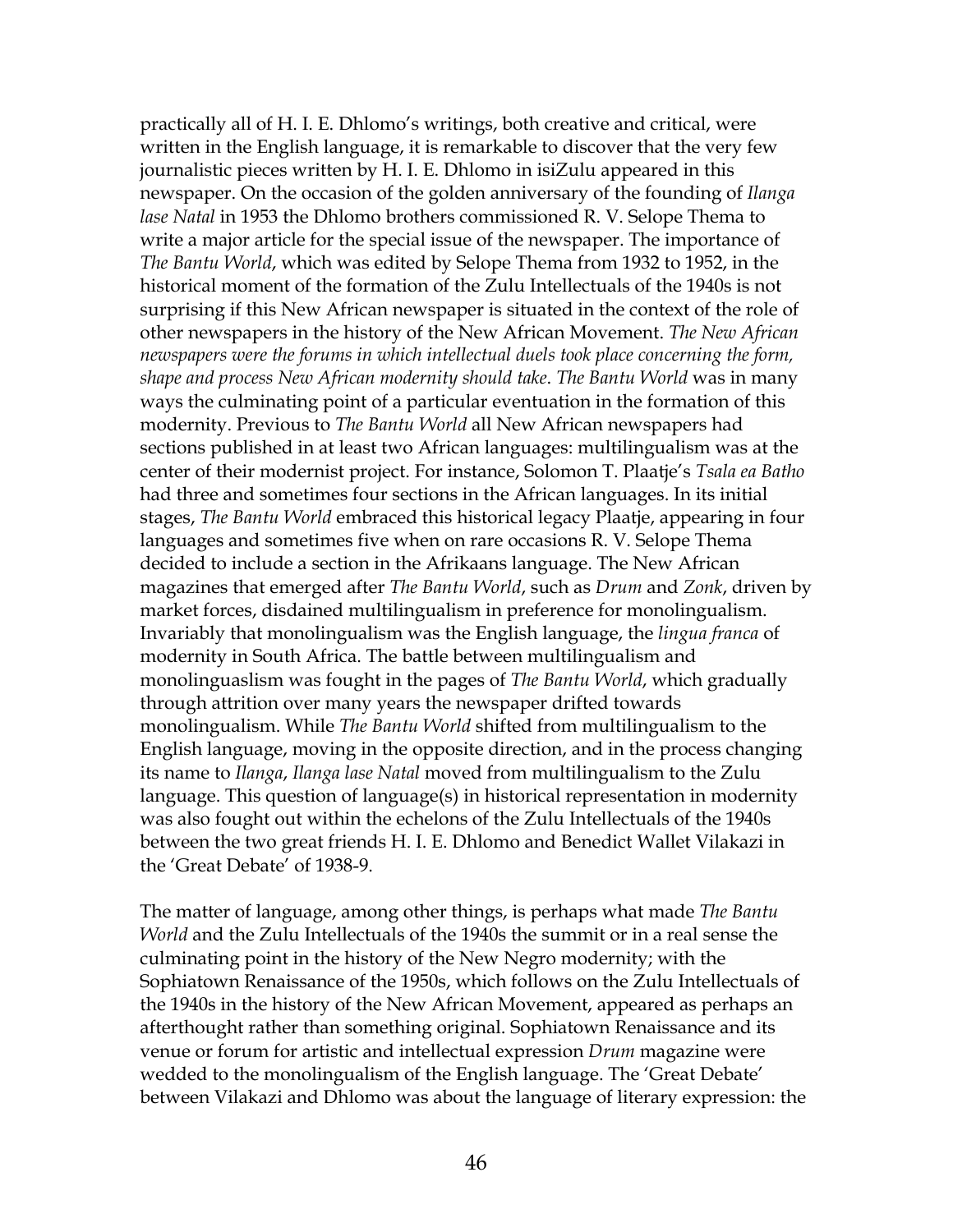former advocating the medium of the African languages and the later the English language. Vilakazi wrote all of his creative work, the poems and novels, in the Zulu language, reserving the English language for journalism and scholarly work. As already indicated, Dhlomo wrote everything in English: plays, prose poems, poems, essays, columns and journalism. This duel between Benedict Wallet Vilakazi and H. I. E. Dhlomo within the Zulu Intellectuals of the 1940s makes this cultural movement of the New African Movement the most contentious and perhaps the most important in the history of New African modernity concerning cultural matters. Concerning poetry, Vilakazi defeated Dhlomo, despite the fact that the latter was joined by another member Walter M. B. Nhlapo, in that the outstanding African poets in South Africa across the twentieth century wrote in the African languages: beginning with S. E. K. Mqhayi and Notsizi Mgqwetho, followed in the mid-century J. J. R. Jolobe and Vilakazi himself, closing the century with with Mazisi Kunene and David Livingstone Phakamile Yali-Manisi. Perhaps this victory was a forgone conclusion given that poetry is much closer to the voice and music of the nation than prose is.

Regarding the novel (and short stories), Dhlomo fought Vilakazi to a standstill, despite the fact that other members of the 1940s joined the great Zulu poet. Joining Vilakazi in writing Zulu novels were Jordan Ngubane and C. L. S. Nyembezi. It was the Sophiatown Renaissance which turned the tide in subsequent years by writing their short stories and novels in the hegemonic language of English. About theatre, despite its affinity and proximity to the voice of the nation, Dhlomo defeated another 1940s member Nimrod Njabulo Ndebele who wrote the first African play in an African language (in Zulu). The many plays of Dhlomo overwhelmed Nimrod Ndebele to such an extent he never again attempted to write another play. Again, because it invented the musical theatre in the history of the New African Movement, the Sophiatown Renaissance completely turned the tide against Nimrod Ndebele. Lastly, the great essays of H. I. E. Dhlomo overwhelmingly defeated isiZulu essays of Emman Made. Interestingly enough, Dhlomo wrote an appreciative essay on Made after defeating him. In fact Dhlomo and Made collaborated on an important literary project: Dhlomo translated into English Made's elegy in homage to Vilakazi written in isiZulu.

It is not only in matters regarding *culture* that the Zulu Intellectuals of the 1940s occupy such a prominent position in the history of the New African Movement. Concerning *politics*, these intellectuals in this decade were in the forefront of most other New African intellectuals. This was especially true of H. I. E. Dhlomo and Jordan Ngubane who, as already indicated, were respectively editors of *Ilanga lase Natal* (he was deputy to his senior brother) and *Inkundla ya Bantu*. Ngubane, who was a founding member of the ANC Youth League in 1944, turned his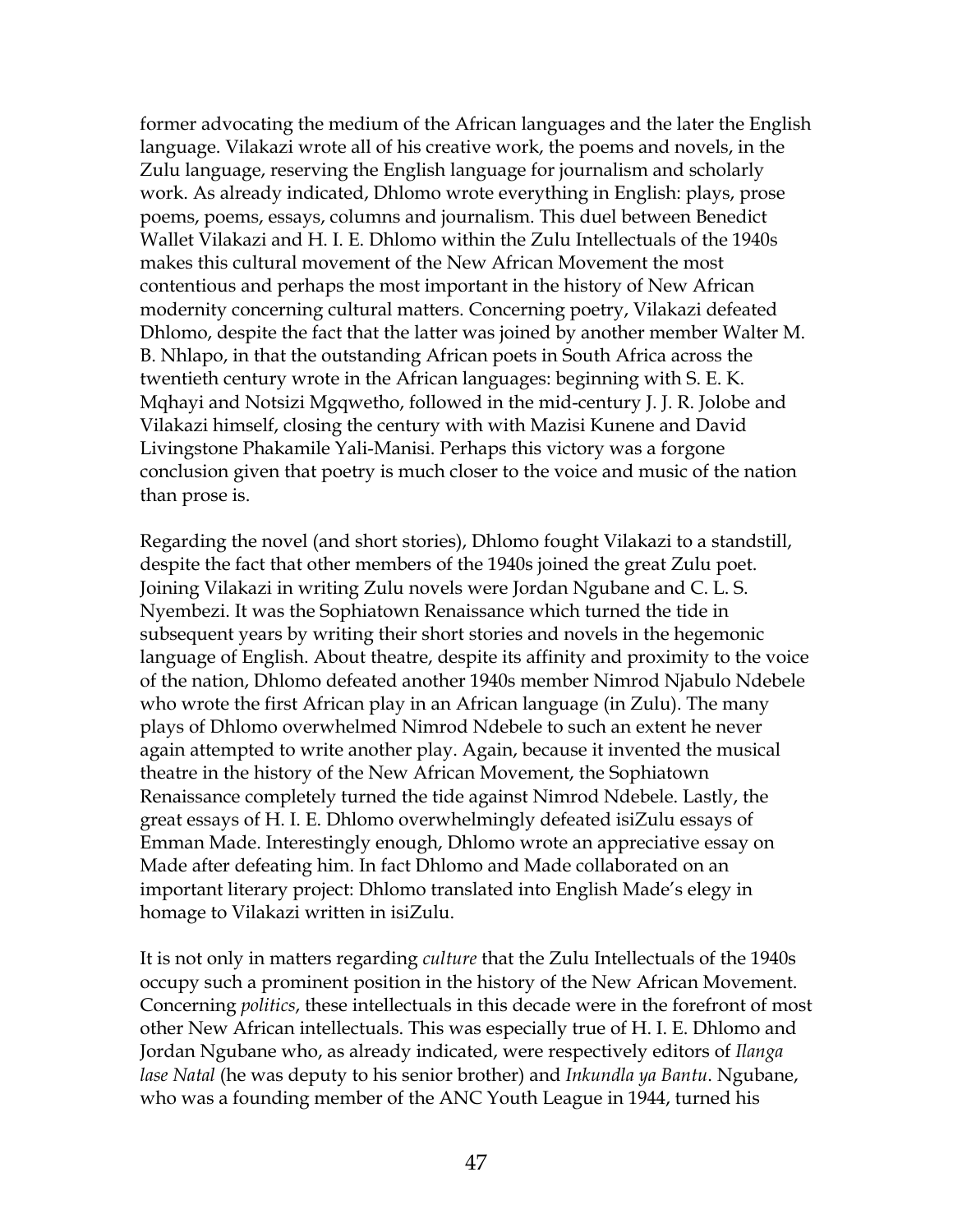newspaper into an intellectual forum of the 'New' African nationalism of these New African intellectuals. Ngubane was also a brilliant exponent of African nationalism. Both of them were unequalled among New Africans in the analysis of international politics. Both were major *literary stylists* in journalism. Of the young New African intellectuals who worked with R. V. Selope Thema in The Bantu World in 1930s, Jordan Ngubane seems to have aligned himself closely with the master and supported him as well as the other Old Masters in their construction of a conservative political modernity which was absolutely reactionary.

The reactionary mode of this modernity had dire consequences in the 1950s as illustrated by the acrimonious falling out between Ngubane and Albert Luthuli, then president-general of the ANC and member of the Zulu Intellectuals of the 1940s, a tragic evident that was portrayed in the bitter exchanges of long accusations in the pages of *Indian Opinion*. After all it was the combined political action of both Dhlomo and Vilakazi, in a secret understanding, revealed in and Vilakazi's unpublished autobiography written in exile in the 1960s, and verifiable in the copies of *Ilanga lase Natal* and *Inkundla ya Bantu* of the late 1940s and early 1950s, that enabled Albert Luthuli defeat A. W. G. Champion for the provincial presidency of the ANC in Natal, and with unanticipated consequence that with forced resignation of James Moroka in 1953 Luthuli assumed the leadership of the organization at the national level. The basic cause of the disagreement was Ngubane's false accusation that Luthuli was naïve to the supposed control of the ANC by Communists. Despite his reprehensible reactionary political attitudes, the political journalism of Ngubane, written in English and isiZulu in *Inkundla ya Bantu* in the late 1940s and only in English in *Indian Opinion* in the 1950s, was perhaps the most extraordinary to come from any New African intellectual at this time. While Ngubane dabbled in acrimonious reactionary politics, Dhlomo was serene in his commitment to cosmopolitanism and internationalism.

All in all and in likelihood, the political and cultural achievements of Zulu Intellectuals of the 1940s may be judged by posterity to have been among the highest attainments of the New African Movement. Any group that included an Anton Lembede in its midst must have been remarkable by any measure. Lembede's review of one of Benedict Vilakazi's Zulu novels was an important occasion in the emergence African literary criticism, similar to Ngubane's perceptive review of H. I. E. Dhlomo's *Valley of a Thousand Hills* in the early 1940s. Again, it was the cosmopolitan atmosphere of Johannesburg that incubated the formation of the Zulu Intellectuals of the 1940s and not the hinterlands of Zululand. Equally, it was the *cosmopolitanism* of this *urban area*, not the *tribalism* of the *backward areas*, which made this achievement possible.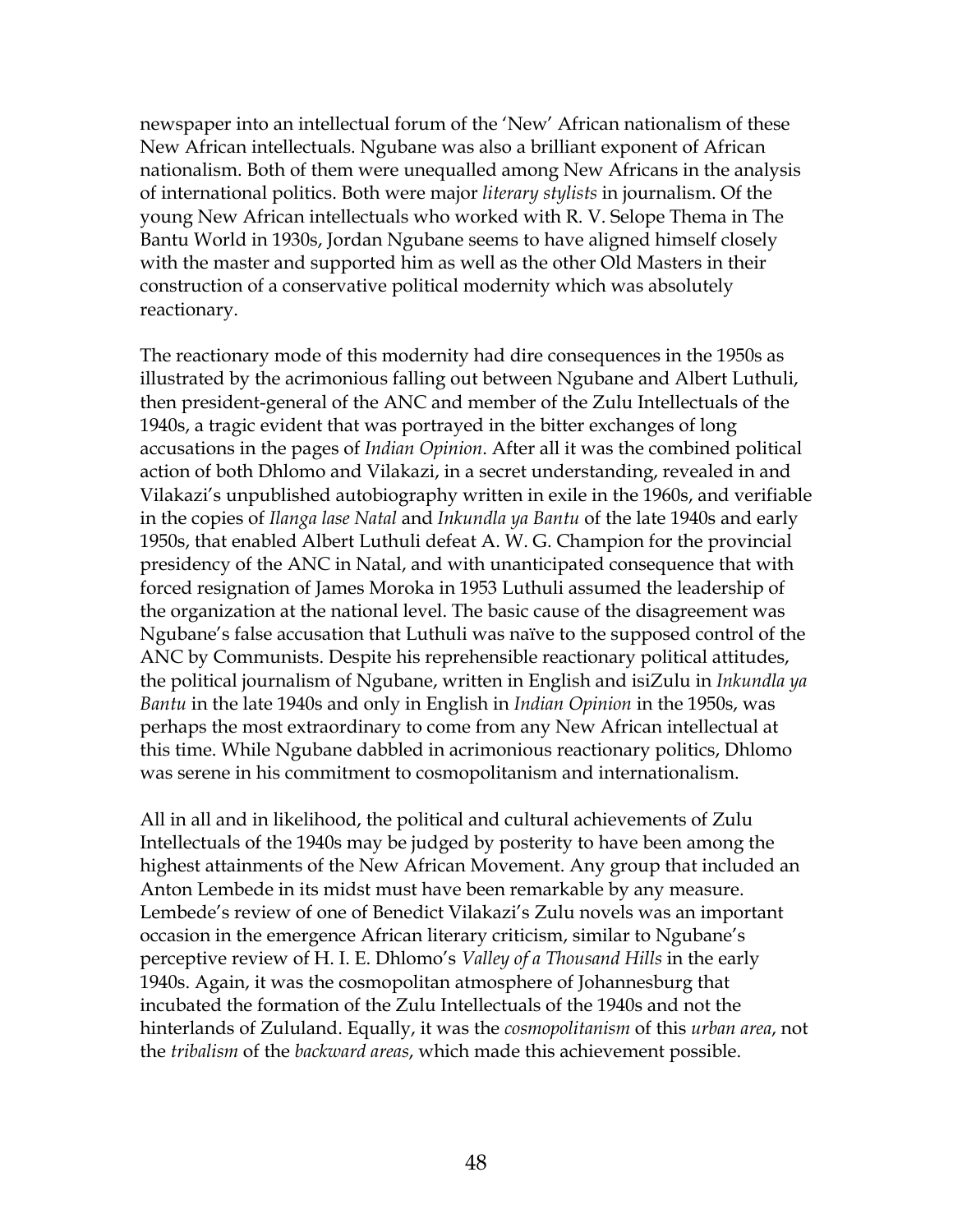It was the great South African scholar of African languages Clement Martyn Doke who designated the historical moment of Sotho writers and New African intellectuals Azariel M. Sekese, Zakea D. Mangoaela, Thomas Mofolo and Everritt Lechesa Segoete and others as "Golden Age of Sotho Literature," which dominated the decades of the1890s and 1910s. When I mentioned this in a telephone conversation in passing to Professor Daniel Kunene sometime in 2003, the biographer of Thomas Mofolo and the leading authority on Sotho literature in the world, asked me as to when had the "Bronze Age of Sotho Literature" and the "Silver Age of Sotho Literature" occurred! I responded by laughing and laughing. I eventually responded feebly that Nhlanhla P. Maake, in a 1993 commemorative issue of *African Studies* celebrating the centennial of the birth of the great missionary, had written that the period after 1953 could be termed "the Doke era" ("C. M. Doke and the Development of Bantu Literature", *African Studies*, vol. 52 no. 2, 1993, p. 79). Daniel Kunene deflected my non-response response by launching into a fascinating narrative about the relationship between A. C. Jordan and Clement Martyn Doke. Without centrally disputing Daniel Kunene's objection to this designation, one can recognize valid historical merit in viewing these group of Sotho New African intellectuals as having constituted the "Golden Age of Sotho Literature." Daniel Kunene's own excellent *Thomas Mofolo And The Emergence Of Written Sesotho Prose* gives validity and credence to this designation. The threee novels of Thomas Mofolo, *Moeti oa Bochabela* (1907, Traveller to the East)---an allegorical novel, *Chaka* (1925, but written and completed in 1910)---a historical novel and *Pitseng* (no date)---an ethnographical novel, were seminal creations that altered the emergent New African culture in a fundamental way that could not have been possible in the era of the Xhosa Intellectuals of the 1880s, a mere thirty years before.

The Xhosa intellectuals functioning in a milieu that was still dominated by European missionaries in which allegorical literary forms were seen as the only legitimate mode of religious expression could not have reinvented or appropriated a secular form of literary representation as the novel. The dominant forms of literary expression among the intellectuals of the 1880s were the essay and poetry: the essay a generic form closely related to religious texts of disputation; and a poetry a mode of expression still intimately connected to oral forms of expression, even if written in a different language. The essay and the poetic form in this context still belabored under the hegemony of the *myths* of Christianity and tradition, whereas the novel genre in its formation and in its expressive intent was aligned with *history* invented as it was in the Enlightenment as an artistic instrument of secularization. Even though Thomas Mofolo and his contemporaries belonged to the same ideological world as many Xhosa intellectuals of the preceding generation, the logic of the European literary form he appropriated or reinvented forced him in a secular direction, even if against his ideological wishes. The novel, rather than the essay or the poem, was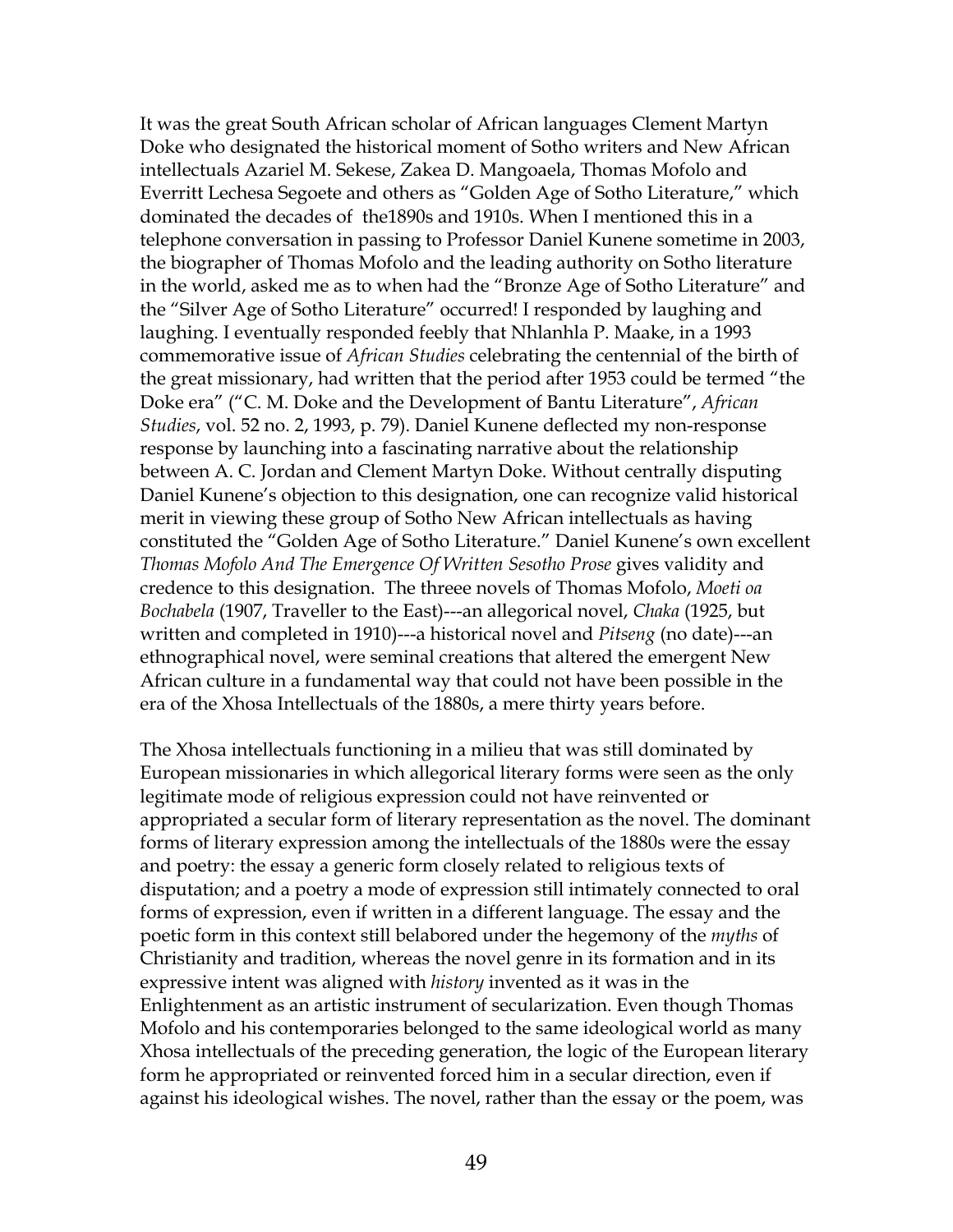par excellence a literary form of *modernity*. The historical moment of the Sotho writers, who wrote wholly in an *African language* (Sesotho) as opposed to a European language (English) which was a preferred mode of expression by Xhosa Intellectuals of the 1880s, was the same as that S. E. K. Mqhayi and his *Izwi Labantu* colleagues. The similarity in intellectual affinities between Mqhayi and the brilliant journalist Simon Majakathetha Phamotse, a member of the Golden of Age of Sotho Literature, was more than a mere coincidence: they were among the most conscious of the New African intellectuals of this era of their choice of aligning themselves with *modernity* against *tradition*. The elegy written by Mqhayi in *Umteteli wa Bantu* in 1928 on the death of his great friend Phamotse is more meaningful than it would seem. This is what fascinated a later generation New African intellectuals such as H. I. E. Dhlomo and Jordan Ngubane about Mqhayi who was viewed as a transitional figure between tradition and modernity.

As already indicated, in the preface to *Itywala Lamawele* Mqhayi wrote explicitly that his choice of writing in isiXhosa was made by his historical awareness (*political* and *cultural*) that the English language was beginning to dominate and colonize African languages as vehicles of literary expression. In other words, by writing in an *African language* (isiXhosa) Mqhayi was in effect writing against the tradition of the Xhosa Intellectuals of the 1880s and thereby consciously or consciously aligning himself with the Golden Age of Sotho Literature. That Mqhayi held these Xhosa intellectuals in high esteem is self evident, made more apparent by his two lost biographies of Elijah Makiwane and Walter Benson Rubusana. In many ways they were his spiritual teachers made evident by his deep affection for Makiwane and his deep enmity towards John Knox Bokwe. Nonetheless, the matter of language choice made for a historical divide on the *cultural plane* between Mqhayi and his pedecessors of 1880s, whereas for his colleagues such as Allan Kirkland Soga the historical divide was on a *political plane*. But a more fundamental issue here is that the quality of the literary work of Mqhayi and that of the Golden Age of Sotho Literature is much higher than that of the Xhosa Intellectuals of the 1880s. This is another affinity across an ethnic divide. Even though most New African intellectuals of earlier generations designated Mqhayi as *Imbongi Yesizwe Jikelele* (National Poet), a more appropriate person to designate as the *first modern African poet* is William Wellington Gqoba, a member of the 1880s 'generation', rather than the great Xhosa poet. This is a view that A. C. Jordan seems to have concurred with, if one is reading correctly between the lines, his book *Towards An African Literature*. In fact, the young Jordan was very critical of Mqhayi (see the obituary essay: "Samuel Edward Krune Mqhayi," 1945) in the same way that the young Mazisi Kunene was hostile towards Benedict Vilakazi (see the 1958 masters thesis: *An Analytical Survey of Zulu Poetry: Both Traditional And Modern*). Both in later years revised their historical evaluations. Gqoba dealt with more frightful things in the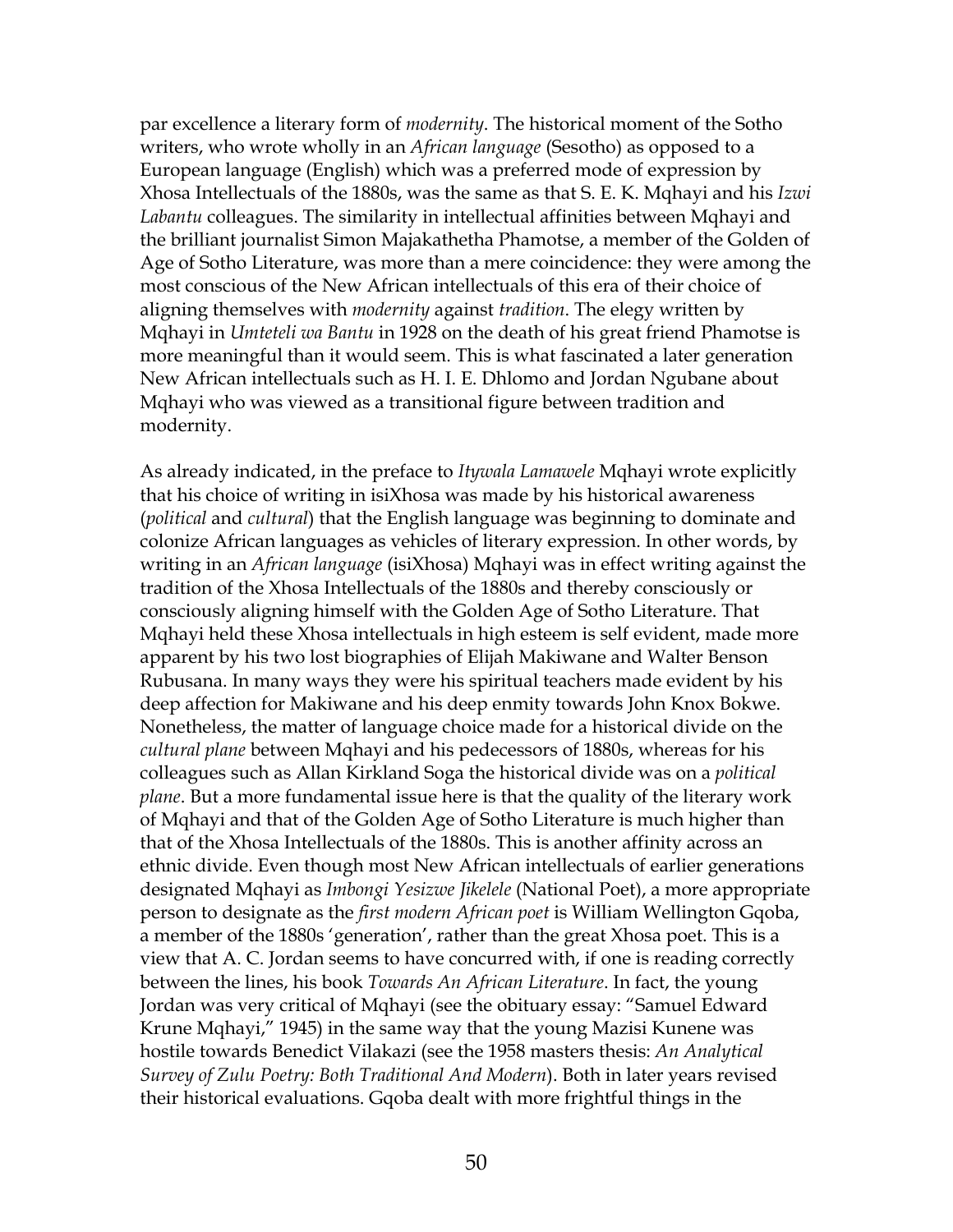struggle between tradition and modernity than what Mqhayi had had to confront. *From all of these complicated cultural and political inter-crossings one important observation needs to be made. Although one would have to agree with R. V. Selope Thema's thesis of the 1930s that the intellectual origins of New African Movement emanate from the Xhosa Intellectuals of the 1880s, the literary history of New African modernity, a matter Selope Thema did not concern himself with, began with the African literature written in the African languages by the writers of the Golden Age of Sotho Literature and Mqhayi within his circle of the* Izwi Labantu *group. The correctness in the location of these origins is confirmed by the fact that within the history of the New African Movement across the twentieth-century the literature written in the African languages is qualitatively and uniformly superior to that written in the English language*.

The anthologies on New African cultural and literary history presently being assembled by the H. I. E. Dhlomo Center for African Intellectual History at Pitzer College in Claremont [Los Angeles] will prove the soundness of this historical judgment. Thomas Mofolo is not the only figure who constituted the uniqueness and distinctiveness of the Golden Age of Sotho Literature. For instance there is Azariel M. Sekese who has not as yet been appreciated as he deserves to be. The names of Sekese and Mofolo reminds one how vitally important *Leselinyana la Lesotho* newspaper was in facilitating the emergence and sustenance of Sotho Literature in early years of the twentieth century. In actual fact, the Golden Age of Sotho Literature begins in the late nineteenth-century, in probability the exact date would be 1892 when a series of 213 articles by Azariel Sekese began appearing in the newspaper until 1932. Sekese passed away in 1928, so the last four years of the serialization was done posthumously. The serialization was a reconstruction of the Basotho nation within the context *mfecane* upheavals unleashed by the expansion of the Zulu nation under the leadership of Shaka.

This social upheaval is intersected with the impact of the arrival of European modernity in Southern Africa in the form of English imperialism and the missionaries. Consequently, the articles were about the 'enlightenment' of (European) *modernity* in conflict with the 'barbarism' of (African) *tradition*. This was the theme that preoccupied Thomas Mofolo in first novel *Moeti oa Bochabela*, which was also serialized in *Leselinyana*. His great historical novel *Chaka* encapsulated this theme at a profound level. The problematic nature of this representation inspired Mazisi Kunene to write his monumental epic *Emperor Shaka The Great* (1979). Sekese's articles from 1892 to 1899 appeared under the title of "Buka ea Taba tsa Basotho" (A Book of Basotho Affairs), and subsequently from 1900 to 1924 under the title of "History ea Basotho" (Basotho History), and in the last eight years reverted to the original title. The shattering impact of European modernity on African traditional societies compelled the first and second generation of New African intellectuals to reconstruct the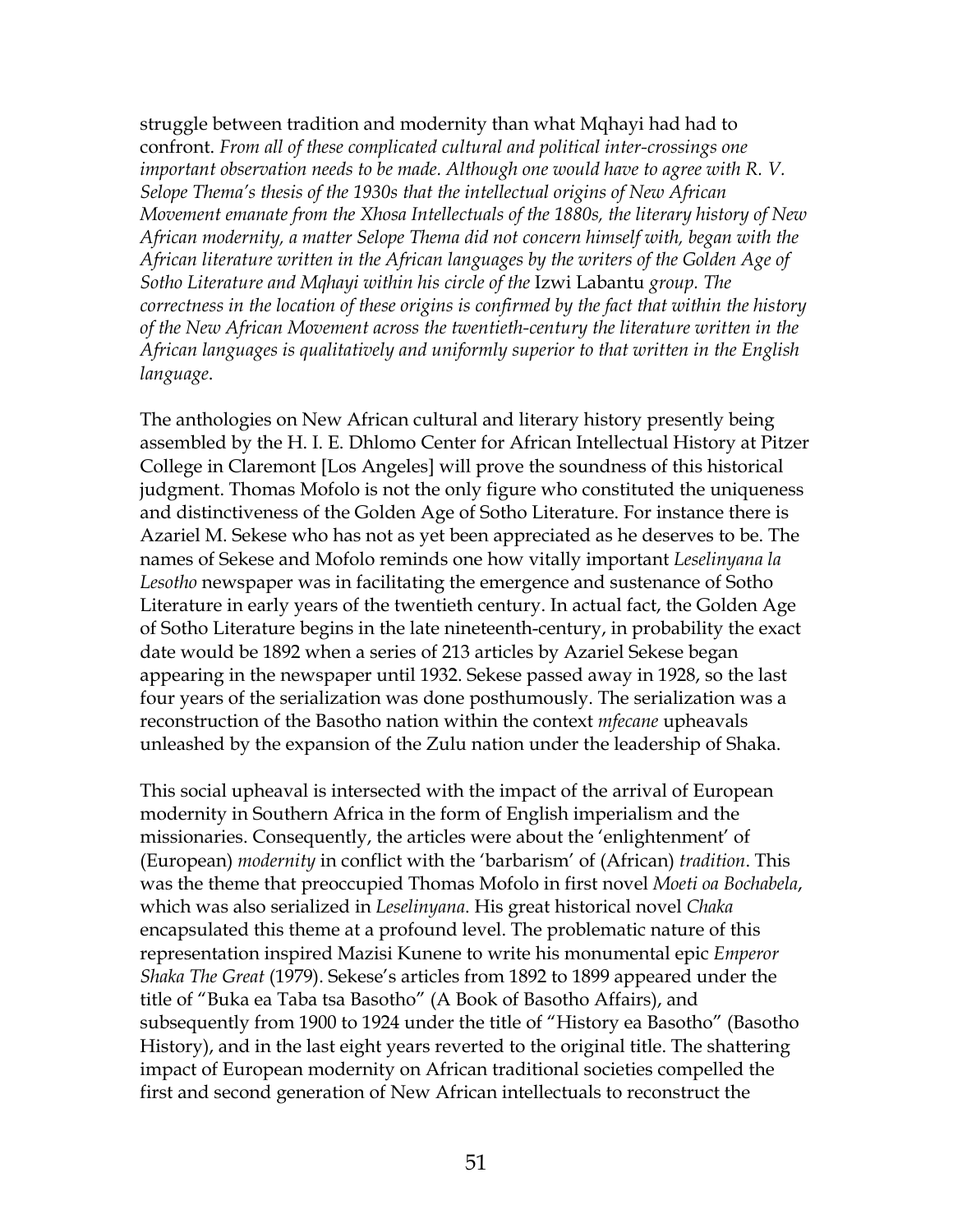historical lineages of their nations or societies before the deluge. Sekese's historical writings are similar to Magema M. Fuze's *Abantu Abamnyama: Lapa Bavela Ngakona* (1922, Black People: Whence They Came; translated into English in 1979) which was also written in the late nineteenth-century. There was a fundamental distinction between them: whereas Sekese was historical in approach, Fuze was cosmological in his undertaking. These two books formed a quartet with two other books: Modiri's *The Bantu* and John Henderson Soga's The *Ama-Xosa: Life and Customs* (1932). The later two books are ethnographical and scholarly. By no means, does this gainsay anything against the other books. Written documentation was not necessarily and intrinsically better than oral ducumentation. The imagination of the writer was equally important. In contrast to the other three books which were readily available in English, some of the Sekese's historical articles have recently been translated into English by a young historian, Andreas Tebelo Elias, in partial fulfillment of his BA degree at the National University of Lesotho in 1987. Like Thomas Mofolo, Azariel M. Sekese had a prodigious imagination as illustrated by several books he wrote in the course of his long life: *Mekhoa le Maele a Basotho* (1893, Sesotho Customs and Proverbs); *Pitsoa ea Linonyana* (1928, Meeting of the Birds). There were two other members of the Golden Age of Sotho Literature. Zakea D. Mangoaela who was at one time an editor of *Leselinyana* and author of a short story collection, *Hara Libatana le Linyamatsane* (1912, Among Wild Animals and Buck) and a compilation, *Lithoko tsa Marena a Basotho* ( 1921, The Praise-Poems of the Chiefs of the Sotho). The other was Everritt Lechesa Segoete who wrote the novel *Monono ke Moholi ke Mouoane* (1910, Wealth is like Mist and Fog) and *Raphepheng* (1915).

In many ways these New African intellectuals were extraordinary and unique. There is one inescapable conclusion that should be drawn from the instance of the Golden Age of Sotho Literature that has deep implications for South African cultural and literary history in the twentieth-century: given that much, if not most, of the prose works and novels written by the New African intellectuals in the African languages has not been translated into the imperial language of English in order to make a comprehensive evaluation of its contribution to the imagination of South Africa in the last century, it is absolute folly to presume *apriori* that the novels written in the English language in our country from Olive Schreiner through Peter Abrahams to Nadine Gordimer and K. Sello Duiker are intrinsically better than those written in the African languages which appeared in the first half of the twentieth-century. Until translation plays a fundamental role in our literary culture, we will never grasp the complex nature of our national culture.

The role of *European missionaries* in ushering African people *into European modernity* through proselytizing for Christianity is an incontestable fact of South Africa history, or for that matter, of African history. The was effected through the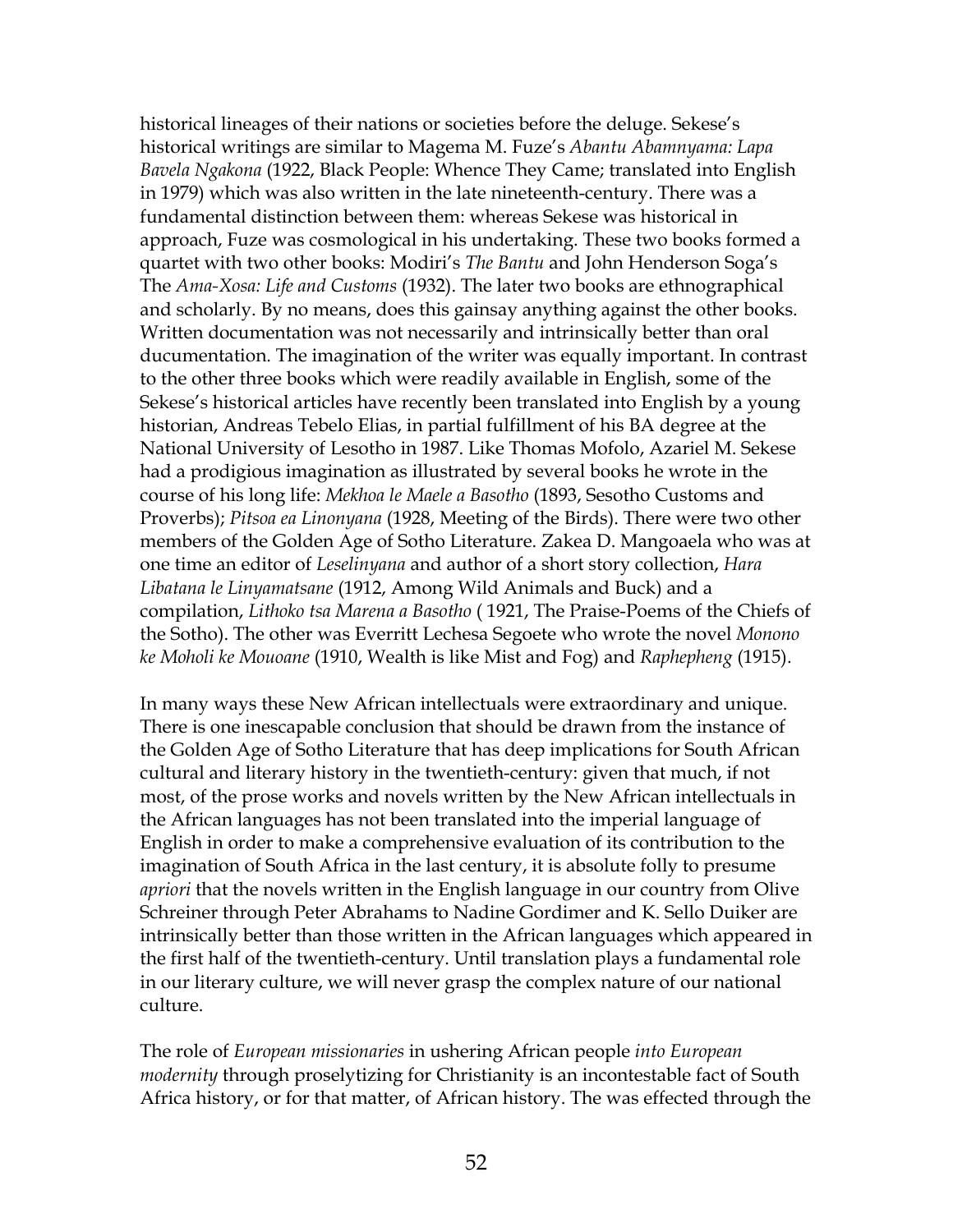mission stations which invariably arose in the wake of imperial and colonial defeat, and in some instances decimation, of indigenous people. This 'enlightening' and 'civilizing' of the natives was realized through racism and the imperializing and inferiorizing of the African people in the name of progress and justice. Despite or because of the imperializing gesture of the missionaries, perhaps it could not have been otherwise, African history was forced to confront the issue of European modernity. Violence, oppression, racism, domination, exploitation, and in some instances extermination, were the means by which non-European people were introduced to modernity by European people. These means of domination were accompanied by theoretical pronouncements on liberty, brotherhood, fraternity, freedom and justice. It is in such a historical context that Walter Benjamin's formulation that civilization and barbarism are inseparable from each other took on absolute resonance. The formation of modernity in *European history itself* was a combination of civilizing and barbaric practices. The Reformation, the Counter-Reformation, the Renaissance, the Enlightenment, the War of the Roses, civil wars, religious wars, the oppression of the Irish by the English are a testament to this complex process. *This combination of barbarism and civilization was progress itself*.

The missionaries of various European religious denominations introduced this Janus-faced nature of modernity in Southern Africa and in South Africa under three principles: European civilization, Christianity and European education. These principles presumed and presupposed the absence in African civilizations, of African philosophies, of religious and spiritual beliefs, and of cultural narrative forms. This presumed absence was illogically based on the historical fact that Africans had not invented modernity. Indeed modernity was a European invention, and could only have been invented by Europeans. This lack of the capacity to invent modernity was seen as the index of the inferiority of the African people and other colonized people. Because Africans were still struggling within tradition, in absence of the awareness and the wherewithal to make a transition to modernity, African societies were postulated as existing in the cesspool of barbarism, heathenism and backwardness. To be sure, the dialectic or the binarism or the contradiction between modernity and tradition was the invention of European history and European modernity. Since modernity was and is inseparable from capitalism, precisely because capitalism invented modernity, a new form of *temporality* was introduced to world history.

The violent entrance of European modernity into African history imposed on the African people *a new sense of temporality*. This temporality was predicated on the basis of the lived experience of Europeans. The imposition of a new temporality lead to the destruction of African societies. This temporality was introduced through capitalism. The European missionaries introduced this new sense of temporality by means of the institutional constructs of civilization, education and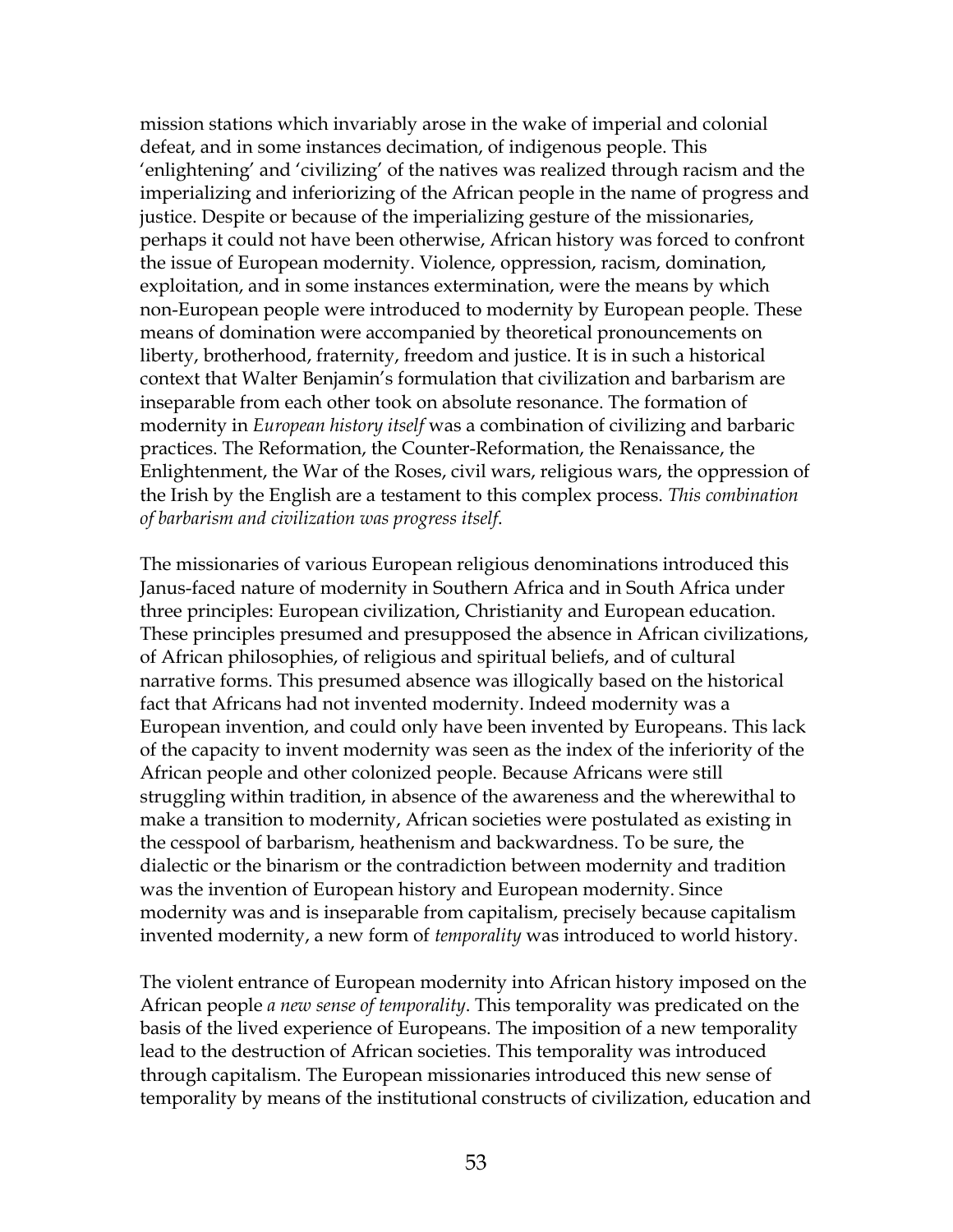Christianity. Through these institutional practices, the missionaries created the conditions that made possible the *first* generation of New African intellectuals: the Xhosa Intellectuals of the 1880s. The Christian missionary James Stewart (1831-1905) was the major historical force here. He was principal of Lovedale for nearly forty years beginning in 1867. The formation of the Xhosa Intellectuals of the 1880s within the institution precedes his coming to Lovedale. The progenitor of these New African intellectuals, definitely within missionary context, was Tiyo Soga, the first modern African intellectual. Nonetheless, Stewart defined and constructed the missionary project that was at the center of the making of arguably the first generation of New African intellectuals. In a 1878 General Missionary Conference in London, Stewart defined his understanding of the mission of Lovedale with these words:

 The ultimate aim of Lovedale, or that to which it might grow, has not yet been stated. The aim is, that the place may become a Christian College, largely for missionary purposes at first, but afterwards to expand into something broader. The proposal jhas never been uttered before; it may well be uttered now in the Missionary Conference. It is this, that Lovedale or some other such place may gradually develop into a Native University---Christian in spirit, aims and teaching. I wish it were possible to secure that by some great united effort of the different missionary bodies labouring in this country (quoted in *Lovedale South Africa 1824- 1955*, R. H. W. Shepherd, Lovedale Press, 1971, p. 65).

With his intent of founding a fully-fledged College, he assembled some of the members of the Xhosa intellectuals of the 1880s, including Isaiah Bud-Mbelle, John Tengo Jabavu, John Knox Bokwe, Isaac W. Wauchope, Thomas Mapikela, into the Executive Board of Interstate College, with the aim of founding such an institution. The Board also included remarkable missionaries like Neil Macvicar, James Henderson, Hobart Houghton. The end product of this collective effort was the founding of Fort Hare in 1916.

Despite the fact that the Xhosa Intellectuals of the 1880s worked collaboratively with James Stewart and their alma mater Lovedale, there were very serious disagreements among them. The disagreements were in regard to *proper education* for Africans rather than concerning *religious matters*. The European missionaries and the majority of the Xhosa intellectuals were in agreement in their opposition to the emergence of Ethiopianism, the development of African Independent Churches. They viewed this religious ideology in search of independent pathways to modernity as a form of recidivism. Before the arrival Stewart in 1867, all the Xhosa intellectuals had studied Classics (Greek and Latin) at Lovedale. This *classical education* made many of these intellectuals formidable thinkers that they were. With time, perhaps because of the fact that English Studies were beginning to replace Classics as the core of the Humanities in English universities, and the example of Booker T. Washington and the Tuskegee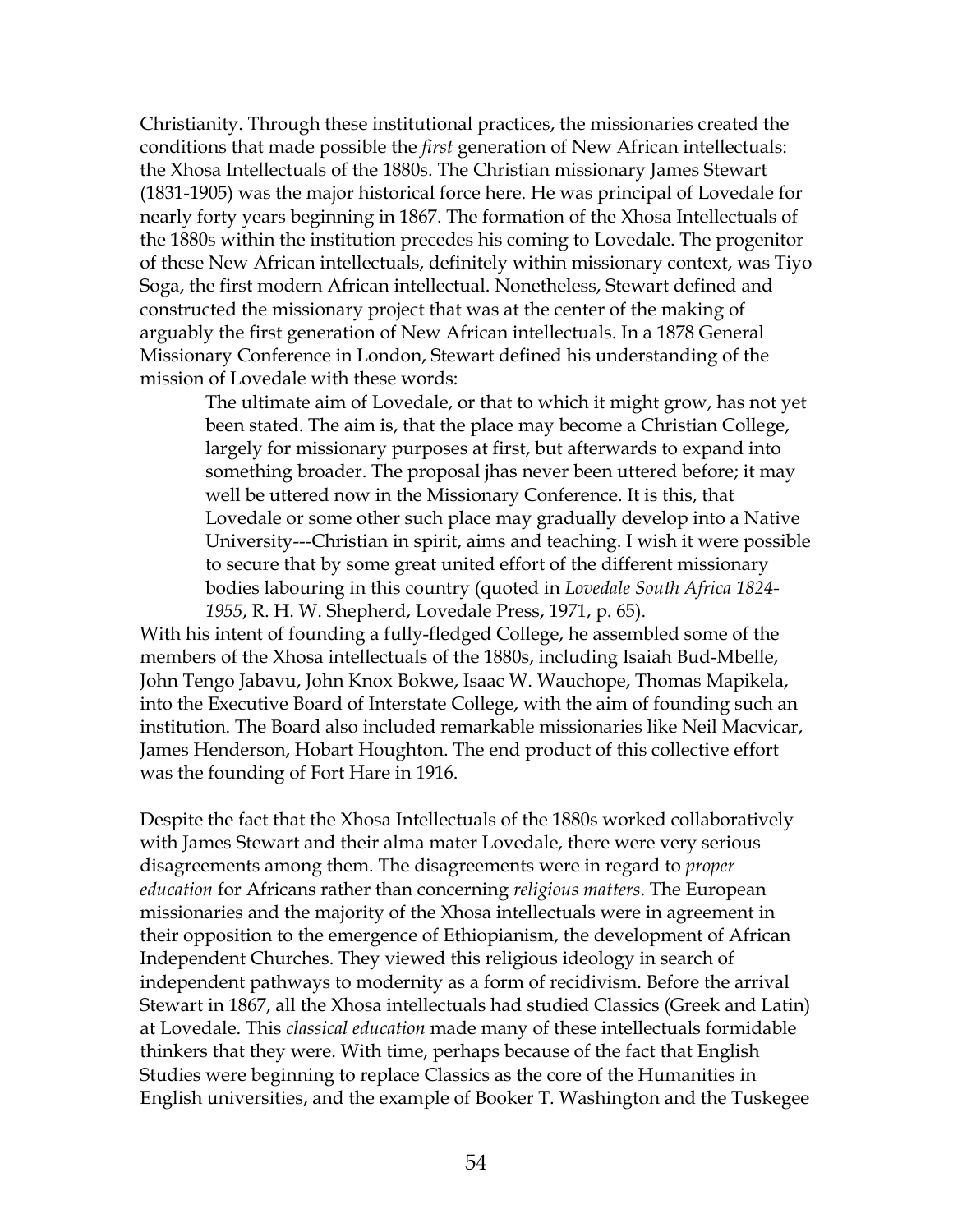Institute, James Stewart came to believe that *industrial education* was a more suitable education for Africans as South Africa was accelerating its industrialization and construction of modernity. In an address to the Lovedale Literary Society, an intellectual and cultural forum which had been founded by white Christian missionaries, Stewart defined his conception of education that he thought was better suited to the new era that had arrived or was in the process of arriving:

 From this broad necessity, arising from the existence of various and quite different faculties, it would appear that Education is something different from filling the mind with knowledge, whether it be the knowledge of languages or of sciences; that there are many faculties to be brought into use and exercised and strengthened before a man can say of himself, or before others can say of him, that he is educated. And here comes the true view of Education as the cultivation not of Memory only, but of the Intellect, of the Conscience, of the Will, and even of another faculty that of Taste---or the sense of what is beautiful in all its forms ("The

 Experiment of Native Education," *The Christian Express*, June 2, 1884). The constant refrain of the presentation was that *practical education*, not an education preoccupied with what he perceived to be *philosophic and abstract matters*, was the essential education for the Africans. Continuing with his contentious perspective, he pressed on:

 With little or no accurate knowledge of either English or Kaffir Grammar, many are anxious to go on to the study of Latin or Greek; and he who opposes them is regarded with unfriendly feeling, as defrauding the native of his rights and unduly relegating him to an inferior education . . . People will not ask when you leave this place what *you know*. They will only ask one question *What can you do*? If you can do something---even one thing---well and rapidly you are safe, and remunerative occupation will come to you if you stick to your work . . . By labour not by Latin, by the Gospel and not by Greek you will rise. Educate yourselves in perseverance---that will cure you of your fitfulness and changeableness.

These were very contentious formulations.

So contentious indeed that many of the Xhosa Intellectuals of the 1880s like Elijah Makiwane, John Knox Bokwe, Pambani Jeremiah Mzimba, James Dwane distance themselves from working closely with European missionaries, without necessarily bringing the previous relationships into a complete break. All these intellectuals aligned themselves with John Tengo Jabavu when he launched his own newspaper *Imvo Zabantsundu* (African Opinion) in November 1884. The matter of "Native Education" was very serious when it is recalled that Makiwane, Bokwe and Jabavu had been editors of the European missionary newspaper *Isigidimi Sama-Xosa* (The Xhosa Messenger; the Xhosa vernacular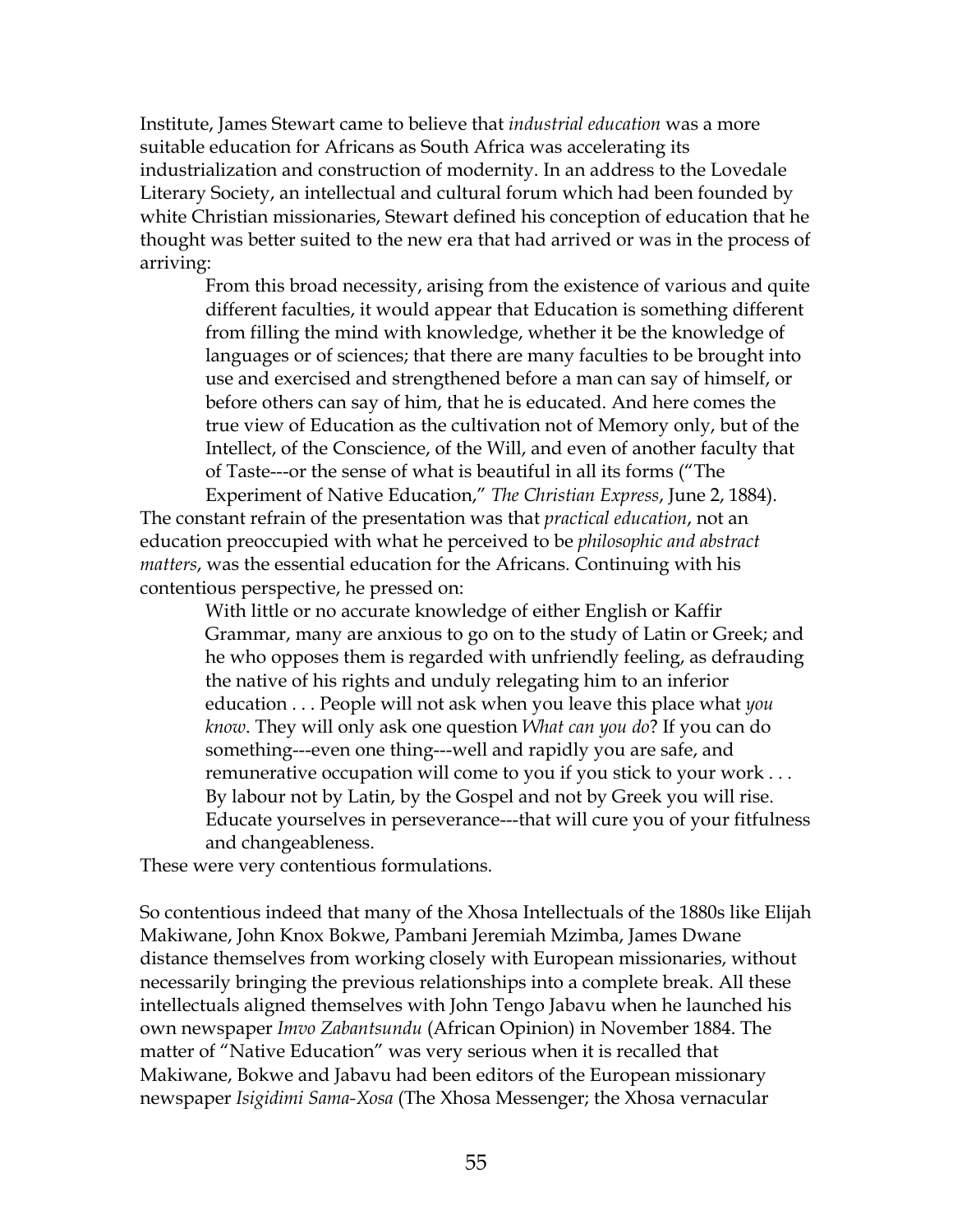section of *The Kafir Express* whose editor was James Stewart himself and founded by him in 1870; in 1876 *The Kafir Express* becomes *The Christian Express*). Indeed, it was in all probability because they believed that the Lovedale Literary Society was dominated by European missionary perspectives that many of these intellectuals abandoned the Society and founded the Native Educational Association in 1879. The presentations made by these intellectuals to the Association subsequently appeared as essays or articles in the pages of *Imvo Zabantsundu*. The brilliance of these essays and the high level of the debate among themselves were a clear indication that the missionaries had given them a solid classical education. This explains the complex relationship between the European missionaries and the Xhosa Intellectuals of the 1880s.

The Xhosa Intellectuals of the 1880s launched *Imvo Zabantsundu* with the express purpose of challenging *The Christian Express* concerning the allegiance of the newly emergent New African intellectuals and masses. Rightfully perceiving the threat of *Imvo Zabantsundu* to the *Christian Express*, James Stewart launched a bitter polemic against the Xhosa Intellectuals of the 1880s regarding the "Native Education" question:

 During the past month there has been a very considerable expenditure both of writers' and of printers' ink on the question of Native Education. We have no intention of referring to that discussion, or of dealing further with the subject, chiefly because from the phase it has now assumed, the controversy is as profitless as spilt ink. There is also the fact that the word *education* is simply being used in two widely different senses. On one side it means the entire training of the man for practical duty; on the other, it is narrowed apparently to the question whether certain subjects, and certain school books in certain languages, shall be used and included in a curriculum for natives are not. We should be sorry to put the slightest obstacle in the way of any native acquiring any language living or dead, if he himself chooses to take the trouble of learning it, and paying the cost of teaching. But we may, in taking leave of this subject, be allowed to offer a single suggestion to the *Imvo Zabantsundu*, which is the great champion of classical education for natives, and also of the higher education, as it understands that question. It has the ear of that not very large portion of the native people who read. What should it tell them, if it really desires their welfare, if it loves them both wisely and well? *Tell them this---that the life and death question of the native people in this country now, is not classics nor even politics---but industry*; that the foothold the natives will be able to maintain in this country depends almost entirely on the habit of steady conscientious work; and that it is of more consequence for them to understand this, than to be able to read all lore of the ancients. Tell them that each day's performance of honest conscientious work is the seed or root from which two days further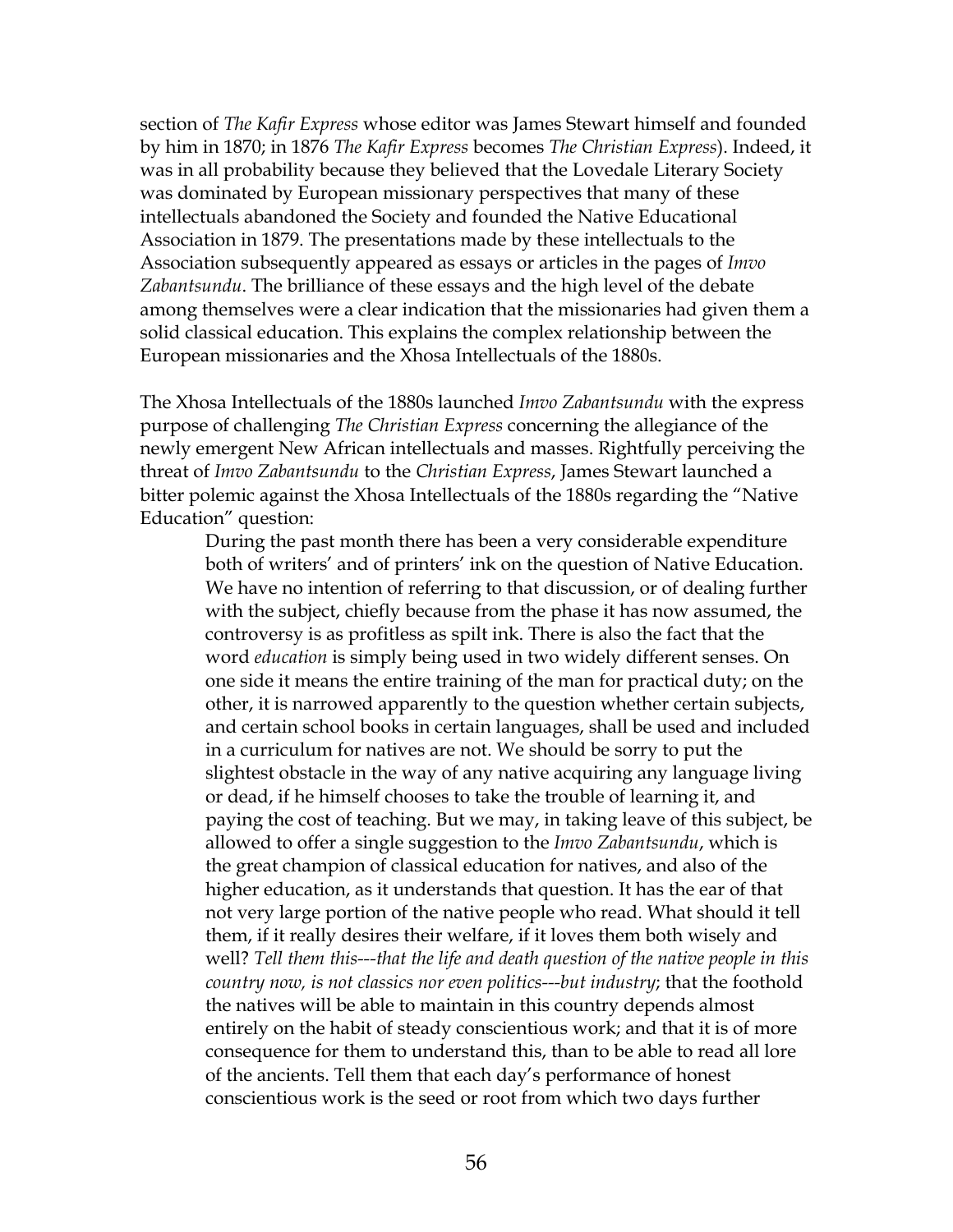employment will grow; and that each day's indifferent work destroys the probability, and often the possibility of further work. Tell them as a fact, that employers of labour value a faithful conscientious black workman-- whether he works with brain or hand---as they do a faithful, conscientious white workman. Tell them as a fact that conscience has no colour, and quality of work no hue, except that of goodness and fitness, that it needs no argument but its own existence to speak for it; and that excellent quality bespeaks the true workman and the true man, whether his colour be white or black or brown or yellow. Assure them of the fact that most intelligent white men---certainly all who are friends of the native race---when they see faithful work of a high quality, even though it be digging with a spade, become colour blind as regards the workman. Inform them, that an adjustment of values is likely to take place all over the world, and that the price of native labour may fall, and that it may be needful to work for low wages, if high cannot be got. Direct their attention to the fact that without steady, persistent industry, even Christianity will fail to raise them---or be slower in doing so, or will succeed only with a smaller number. If the *Imvo Zabantsundu* will direct the attention of its native readers to these views, and to this vital question---if it will return to them again and again, and preach them in season and out of season---along with some other equally or more important truths, it will perform an essential service, and be a true friend to the native races it professes to love, and aspires to guide. It if has any doubt of the soundness of these views, because of the source whence they come, let it make inquiry at all true friends of the native people, or for proof, abide the teachings of experience. But these may come too late ("A Suggestion to the *Imvo Zabantsundu*," *The Christian Express*, August 1, 1885).

Recognizing his moral seriousness and the deep commitment he had made to Africa as well as his strong intelligence made evident by his many published books, the Xhosa Intellectuals of the 1880s choose not to respond in kind polemically to James Stewart, but rather, shifted their alignments to the late nineteenth century New Negro intellectuals, Alexander Crummell and Frederick Douglass, both of whom believed in classical education.

When James Stewart banished classical education from Lovedale, the Xhosa Intellectuals of the 1880s nurtured the intellectual tradition of classical education in the pages of *Imvo Zabantsundu* by emulating the example of the black theologian Alexander Crummell who argued that Shakespeare, Bacon, Milton (and Christianity in the form of a strict interpretation of the Bible) represented the classical intellectual culture that facilitated any people an entryway into modernity (see: the essay "New Negro Modernity and New African Modernity" on the front page of the website). The younger Xhosa intellectuals of the *Izwi*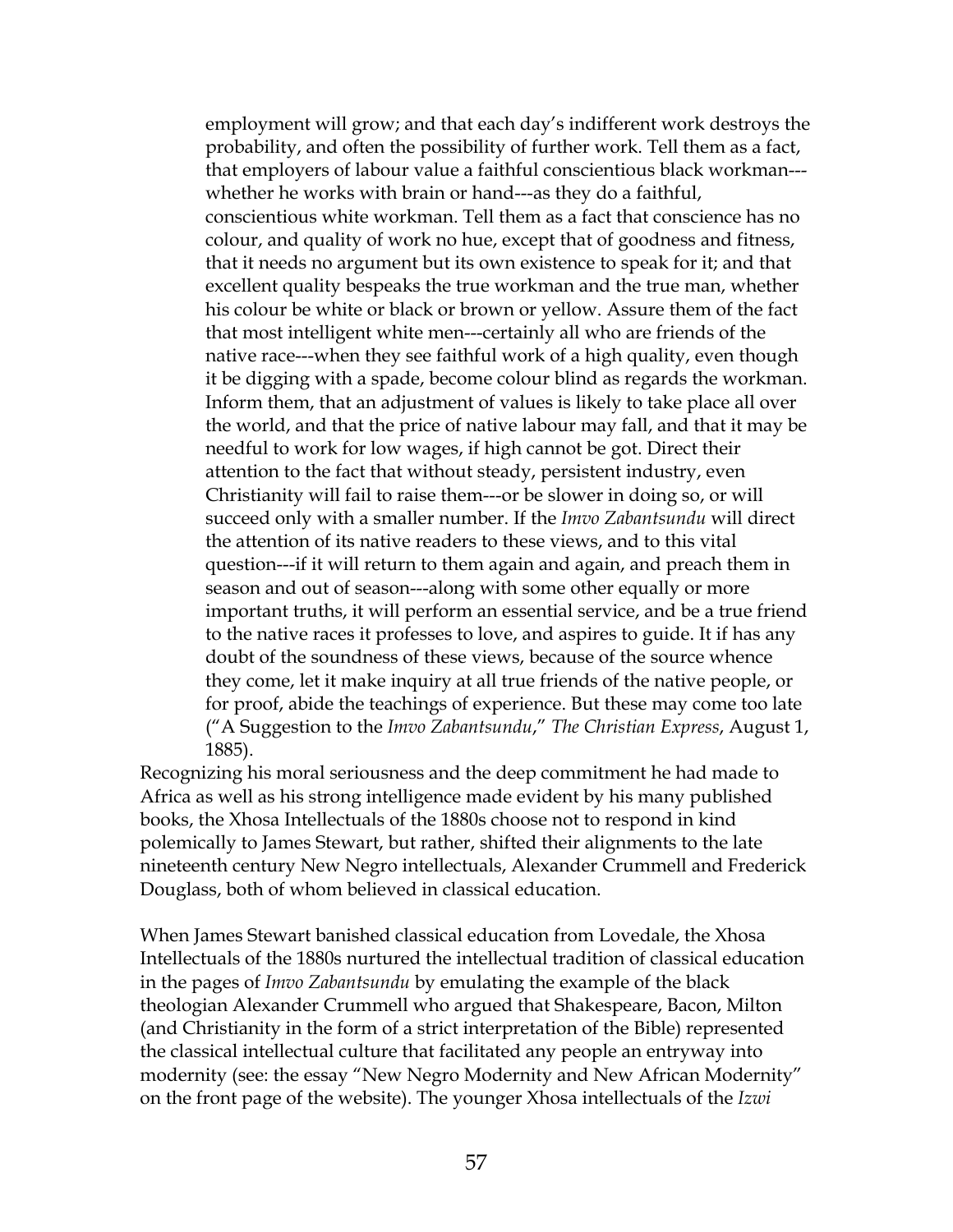*Labantu* group (S. E. K. Mqhayi, Allan Kirkland Soga, Walter Benson Rubusana) reacted against such an appropriation from their senior elders of the Xhosa Intellectuals of the 1880s.

European missionaries had other matters of central concern to them regarding their 'civilizing mission' other than those pertaining only to theology (proselytizing) and education (pedagogy). The question of *African languages* and *literary culture* also engaged their intellectual imagination, especially since it touched singularly on the translation of the Bible into many *African linguistic systems*. Without a doubt, the European missionaries' preoccupation with African languages was with the intent of colonizing them to being appendages of European philosophic and metaphysical thought, be it secular or religious. Yet paradoxically, the *imprisoning* of African linguistic systems was also a process of *liberating* them to new historical experiences. This is the fundamental paradox of European modernity or colonial modernity or capitalist modernity: it imprisons a national culture or a society with the intent of facilitating the acquisition of instruments for liberation into a higher or better social order. This was Tiyo Soga's extraordinary understanding of modernity; an understanding that was more historical or more profounder than that of many subsequent generations of New African intellectuals.

The monumental missionary project in South Africa, involving translation, orthography, lexicology, reducing the African languages into written form, was an extraordinary achievement to which the earlier generations of New African intellectuals payed homage from Elijah Makiwane to H. I. E. Dhlomo. Although critical of certain aspects of this undertaking, all of them were in agreement that it had brought progress, enlightenment, development to the African people. Despite Solomon T. Plaatje's bitter quarrels with governments "experts" regarding Setswana orthography, he subscribed to the progressive nature of this scientific enterprise. The gratitude of the earlier generations is a constant refrain in the New African newspapers from John Langalibalele Dube's *Ilanga lase Natal* to Mark S. Radebe's *Ipepa lo Hlango*. During his twenty years of editing *The Bantu World* newspaper from 1932 to 1952, R. V. Selope Thema now and then mentioned the gratitude he felt for the 'enlightenment' and 'civilization' that the missionaries had brought to South Africa.

In two extended reflections on the development of South African culture in the context of modernity, on the occasion of the golden anniversary of *Ilanga lase Natal* in 1953, H. I. E. Dhlomo made mention of the contributions the missionaries had rendered to the African people. In one, he had this to say:

 As in several other spheres of African progress, the missionaries were the pioneers in the field of written Bantu literature. We say 'written' because there was already a vast and rich body of living oral literature, not only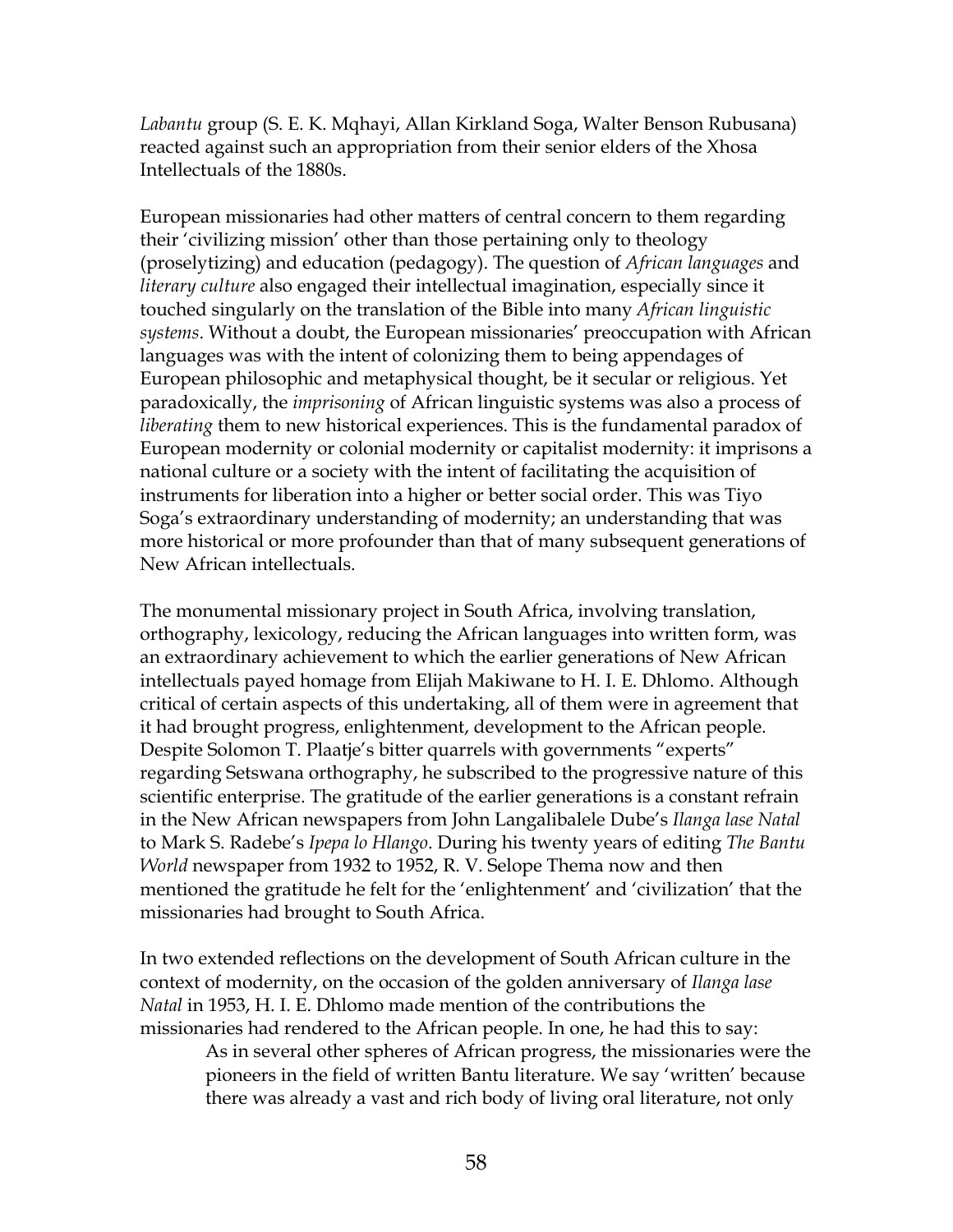handed down from generation to generation, but constantly and persistently being created---folklore stories from history, animal and tales of Nature, sagas and even epics of heroes, kings, battles and tribes. These types of epic narration took the form of the mystical and moving *izibongo*---a kind of Zulu poetry that students of art-forms have found intriguing and about which much has been written in the three past decades. So that when the missionaries came, they found a rich mine of ready if not recorded material. The works of missionaries were, therefore, mostly religious, linguistic, historical, anthropological and about folk tales and customs. Another advantage the missionaries had was to find a mature, virile and growing language ("Developments and Achievements in the Field of Culture and Literature," *Ilanga lase Natal*, June 13, 1953).

In another commemorative article, in the same anniversary issue of the newspaper, Dhlomo examined the complicated relationship between the *modernity of the missionaries* and the *tradition of African people* at the moment of the historical encounter between African and Europe:

 As with Bantu written literature, so with music, in a sense. The missionaries were the pioneers. The difference was that instead of preserving, recording and developing the virile and varied forms of traditional music then extant, the missionaries despised and condemned, and introduced hymns and 'easy' popular choral works. One reason why they condemned and despised indigenous music was their ignorance in failing to recognize the genius and distinctiveness of tribal forms of art, and regarding new exotic sounds, scales and combinations as cacophony. Another was that a large body of tribal music was associated with ceremonies and customs that the missionaries considered unchristian and uncivilised, while the charming and innocent instrumental music by herd-boys and others, was regarded as so much froth and bubble. Thus mission and other Africans were compelled to cut themselves off from traditionsl forms of music which they gradually regarded as discordant, strange and beneath their consideration in proportion as threy were initiated into hymnology, sacred choral music and, here and there, into ballads ("Development of African Music", *Ilanga lase Natal*, June 20, 1953).

These reflections are among H. I. E. Dhlomo's last serious considerations on the relationship between modernity and tradition on the cultural plane just before the disease that incapacitated and overtook him and subsequently took his life three years later.

What is so remarkable about these late reflections of H. I. E. Dhlomo is that they echo those of Tiyo Soga approximately a century earlier: *how to salvage and accentuate the positive aspects of modernity from its negative aspects. The question of*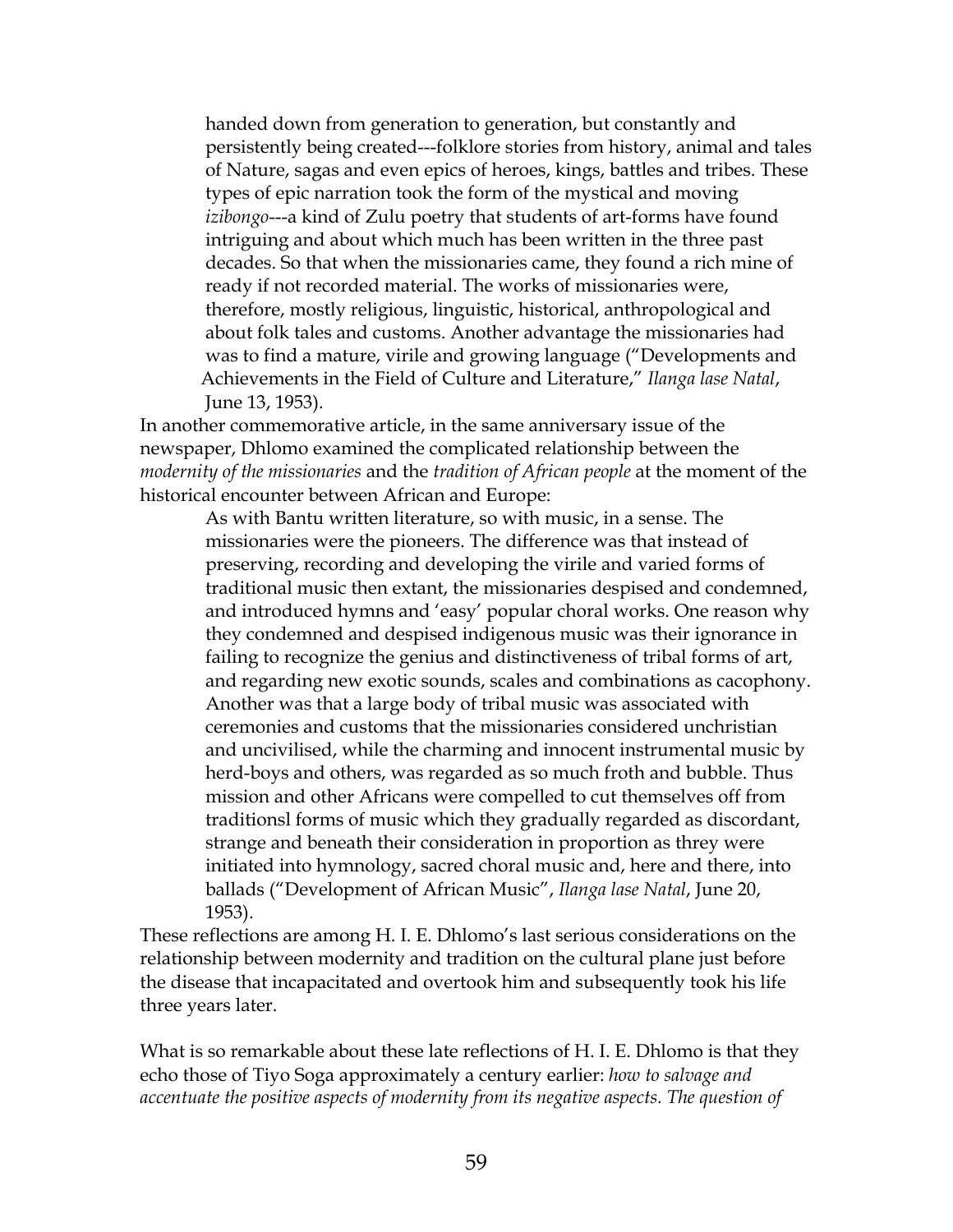*how was the real historical project of the New African Movement*. Tiyo Soga had desperately attempted to use the ethos of Christianity to disengage the positive qualities of modernity from the rapaciousness of capitalism. Tiyo Soga profoundly despised and hated the system capitalism. This is the *political Tiyo Soga* we never talk about yet we are constantly preoccupied with the *religious Tiyo Soga*, that is if we talk at all about Tiyo Soga in the twenty first century. H. I. E. Dhlomo's African nationalism never blinded him to the fact that modernity and capitalism should be distinguished from each other despite the fact that they are inseparable from each other in world history, at least as far as we postcolonials have known it. The struggle against imperialism and colonialism made the African nationalism of the African National Congress Youth Leaguers waver on this fundamental historical point: witness Anton Lembede's flirtation with fascism. But a proviso must be made here given his extenuating context: Lembede was in the cauldron of the fascism of Afrikaner nationalism in the Orange Free State. He wanted to fight fascism through fascism.

H. I. E. Dhlomo's engagement with the role of missionaries was a preoccupation with another complex aspect of modernity: that the many creative (positive) aspects of modernity, in the African context, were predicated on the destruction of *both* the positive and negative aspects of tradition. Even worse, there was no way to rationally control or give a sensible historical ordering to the dialectical nature of the destructive and creative processes of the relationship between modernity and tradition. This is what put many New African intellectuals in a state of *moral crisis* about the intrusion of modernity into African history. The classical case in New African history was Solomon T. Plaatje: witness his ambivalence and suspicion about the ethics of New Africans while at the same time viewing them as representing the necessary political future, while at the same time being emotionally attached to the chiefs whose political bankruptcy he was very much aware of. In contrast to Plaatje, R. V. Selope Thema and Simon Majakathetha Phamotse had absolute contempt for everything traditional societies represented. There were many complexions of African nationalism in the New African Movement as there were many "counter-modernities" or "alternative modernities" in the twentieth century.

When one is engaged with the issue of missionaries in South African history, one inevitably comes across the name of Clement Martyn Doke, the greatest South African scholar in the twentieth century. Doke viewed himself as first and foremost a *Christian missionary* and secondarily as a *modern scholar*. Clement Martyn Doke logically and directly leads one to S. E. K. Mqhayi, Benedict Wallet Vilakazi, A. C. Jordan, and Sophania Machabe Mofokeng, all of them major figures of the New African Movement, and all held him in high esteem.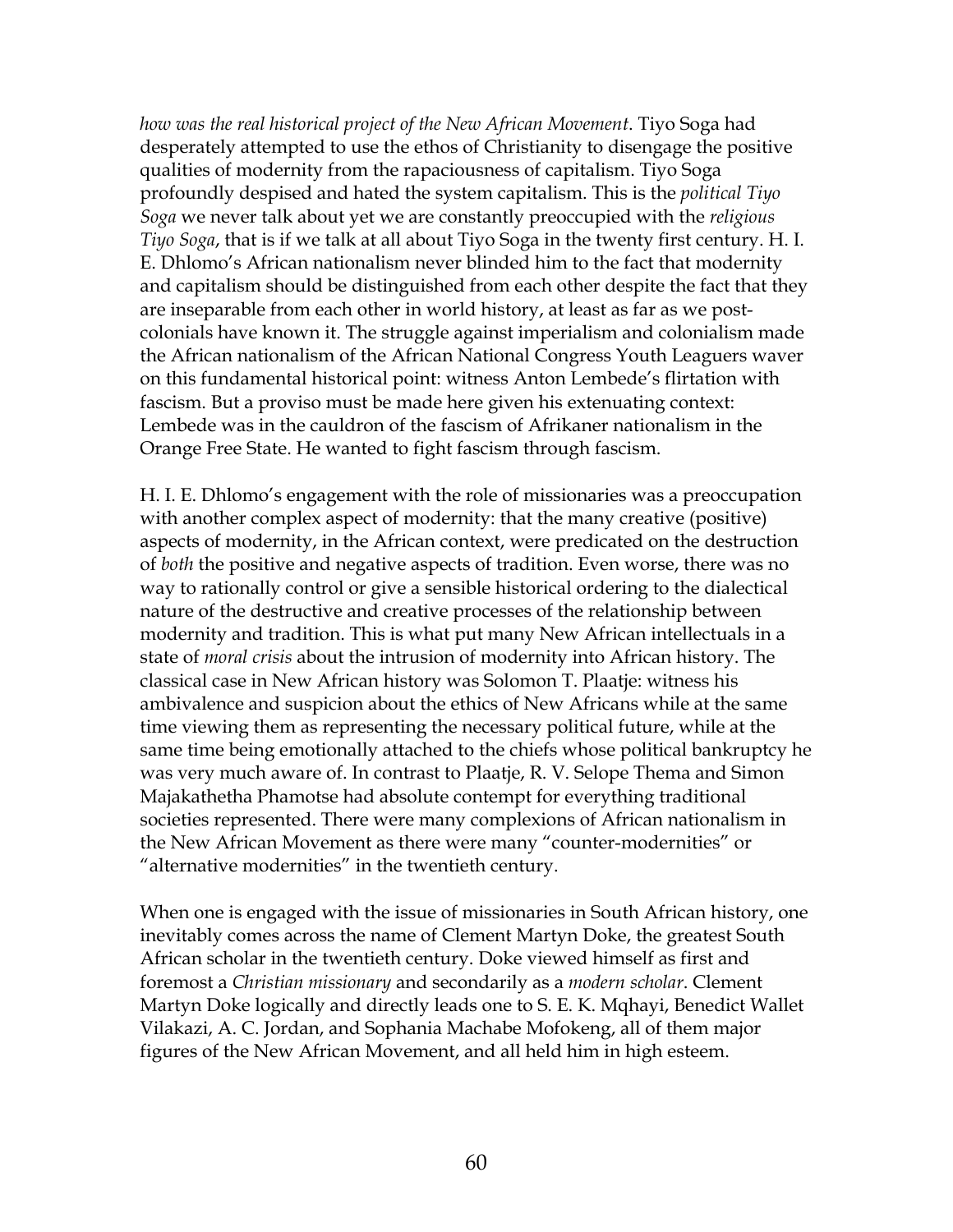Clement Martyn Doke was a *European Christian missionary* and *New African intellectual* and *European Friend of the Natives*. He was all of these things simultaneously. He was the historical force of the complicated missionary role in South African history. He desperately tried to stem the deluge of the English language against the African languages.

The very fact that Clement Martyn Doke is one of the very few New African intellectuals who could be fitted into practically any of the 'Schools' or 'Movements' or 'Constellations' periodized for the New African Movement, with the exception of Native Marxism and Labor Movement, bespeaks not only to his genius, which was in many ways incomparable, but also that through his commitment to the *African languages* situated himself at the intersecting point of the Movement. His transformation of himself from being a European Christian missionary into a leading New African intellectual was undoubtedly what made him so attractive to other New Africans such as H. I. E. Dhlomo, D. D. T. Jabavu, Rueben Caluza, and R. V. Selope Thema. All four participated in a famous Conference of 1936 in northern Transvaal that Doke organized together with J. D. Rheinallt Jones under the auspices of the journal they conjointly edited *Bantu Studies* (later known as *African Studies*). This self-transformation was realized by implementing into epistemological practice a philosophical position he articulated in an essay of 1925 called "A Call to Philological Study and Research in South Africa," which appeared in *The South African Quarterly Journal* of July 1925/February 1926. Here is this extraordinary statement:

 Many centuries ago was propounded the old saying *Semper novum ex Africa* [something new always comes from Africa]. This has proved a true saying down to the present day, and, if South Africans would only realise it, it will prove true for many a long day to come . . . It may be asked: What are the particular subjects of study which are of such importance? I would suggest the following: the study of native habits and customs, psychology, religious beliefs, law, industries and social systems---all these would come under the general heading of Social Anthropology. Then there is the study of the numerous native languages, with attention to the phonetics, grammar, lexicography, proverbs, songs and folklore---these would come under the general heading of Philology. Further, there are the important subjects of Native History and Native Music. Here surely is a wide field of research, and one the mere fringe of which has hitherto been touched. But I am concerned here with Philological Research only, and that in the Union of South Africa alone. And yet, though this greatly narrows both the area to be covered and the subjects to be undertaken, there still remains a wide field of research to be explored . . . *I would digress here to make a plea for the recognition of the Bantu language family as one which can hold up its head with any other language family on earth*. Bantu languages are extremely rich in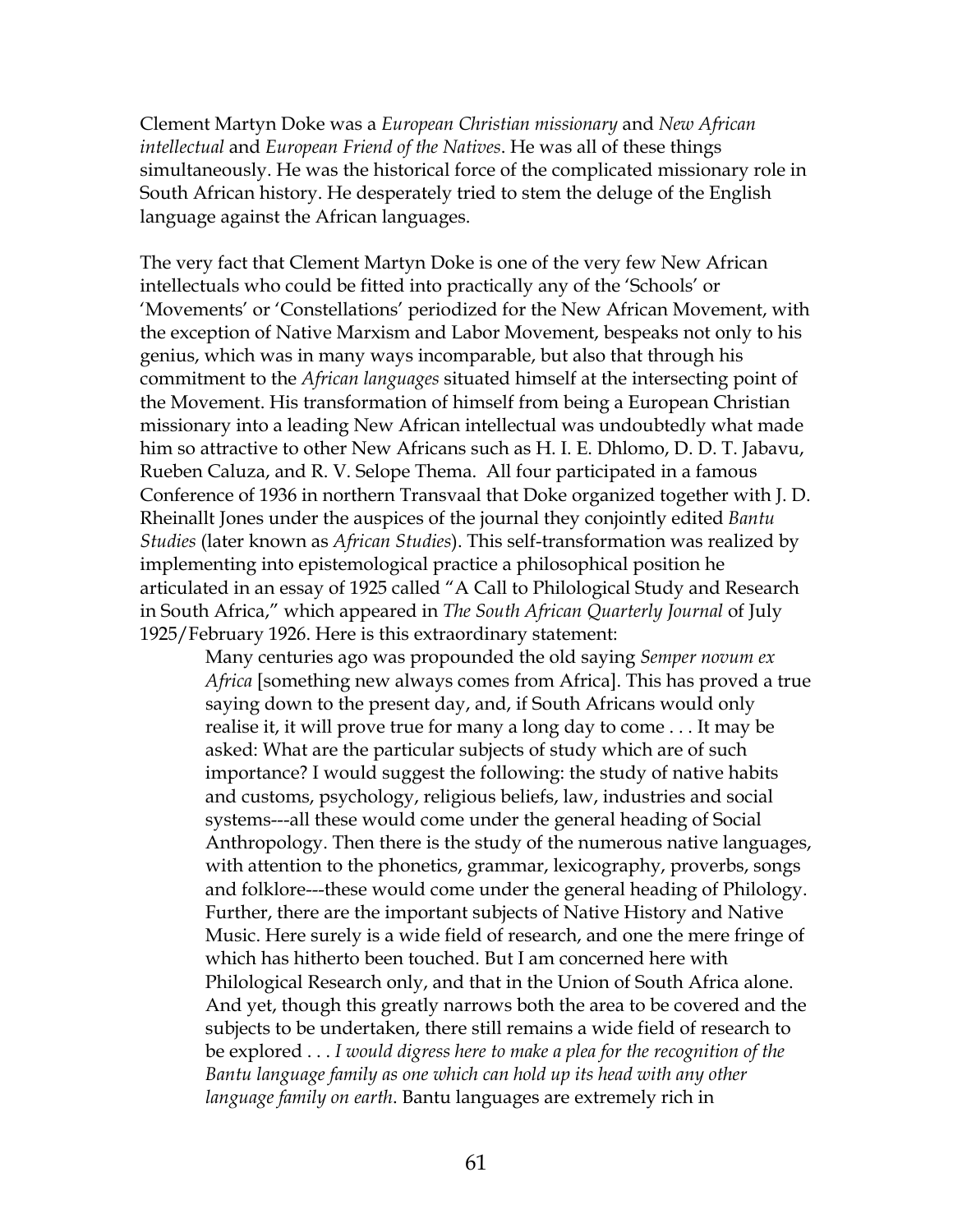vocabulary, and in grammatical, phonetic and syntactic structure, and their study presents a theme as noble as that of Semitic, Romance or Teutonic. But they have a unique grammatical system---one which it is impossible to treat adequately except according to its own genius. Hitherto investigators have come to the Bantu languages with the readymade moulds of European or classical grammar, and have endeavoured to fit the Bantu languages into these moulds. The result is that much of the intrinsic beauty has been lost, and seeming exceptions abound throughout this type of treatment (my emphasis*)*.

In a document linked to the first page of the website, *Language, Literature and Intellectual History in South Africa: A Conversation about the New African Movement*, conjointly realized with Sandile Ngidi, I have argued that this statement was as seminal as that proclaimed by Pixley ka Isaka Seme in 1904-6, "The Regeneration of Africa," that the task of Africa in the twentieth-century was the construction of modernity. Here I would like to make a relatively extensive quotation from this document by Seme:

 I would ask you not to compare Africa to Europe or any other continent. I make this request, not from any fear that such comparison might bring humiliation upon Africa. The reason I have stated, ---a common standard is impossible! Come with me to the ancient capital of Egypt, Thebes, the city of one hundred gates. The grandeur of its venerable ruins, and the gigantic proportions of its architecture reduce to insignificance the boasted monuments of other nations. The pyramids of Egypt are structures to which the world presents nothing comparable. The mighty monuments seem to look with disdain on every work of human art and to vie with Nature herself. All the glory of Egypt belongs to Africa and her people. These monuments are the indestructible memorials of their great and original genius. It is not through Egypt alone Africa claims such unrivaled historic achievements . . . The giant is awakening! From the four corners of the earth Africa's sons, who have been proved through fire and sword, are marching to the future's golden door bearing the records of deeds of valor done . . . Ladies and gentlemen, the day of great exploring expeditions in Africa is over! . . . Yes, the regeneration of Africa belongs to this new and powerful period! By this term, regeneration, I wish to be understood to mean the entrance into a new life, embracing the diverse phases of a higher, complex existence. The basic factor, which assures their regeneration, resides in the awakened race-consciousness. This gives them a clear perception of their elemental needs and of their undeveloped powers. It therefore must lead them to the attainment of that higher and advanced standard of life . . . The regeneration of Africa means that a new and unique civilization is soon to be added to the world. The African is not a proletarian in the world of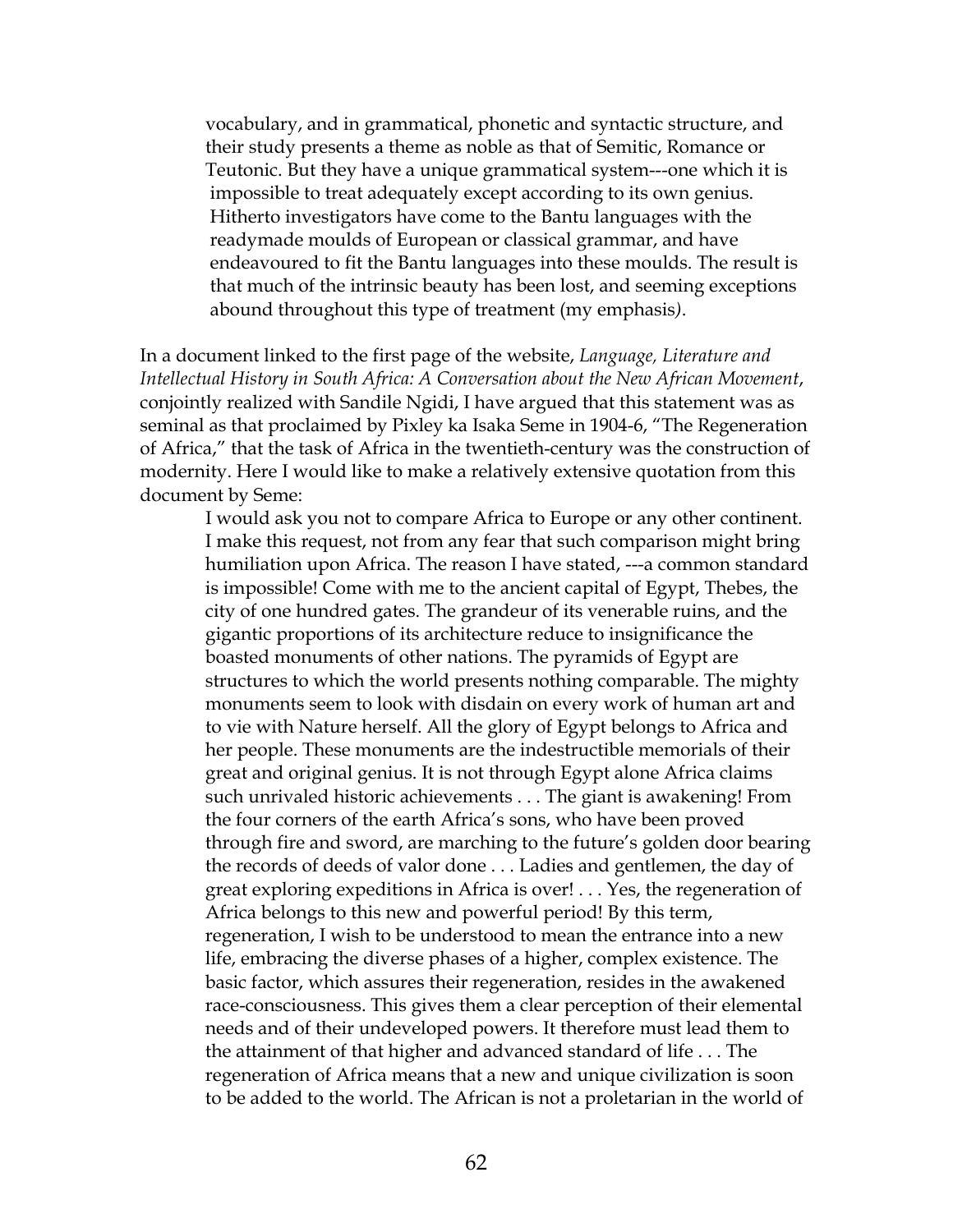science and art. He has precious creations of his own, of ivory, of copper and of gold, fine, plaited willow-ware, and weapons of superior workmanship. Civilization resembles an organic being in its development---it is born, it perishes, and it can propagate itself. More particularly it resembles a plant, it takes root in the teeming earth, and when the seeds fall in other soils, new varieties sprout up. The most thoroughly spiritual and humanistic---indeed a regeneration moral and eternal! (in *African Affairs: Journal of the Royal African Society*, July 1906).

The fundamental distinction the formulations of Pixley ka Isaka Seme and Clement Martyn Doke, was that while the one made by the Zulu intellectual was a *manifesto* defining a *political and philosophical position* calling for the formation of the New African Movement, that articulated by the Christian intellectual was a *programmatic essay* stating a *blueprint* for the transformation of European modernity, imposed by means of imperialism, capitalism and colonialism, into New African modernity, realized through democracy, justice and intellectual work. Having defined his vision through politics and philosophy, it was a logical step, surprisingly a revolutionary one, for Seme to launch the African National Congress in 1912. I say surprising because Pixley ka Isaka Seme was a *conservative modernizer*, and in many ways a political reactionary. Seme positioned the African National Congress in such a manner that it would be a political and philosophic guide of the New African Movement. Doke implemented his blueprint into great scholarship that was a central part in the realization of New African modernity. Doke contributed to the revolutionary transformation of constructing a democratic counter-narrative of New African modernity against the oppressive narrative of European modernity by situating the *African languages* at the center of his scholarly enterprise. The theoretical postulates of Seme and Doke were insufficient in themselves in consolidating the historical trajectory of the New African Movement. I would like to mention two others, among many others, that made this possible: those of S. E. K. Mqhayi and H. I. E. Dhlomo.

It was on the issue of African languages that there emerged a deep affinity between Clement Martyn Doke and S. E. K. Mqhayi. Doke studied the structure of African languages through linguistics to show that their complexity is equivalent to that of other languages in the world. Mqhayi was determined to produce literary works in isiXhosa that in their excellence would be second to none. Mqhayi was very much appreciative of the intellectual work Doke had undertaken as was made evident in a poem celebrating the great linguist's work. Like Doke, Mqhayi was centrally conscious of the importance of African languages in any intellectual enterprise within the New African Movement. Their relationship in its singular form could be characterized as the *theory* and *practice* of African languages. Mqhayi was determined that the African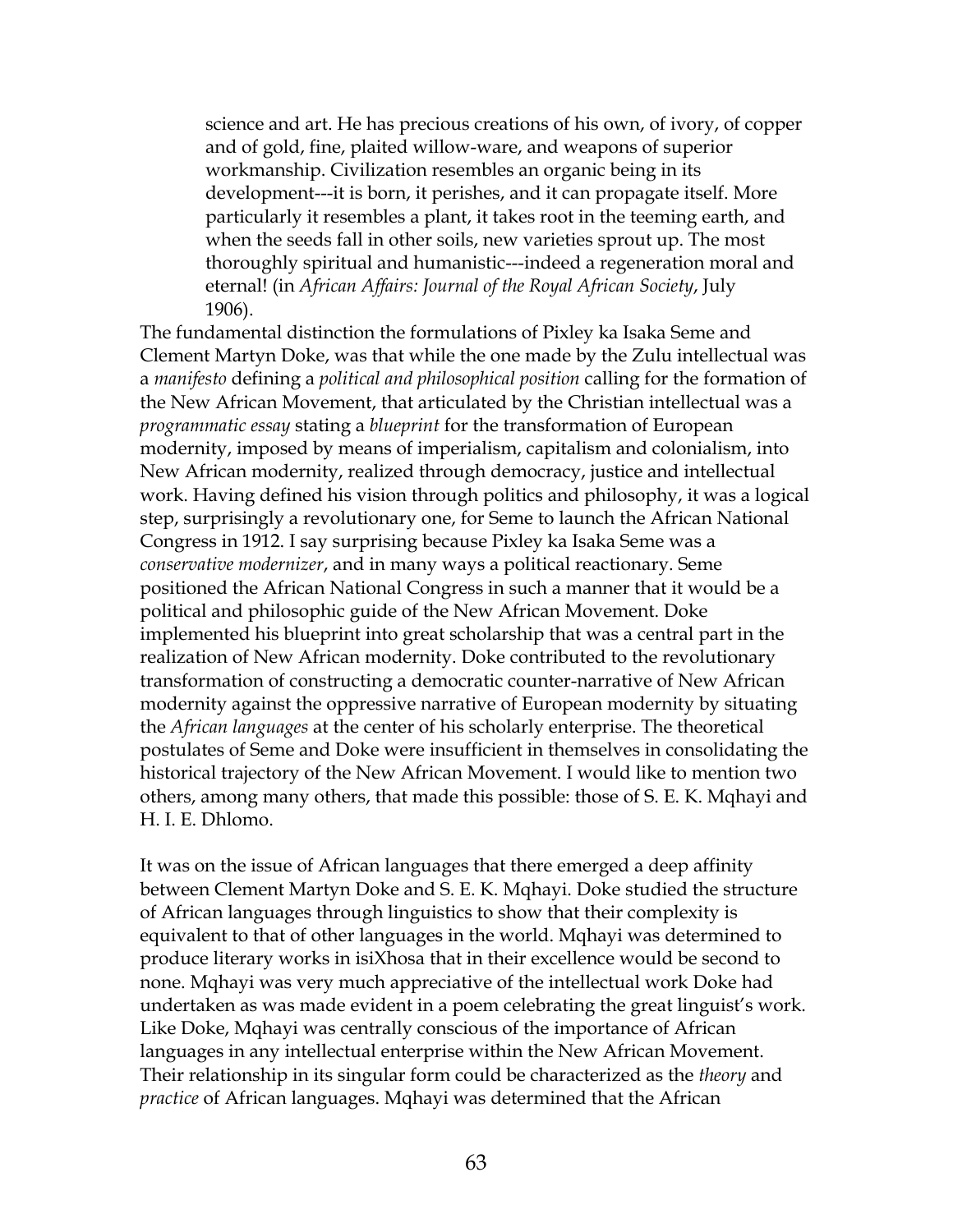languages, through his work, would be centrally imprinted on the intellectual history of the New African Movement. The implications of this he spells out in the preface to his major literary prose work, *Ityala Lamawele*, published in 1914:

 Although I am no kind of expert on legal affairs, I have, however, the conviction that the legal system of the Xhosas is not in the slightest degree different from that of the enlightened nations. When the white races came to this country, they found that the people of this country are virtually experts---all of them---in legal procedure. Further they found that the customs of the Xhosas are based upon precedent. The white races took for themselves a considerable share of the customs and laws of the Xhosas. In this short tale I am endeavouring to show the efforts, the pains, and the time that the Xhosas take when they research into the origin of law, for they are trying to base it upon precedent. I am also trying to show that the king is not the final arbiter of affairs by himself, as foreigners believe is the case with us. *The language and culture of the Xhosas is gradually disappearing because of the Word and the enlightenment that have come among us---which things have come with the nations of the West, the sons of Gog and Magog. It is the duty of the youth of the Xhosas to examine conscientiously what will happen when this language and culture disappear completely. This, then, is a small effort in trying to stem that strong current which will sweep away the whole nation*. Try also on your side to support this effort. I am yours in the effort of the nation (An abridged English translation of the novella and the preface by Collingwood August appeared in *The New African*, January 1966, my

Several observations can be marked concerning this historic document. First, preceding the efforts of Clement Martyn Doke, Mqhayi's statement on the cultural plane was the first to formulate a position whose consequences was to lead to the transformation of European modernity into New African modernity. Whereas Pixley ka Isaka Seme's statement of 1904 was a *political manifesto*, the one by Mqhayi exactly a decade later was a *cultural manifesto*. Second, challenging the way of life imposed by European modernity, not questioning the necessity of the historical experience of modernity itself, Mqhayi argued that the *philosophy of life* imposed by imperial and colonial domination was not better than or superior than the one that was prevalent in African traditional societies. It would seem that what Mqhayi was engaged with here was similar to what Tiyo Soga was preoccupied with half a century earlier when sought to use Christianity to salvage modernity from capitalism. Third, Mqhayi was conscious that one of the consequences of the hegemony of European modernity was the marginalization of African languages and the logical valorization of the European languages. The subsequent logical outcome of this was the demeaning and suppression of African cultures. This critique was not only delimited to the

emphasis).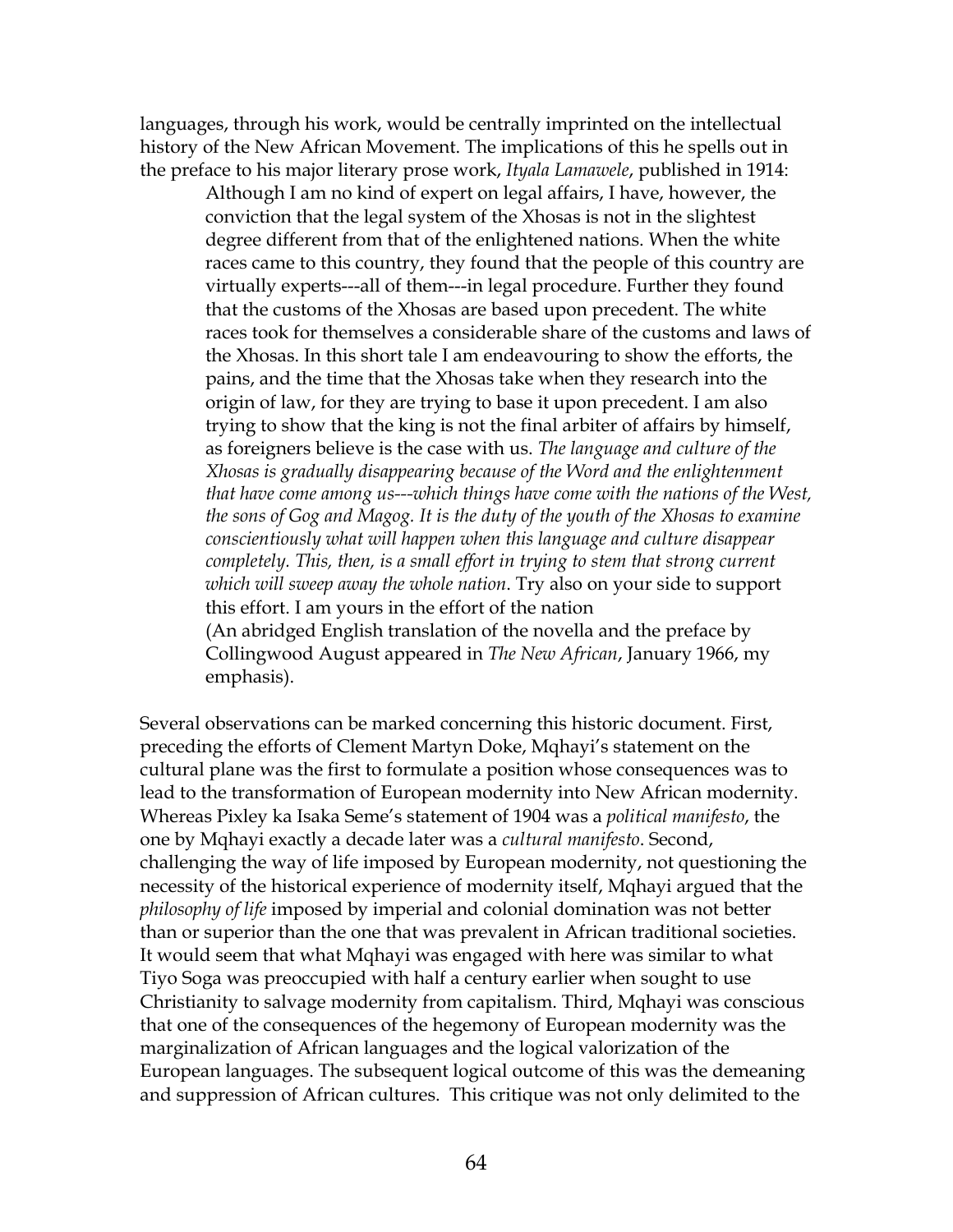consequences of imperialism and colonialism, but was also directed at his teachers and predecessors, the Xhosa Intellectuals of the 1880s. They had argued, with different nuances among themselves, that virtual success of the imposition of European modernity in African history made it imperative that the European languages (specifically the English language) would be the valid cultural facilitators of entrance into modernity. Moreover, they implied that the English language was the only credible linguistic system through which to represent and articulate the artistic forms of modernity. Without wishing to contest the validity of the point that modernity was a European invention, Mqhayi clamored for and strove within his capabilities, in alliance with other New African intellectuals, to subvert European modernity into New African modernity, thereby restoring the African languages into their primary role in African history. All of his literary efforts, across forty years in different generic forms, from the poems that appeared in *Izwi Labantu* newspaper in the late 1890s to those appeared in the late 1930s in *The Bantu World* newspaper, were devoted to this transformation and achievement. Fourth, that Mqhayi succeeded in many ways is made incontestable by the emergence of brilliant Xhosa intellectuals in his wake who wrote in isiXhosa: the epic poet J. J. R. Jolobe, the novelist and short story writer Guybon Bundlwana Sinxo, the novelist and literary scholar A. C. Jordan. In fact, Jordan was so emblazoned by the historical vision of Mqhayi that he wrote his dissertation *A Phonological and Grammatical Study of Literary Xhosa* (1956) as a challenge to Clement Martyn Doke, believing that a European missionary cannot have a better comprehension of the African languages than the African himself. Lastly, as the subject matter of the novella being *law* makes evident, it was not only on the linguistic plane that Mqhayi sought to challenge the hegemony of European modernity, but also on the epistemological plane. On the occasion of his death in 1945, the Zulu Intellectuals of the 1940s such as H. I. E. Dhlomo, Jordan Ngubane, Walter M. B. Nhlapo, memorialized the intellectual and cultural revolution he had initiated in their obituary notices.

It was on the epistemological plane that H. I. E. Dhlomo sought to understand European modernity as well as its possible transformation into New African modernity. He thought the historical conditions under which New Negro modernity was being realized in South Africa across the twentieth century were similar to those that had prevailed during the Elizabethan era that made the Jacobean drama of Shakespeare, Christopher Marlowe and Ben Jonson possible. Made at the moment when Dhlomo was primarily a dramatist in the late 1930s, he was more prone to see similarities than a true objective appraisal of the different historical situations would have warranted. Nevertheless, his observations possess their own fascination:

 We live under conditions in many ways similar to those that produced Greek dramatic literature and the immortal Elizabethan drama. What, then are some of the conditions under which great literature thrives? It is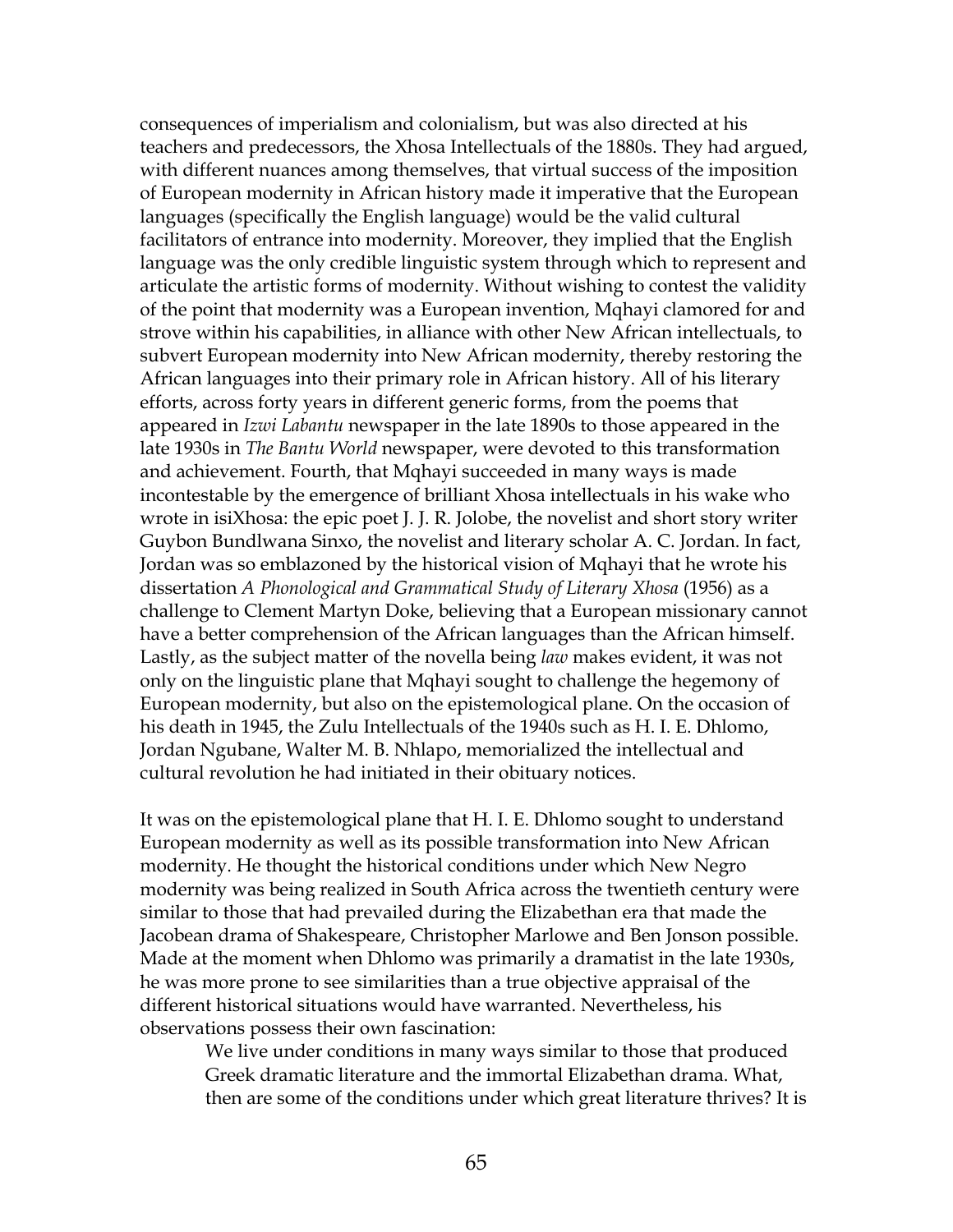a time of transition of migration of population, of expansion, of the rise of new horizons and new modes of thought and life. It is a time when an old indigenous culture clashes with a newer civilization when tradition faces powerful exotic influences. It is a time when men suddenly become conscious of the wealth of their threatened old culture, the glories of their forefathers, the richness of their tradition, the beauty of their art and song. It is a time when lamentations and groans, thrills and rejoicings find expression in writing. It is a time when men discover in their history, great heroes whose activities are near enough to be of interest and meaning, but remote enough to form subjects of great, dispassionately passionate creative literature. It is a time when men realize they can preserve and glorify the past not by reverting back to it, but by immortalizing it in art. It is a time when men embrace the old and seize upon the new; when they combine the native and alien, the traditional and the foreign, into something new and beautiful. It is a time when men become more of themselves be becoming transformed, when they retreat to advance, when they probe into their own life by looking outward at the wider world, when they sound the mute depths by gazing at the rising stars ("Why Study Tribal Dramatic Forms,"*Transvaal Native Education Quarterly*, March 1939).

This is arguably the best articulation of the dialectic between tradition and modernity in the process of the formation of New African modernity ever formulated by any New African intellectual.

The "Sophiatown Renaissance" that spread itself across the decade of the 1950s was the *last* cultural movement of the New African Movement. The New African Movement was a political, cultural, and social *system* of New African modernity whose arrival was proclaimed in 1904 by Pixley ka Isaka Seme in the seminal essay "The Regeneration of Africa." The devastating repression that followed immediately on the Sharpeville Massacre of 1960 destroyed and put an end to the whole historical experience of the New African Movement. What followed was a political and cultural emptiness that lasted nearly two decades, that is until the Soweto Uprising of 1976 and the founding of *Staffrider* magazine which revived culture in South Africa. But this is a different historical narrative than the one at issue here. The historical purpose of the New African Movement was the construction or the making of New African modernity in South Africa. The singular aim of the New African Movement was the *transformation* of European modernity that had been *imposed* through imperialism and colonialism into New African modernity effected through a *creative process* synthesizing culture and politics. This attempted unity or realized combination of politics and culture in the making of New African modernity explained why until the emergence of the Sophiatown Renaissance the *politics* of the African National Congress was inseparable from the *culture* of the New African Movement. The construction of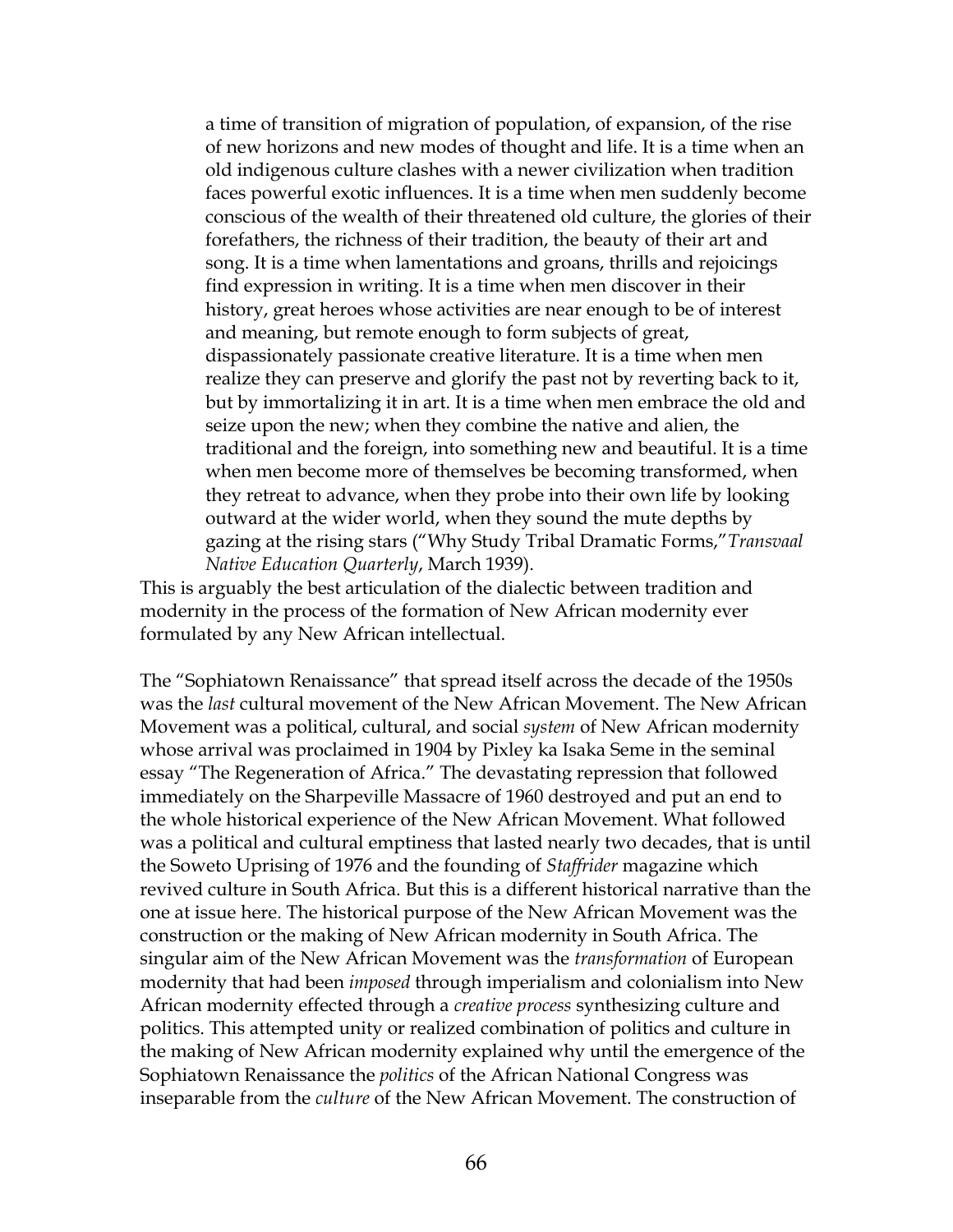New African modernity necessitated the unity of the African National Congress and the New African Movement. The intellectual project of H. I. E. Dhlomo, more than that of S. E. K. Mqhayi or of Solomon T. Plaatje for example, was a classical expression of the unity of politics and culture, and therefore that of the African National Congress and the New African Movement.

The monumental consequence of the repression of 1960 was the destruction of the New African Movement and the banishment of the African National Congress into exile. Perhaps the great historical trauma of the African National Congress in the initial years of exile can be explained by this enforced separation of politics and culture. A matter that will receive extended consideration elsewhere, is that a retrospective view of the New African Movement reveals the paradox of *African Marxism* seeking its realization through and within *African nationalism*. The seemingly invisibility in the 1950s of the political line separating these political philosophies of history was at the center of the conflict between Albert Luthuli and Jordan Ngubane. It is necessary to recollect that one of the primary aims of the African National Congress Youth League, at least as unrelentingly articulated by Anton Lembede, was the re-affirmation of African nationalism as the only legitimate ideology of the New African Movement. In the 1950s a split occurred within the Youth Leaguers, with Walter Sisulu, Nelson Mandela and Oliver Tambo on the one hand proclaiming the *unimportance* of this political divide or political line given the urgency of overthrowing capitalism and defeating apartheid, with Jordan Ngubane, A. P. Mda and Robert Sobukwe on the other hand dissenting by re-affirming its essential importance. This split was the defining politics of the 1950s with *Liberation* journal (Michael Harmel, Duma Nokwe, Nelson Mandela, Govan Mbeki) and *Fighting Talk* (Ruth First) magazine on the side of African Marxism and *Indian Opinion* (Manilal Gandhi and Jordan Ngubane) on the side of African nationalism. Disengaged from the culture of the New African Movement which had just disappeared, in exile African Marxism and African nationalism became the Janus face of the inseparability if not necessarily the unity of the African National Congress and the Communist Party. When Mazisi Kunene attempted in exile in the 1970s to reconstitute the culture of New Negro modernity through writing of epics *Emperor Shaka The Great* and *Anthem Of The Decades* with the singular aim of redrawing the line between African Marxism and African nationalism, he was forthwith exiled from London to Los Angeles. The banishment of Mazisi Kunene by the African National Congress was made all the more easier by the perception that he was more concerned with glorification of the past against modernity rather than engaging himself with the present struggles with the aim illuminating its intractable blockages. In later years, realizing with a different purpose than that of Mazisi Kunene, his wisdom of attempting to bridge politics and culture, the African National Congress created a *performance space* for the arts rather than a place for *cultural production*.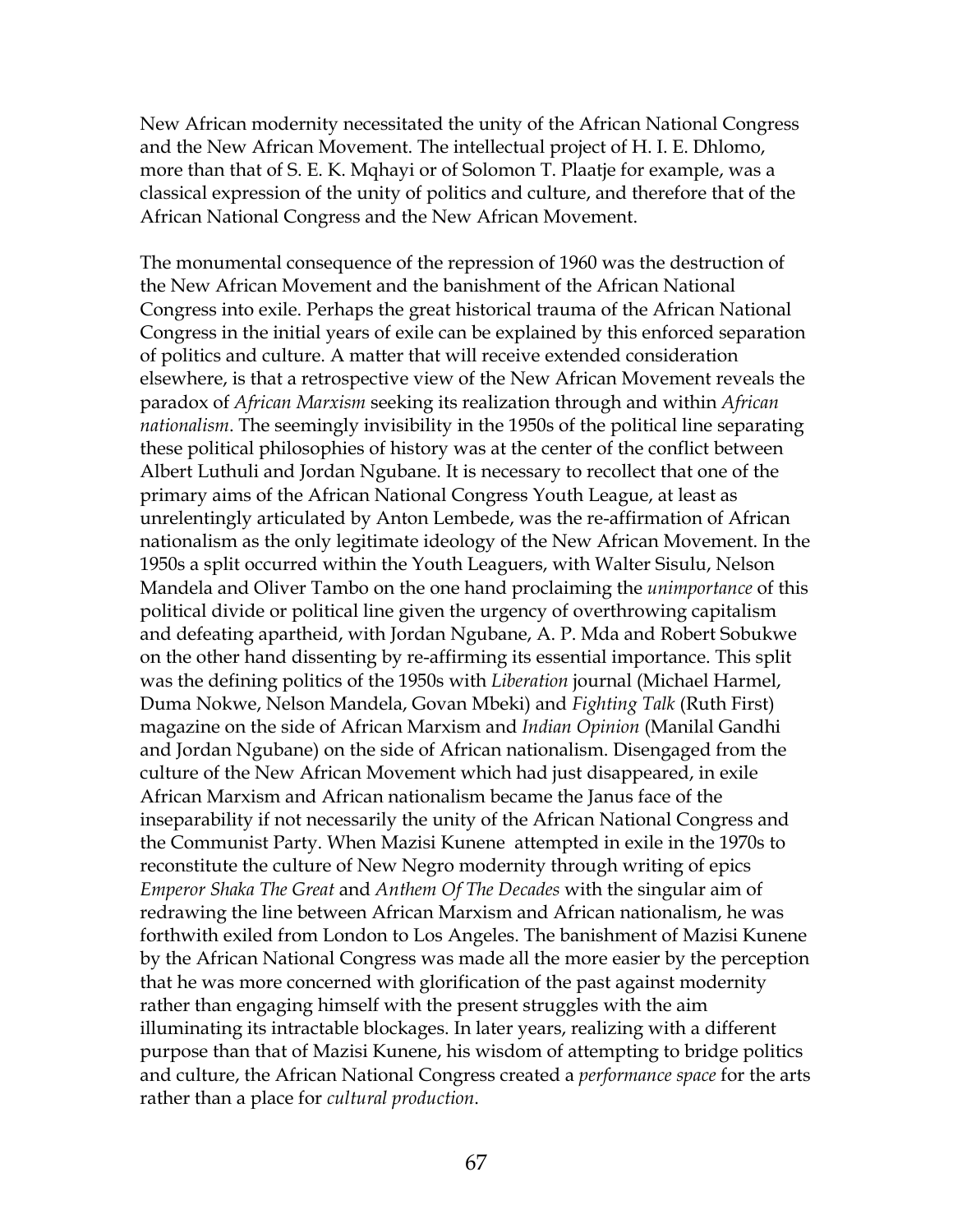The net effect of this was that no cultural production of any kind produced by a South African in exile equaled the genius of Mazisi Kunene. The recent (March 5, 2005) belated bestowal of the title of 'The South African National Poet Laureate' by our government is a recognition of his incomparable imaginative power. Posterity my designate the period of the African National Congress in exile the 'Age of Mazisi Kunene'. With his release in 1990, Nelson Mandela immediately redraw and reconstituted the political divide between African Marxism and African nationalism on his own terms, with the consequence that the great victory of 1994 was the defeat of the African Marxism of Albert Nzula and the triumph of the African nationalism of Nelson Mandela. The possible reasons for this will be postulated elsewhere. The issue here is how to understand and locate the Sophiatown Renaissance within this genealogy of the New African Movement that has already been mapped out in the previous sections of this document. An essential point of clarification is to indicate that although the *Drum* writers were the essential core of the Sophiatown Renaissance, they were not synonymous with its historical trajectory and cultural splay. This is because the Sophiatown Renaissance effected a profound *discontinuity* in the history of the New African Movement, making it *qualitatively distinct* from its preceding pedigree.

First, whereas all the previous political and cultural mutations within the New African Movement, from the Xhosa Intellectuals of the 1880s to the Zulu Intellectuals of the 1940s, were engaged with the construction of *New African modernity*, the Sophiatown Renaissance announced on its arrival in 1950s that its singular purpose was the construction of *South African modernity*. While the previous particular configurations of the Movement had the historical agenda of replacing *European modernity* with New African modernity, the Sophiatown Renaissance sought the synthesis or marriage of the historical survivals or residues of European modernity with New African modernity in order to make possible South African modernity.

Second, and again in rupture with the tradition within the New African Movement, the Sophiatown Renassaince *ruptured the unity between politics and culture*. With this rupture, the Sophiatown Renaissance sought to banish from its living experiential moment the contentious struggle between African Marxism and African nationalism in order to bathe itself in *culturalism*. Paradoxically, this separation was effected at arguably the most politically successful decade of the New African Movement before the apocalypse of 1960. The Defiance Campaign of 1952 and the Congress of the People of 1955 were perhaps the highest political achievements of the New African Movement.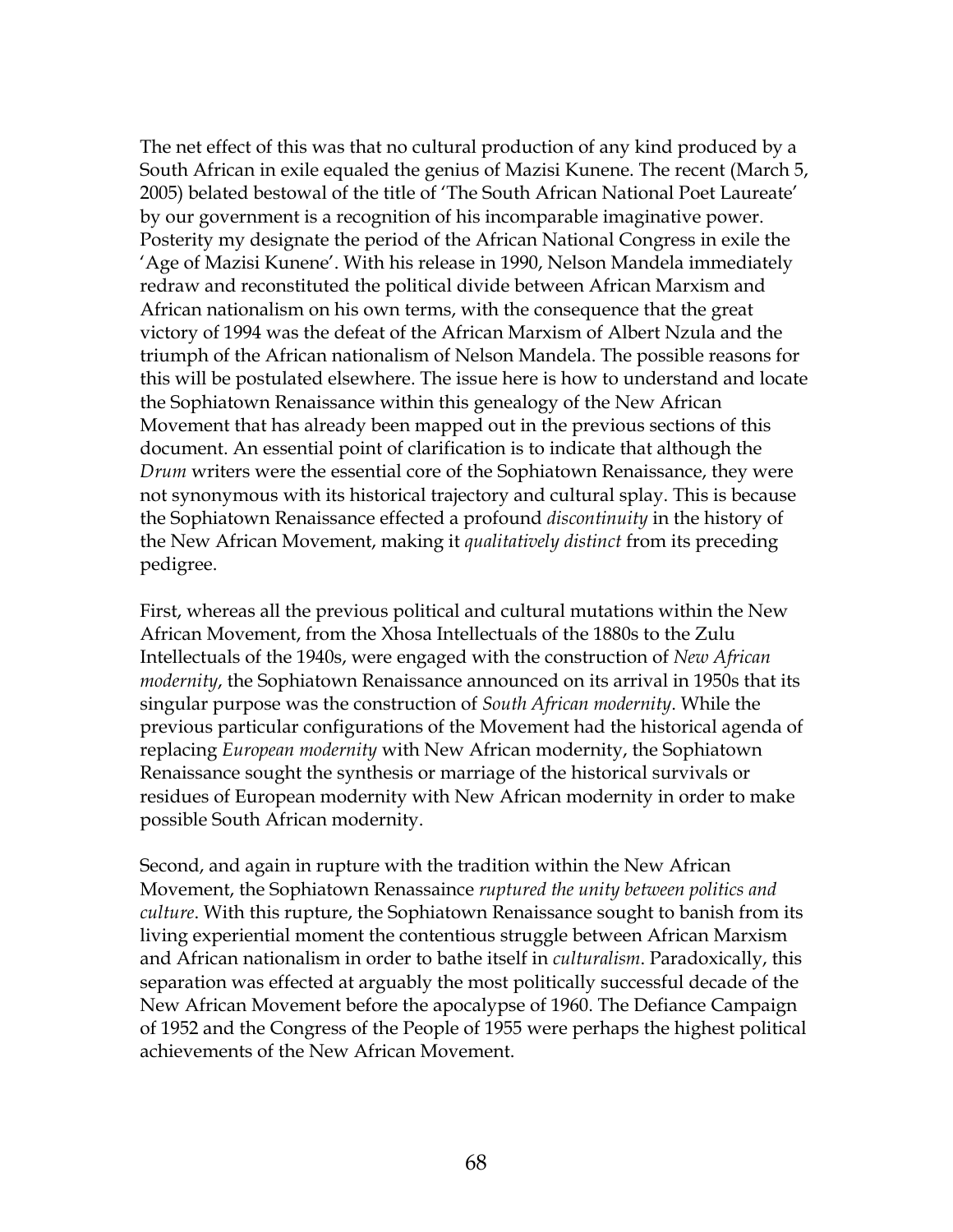Third, the Sophiatown Renaissance *banished the African languages* from its creative process of making South African modernity in preference for the English language.

Fourth, whereas the previous cultural mutations largely found its expressiveness through Politics, Religion and Literature, the Sophiatown Renaissance added to the intermixture Music, Photography and Film.

These four moves made the Sophiatown Renaissance the most *inclusive* of all of the cultural mutations in the history of the New African Movement. Jews, Indians, Europeans, and Coloureds began transforming themselves through creativity on the *cultural plane* into New Africans thereby participating in changing New African modernity into South African modernity. Nadine Gordimer and G. R. Naidoo can be cited to stand for many other intellectuals, writers and artists. In relation to politics, the New African category had undergone inclusiveness many decades earlier as evident in Sol T. Plaatje in 1915 regarding Abdullah Abdurahman and Harold Cressy as New Africans (even as he was weary of this category) as apparent in his *Tsala ea Batho* newspaper and in his book *Native Life in South Africa* (1916); Abdurahman in the late 1920s and in early 1930s calling for political collaboration between Africans and Coloureds resulting in his working with D. D. T. Jabavu on Non-European Conferences; A. B. Xuma, Yusuf Dadoo, G. M. Naicker in the 1947 signing a 'Doctors' Pact' which facilitated a political relationship between Africans and Indians.

The inclusiveness of the Sophiatown Renaissance concerning cultural matters made possible the interweaving and intercrossing between the *Drum* and the District Six writers, intellectuals and artists. It was Lewis Nkosi's brilliant essay "The Fabulous Decade: The Fifties" (1965) that mapped out the inclusiveness of this historical moment. Since Nkosi was one of the youngest members of the Sophiatown Renaissance, who turned out to be an outstanding literary critic, a fact made evident by *Tasks and Masks* (1980), his retrospective essay has commanded respect as one of the most authoritative regarding this cultural moment. Among the things he gives prominence to is the importance of music, particularly jazz, and the contribution of Jewish writers, intellectuals and artists to the Sophiatown Renaissance. A case in point was the role of Nadine Gordimer through her literary works. In an interview, recollecting from a perspective of thirty years, Gordimer had this to essay:

 Well, when I came to Johannesburg in 1949, it was a kind of revelation to me when I actually got to know journalists and musicians through friends, many of whom came from Sophiatown. Zeke Mphahele was my first black friend. We got to know each other when we were both quite young and it was extraordinary thing for me to meet a black person who was not a servant or a delivery-man, but someone who was struggling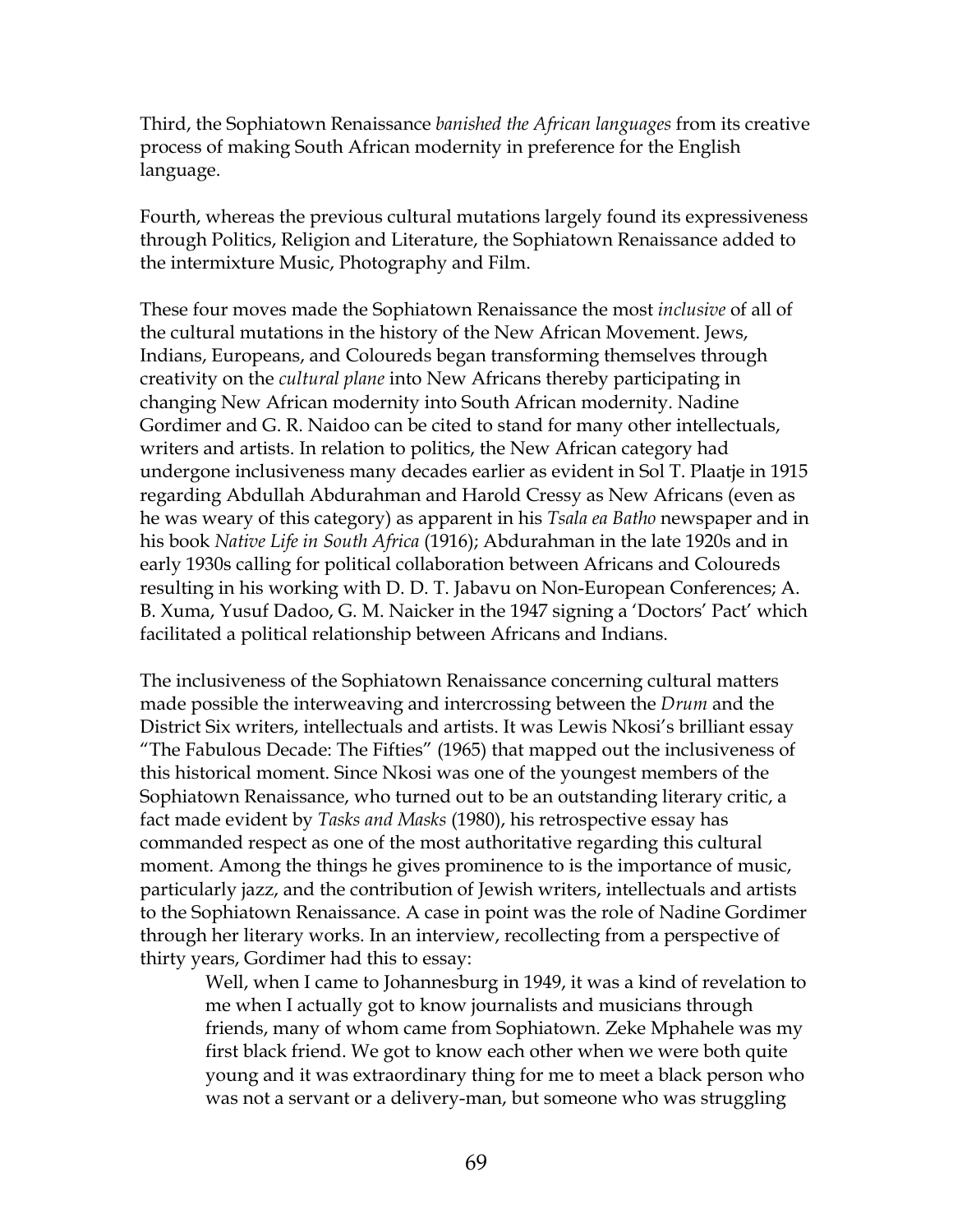with the same problems of being a young writer. This is such a bond, yet it simply did not exist across the colour bar for most people. We would visit shebeens in Sophiatown. They were shabby, friendly places---just rooms where people gathered and drank . . . People like Kieppie Moeketsi belonged to two worlds, the world of musicians and the world of gatherings where class and colour didn't seem to count. Whenever anything went on there was somebody there playing" ("Nadine Gordimer," in *Sophiatown Speaks*, eds. Pippa Stein and Ruth Jacobson, 1986).

Sylvester Stein's autobiography/detective story/memoir *Who Killed Mr. Drum?* (1999) is one of the fascinating representations of the 1950s. The real importance of this book is its damning portrayal of the implosion of the *Drum* writers as they jealously reviewed each other's books in the early 1960s in the English Sunday newspapers like the *Guardian* and in African cultural reviews like *Transition* published in Uganda. In a long conversation with Lewis Nkosi in his apartment in Warsaw (Poland) a decade before (January 1989) the publication of this book, he postulated this factor of jealousy as the fundamental reason for the failure of the *Drum* writers in exile to reconstitute themselves as a cultural force, even if from different spatial locations. In emphasizing music, both Lewis Nkosi and Nadine Gordimer, give clue to another distinctiveness of the Sophiatown Renaissance in contrast to the preceding moments of the New African Movement. Whereas the preceding moments were largely preoccupied with the *mind*, the Sophiatown Renaissance attempted to combine *the dialectic of the mind and body*, with a stronger inclination for the latter. This passion for the body explains the extraordinary love affair of the 1950s with music and photography. But this shift from mind to body exerted a price, exorbitant or not, in that intellectually speaking, Sophiatown Renaissance was not on the same level as the preceding moments. The unequal intellectual achievements between the Zulu Intellectuals of the 1940s and the Sophiatown Renaissance are as different as day and night. Nevertheless, perhaps the most durable contribution of the Sophiatown Renaissance was *the secularization of the imagination* of the New African Movement, in contrast with the preceding moments which were cowered by the *proselytizing mission of the missionaries.* Between the Xhosa Intellectuals of the 1880s and the Zulu Intellectuals of the 1940s it is interesting to note that *cultural expressiveness and religiosity* were inseparable in the historical project of many New African intellectuals. In rupturing this questionable unity, the Sophiatown Renaissance made a major contribution to New African cultural history. Given this, the achievement of the Sophiatown Renaissance was invaluable in that it reminds us of a historical issue which has still not been studied in its full implication, whereas in Europe the making of modernity was a process of secularization, in Africa modernity was constructed through a process